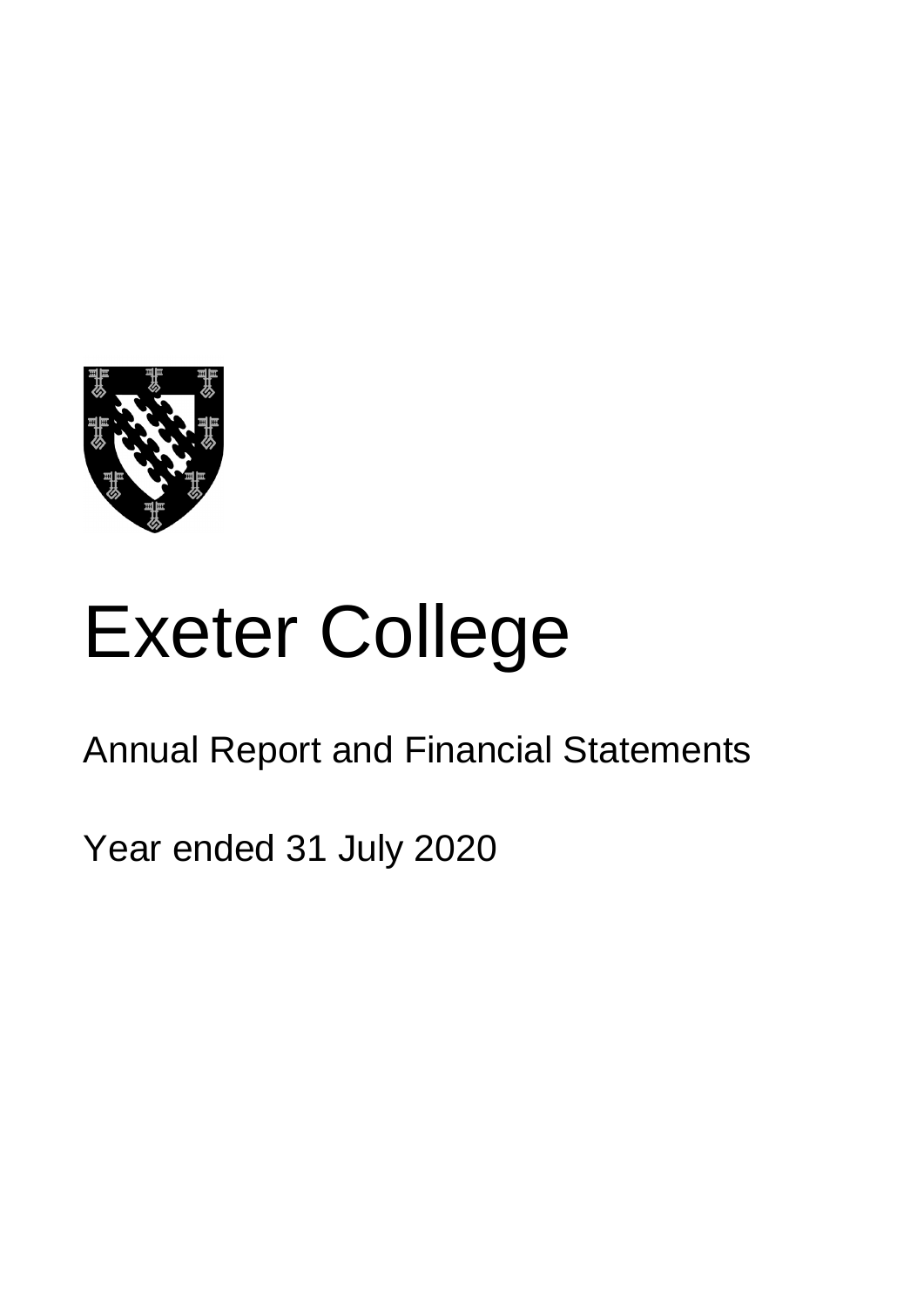# **EXETER COLLEGE Annual Report and Financial Statements Contents**

|                                                       | Page           |
|-------------------------------------------------------|----------------|
| Governing Body, Officers and Advisers                 | 2              |
| Report of the Governing Body                          | $\overline{7}$ |
| Auditor's Report                                      | 18             |
| <b>Statement of Accounting Policies</b>               | 21             |
| <b>Consolidated Statement of Financial Activities</b> | 26             |
| <b>Consolidated and College Balance Sheets</b>        | 27             |
| <b>Consolidated Statement of Cash Flows</b>           | 28             |
| Notes to the Financial Statements                     | 29             |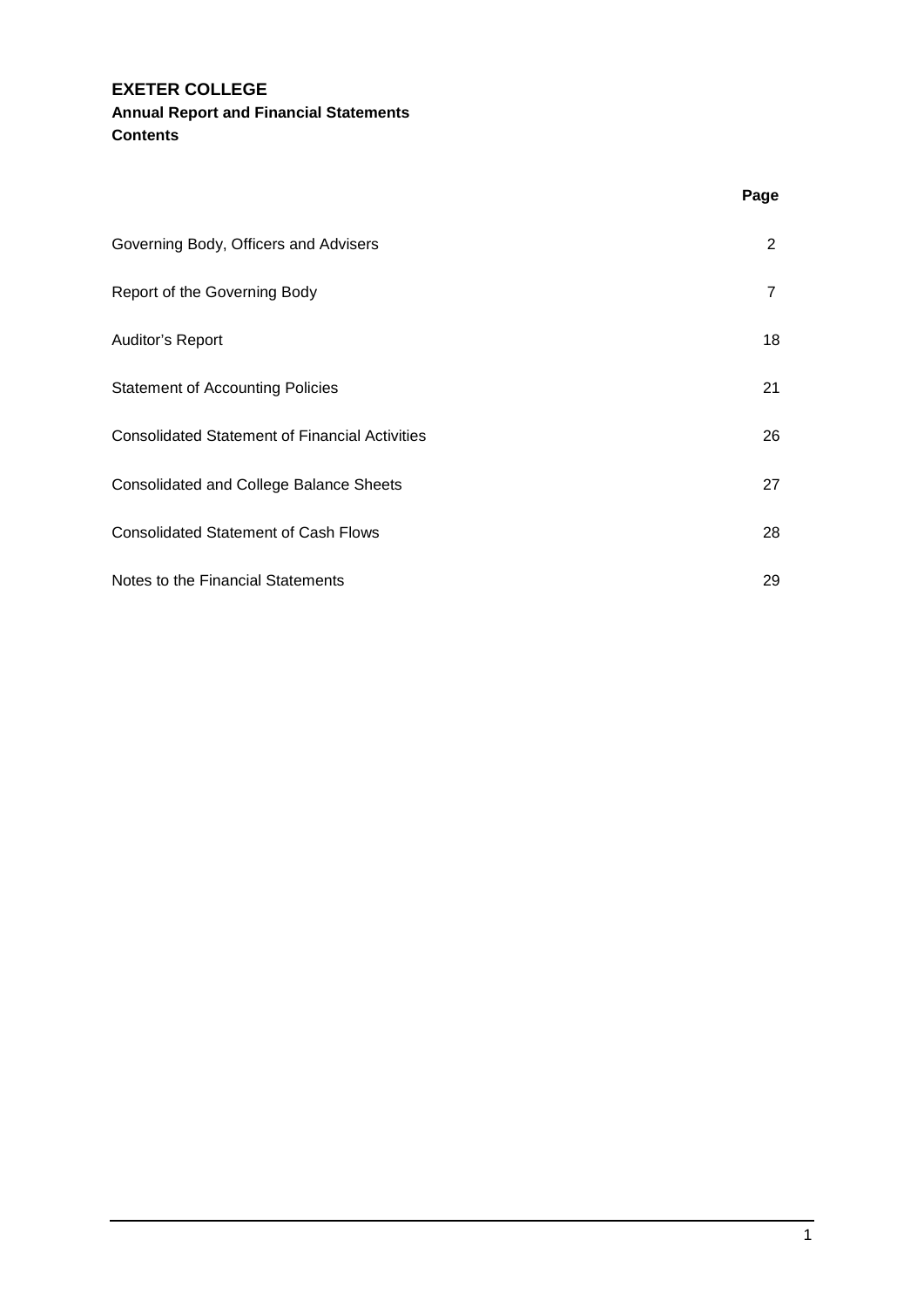# **MEMBERS OF THE GOVERNING BODY**

The Members of the Governing Body are the College's charity trustees under charity law. The members of the Governing Body who served in office as Trustees during the year or subsequently are detailed below.

| <b>Trustee</b>                      |                          | (1)       | (2)       | (3)       | (4)       | (5)       | (6) | (7)       | (8) | (9)       | (10) |
|-------------------------------------|--------------------------|-----------|-----------|-----------|-----------|-----------|-----|-----------|-----|-----------|------|
| Rector                              |                          |           |           |           |           |           |     |           |     |           |      |
| Professor Sir Richard<br>Trainor    |                          | $\bullet$ |           |           |           |           |     |           | t   |           |      |
| <b>Official Fellows</b>             |                          |           |           |           |           |           |     |           |     |           |      |
| Dr Michael Hart                     |                          |           |           |           | $\bullet$ |           |     |           |     |           |      |
| Ms Jeri Johnson                     |                          |           |           | $\bullet$ |           | $\bullet$ |     | $\bullet$ |     | $\bullet$ |      |
| Dr Helen Spencer                    | Demitted 30<br>Sept 2019 |           |           |           |           |           |     |           |     |           |      |
| Dr Maureen Taylor                   |                          | $\bullet$ |           | $\bullet$ |           | $\bullet$ |     |           |     |           |      |
| Professor Jonathan<br>Herring       |                          |           |           |           |           |           |     |           |     |           |      |
| Professor Andrew<br>Steane          |                          |           |           |           |           |           |     |           |     |           |      |
| Professor Simon Clarke              |                          |           |           |           |           |           |     |           |     |           |      |
| Professor Zhongmin<br>Qian          |                          |           |           |           |           |           |     |           |     |           |      |
| Professor Jane<br>Hiddleston        |                          |           |           |           |           |           |     |           |     |           |      |
| Professor Christina de<br>Bellaigue |                          | $\bullet$ |           |           |           |           |     |           |     |           |      |
| Mr William Jensen                   | Demitted 13<br>Sept 2019 | $\bullet$ |           |           |           |           |     |           | t   |           |      |
| Professor Cornelia<br>Drutu         |                          |           |           |           |           |           |     |           |     |           |      |
| Dr Chris Ballinger                  |                          | $\bullet$ |           |           |           |           |     |           |     |           |      |
| Dr Philipp Kukura                   |                          |           | $\bullet$ |           |           |           |     |           |     |           |      |
| Professor Michael<br>Osborne        |                          |           |           |           |           |           |     |           |     |           |      |
| Professor Jared Tanner              |                          |           | $\bullet$ |           |           |           |     |           |     |           |      |
| Professor Karin Sigloch             |                          | $\bullet$ |           | $\bullet$ | $\bullet$ | $\bullet$ |     |           |     |           |      |
| Dr James Grant                      |                          |           |           | $\bullet$ |           | $\bullet$ |     |           |     |           |      |
| Professor Rachel Taylor             |                          |           |           | ●         |           |           |     | $\bullet$ |     | $\bullet$ |      |
| Dr Martin Davy                      |                          |           |           | $\bullet$ |           |           |     |           |     |           |      |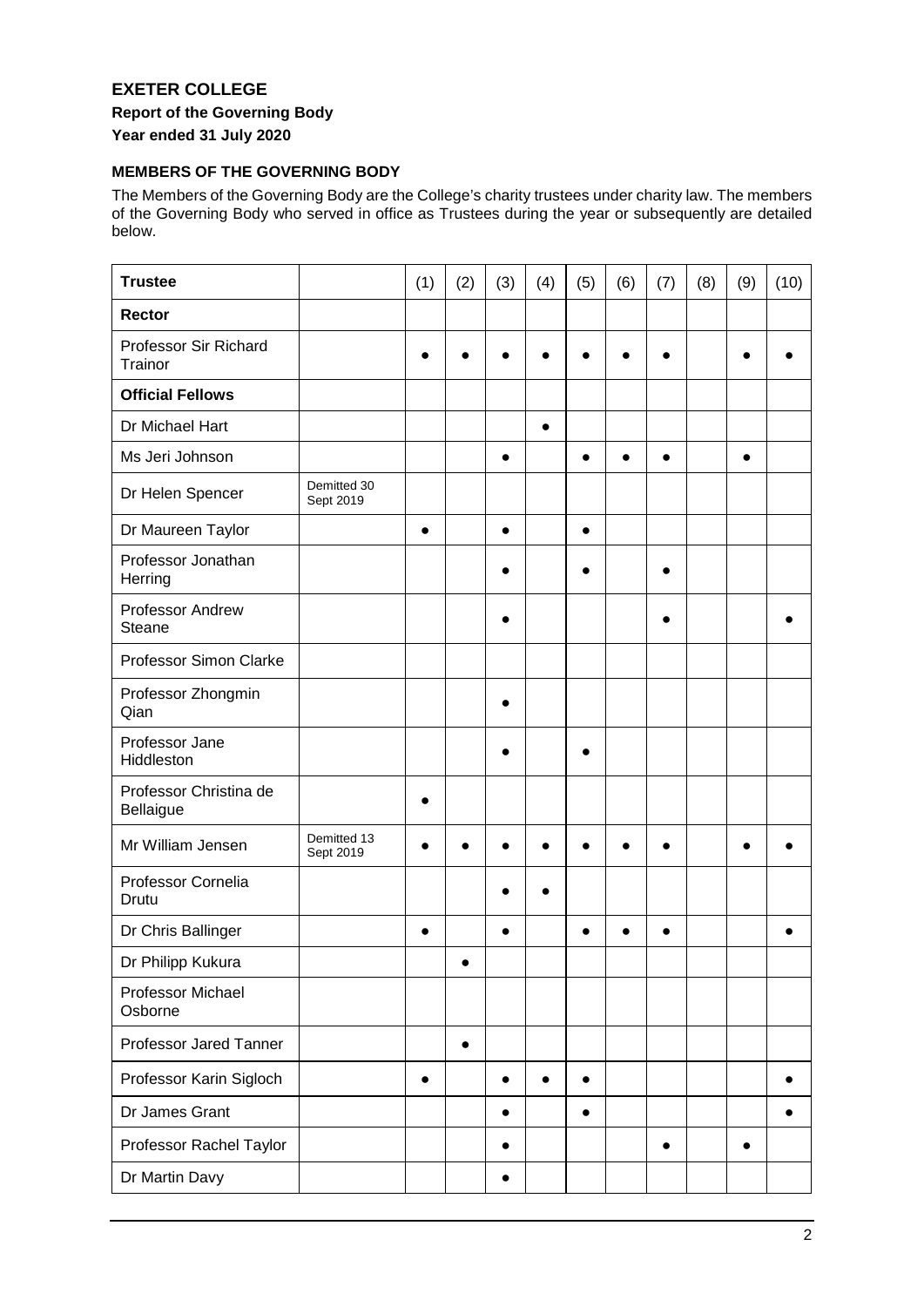| <b>Trustee</b>                               |                                            | (1)       | (2) | (3)       | (4)       | (5)       | (6)       | (7)       | (8)       | (9) | (10) |
|----------------------------------------------|--------------------------------------------|-----------|-----|-----------|-----------|-----------|-----------|-----------|-----------|-----|------|
| Rev'd Mr Andrew Allen                        |                                            | $\bullet$ |     |           | $\bullet$ |           |           |           |           |     |      |
| <b>Professor Conall</b><br>MacNiocaill       |                                            |           |     |           |           |           |           |           |           |     |      |
| <b>Professor Garret Cotter</b>               |                                            |           |     |           |           |           |           |           |           |     |      |
| Dr Barnaby Taylor                            |                                            | $\bullet$ |     | $\bullet$ |           | $\bullet$ |           | $\bullet$ |           |     |      |
| Dr Imogen Choi                               |                                            |           |     |           |           |           |           |           |           |     |      |
| Professor Giuseppe<br>Marcocci               |                                            |           |     |           |           |           |           |           |           |     |      |
| Dr Natasha Simonova                          |                                            |           |     |           |           |           |           |           |           |     |      |
| Professor Dan Snow                           | Demitted 31<br>Aug 2020                    |           |     | $\bullet$ |           |           |           |           |           |     |      |
| <b>Professor Rachel Fraser</b>               |                                            |           |     |           |           |           |           |           |           |     |      |
| <b>Ms Eleanor Burnett</b>                    | Demitted 20<br>Sep 2019                    |           |     |           |           |           | ●         |           |           |     |      |
| Mr Babis Karakoulas                          |                                            | $\bullet$ |     |           | $\bullet$ |           |           |           |           |     |      |
| Professor Dan Quigley                        |                                            |           |     |           |           |           |           |           |           |     |      |
| Mr Peter Warner                              | Appointed 16<br>Oct 2019 to 22<br>Jun 2020 |           |     |           |           |           |           |           | t         |     |      |
| Ms Yvonne Rainey                             | Appointed 16<br>Oct 2019                   |           |     |           |           |           |           |           |           |     |      |
| Mr Nicholas Badman                           | Appointed 2<br>Dec 2020                    |           |     |           |           |           |           |           | t         |     |      |
| <b>Fellows by Special</b><br><b>Election</b> |                                            |           |     |           |           |           |           |           |           |     |      |
| Dr James Kennedy                             |                                            |           |     |           |           |           |           |           |           |     |      |
| Professor Andrew<br>Farmer                   |                                            |           |     |           |           |           |           |           |           |     |      |
| Professor Dapo Akande                        |                                            |           |     | $\bullet$ |           |           |           |           |           |     |      |
| Dr Asli Niyazioglu                           |                                            |           |     |           |           |           |           |           | $\bullet$ |     |      |
| Professor Oreet Ashery                       |                                            |           |     | $\bullet$ |           |           |           |           |           |     |      |
| Ms Rajssa Mechelli                           | Appointed 16<br>Oct 2019                   |           |     |           |           |           |           |           |           |     |      |
| <b>Research Fellows</b>                      |                                            |           |     |           |           |           |           |           |           |     |      |
| Dr Catherine Green                           |                                            |           |     |           |           |           | $\bullet$ |           |           |     |      |
| Dr Dexnell Peters                            |                                            |           |     |           |           |           |           |           |           |     |      |
| Dr Katherine Bull                            |                                            |           |     |           |           |           |           |           |           |     |      |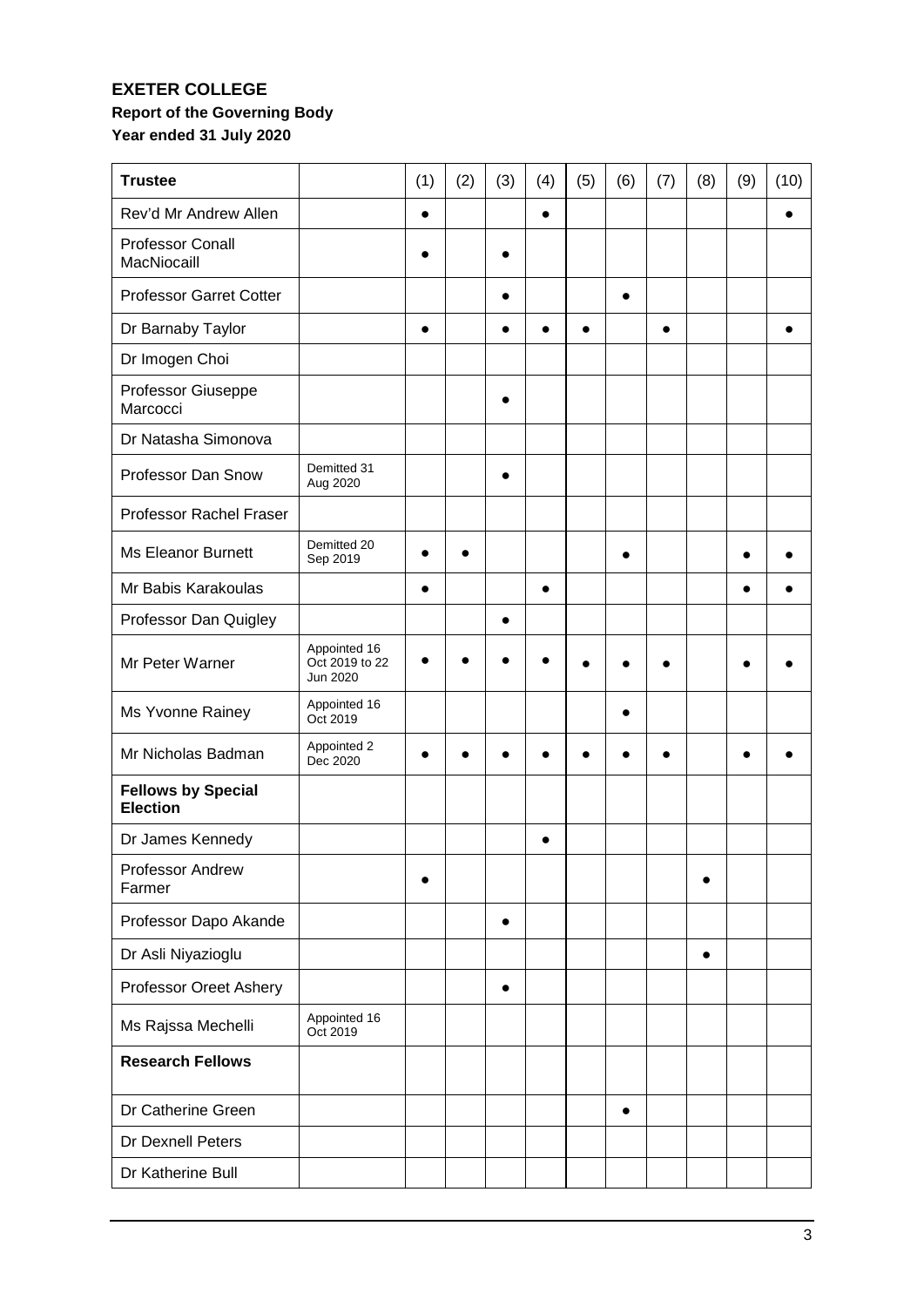| <b>Trustee</b>                       |                          | (1) | (2) | (3) | (4) | (5) | (6) | (7) | (8)       | (9) | (10) |
|--------------------------------------|--------------------------|-----|-----|-----|-----|-----|-----|-----|-----------|-----|------|
| Dr Stephanie<br>Cavanaugh            | Appointed 16<br>Oct 2019 |     |     |     |     |     |     |     |           |     |      |
| Dr Charlotte Elves                   | Appointed 16<br>Oct 2019 |     |     |     |     |     |     |     |           |     |      |
| Dr Francis Bischoff                  | Appointed 16<br>Oct 2019 |     |     |     |     |     |     |     |           |     |      |
| <b>Professorial Fellows</b>          |                          |     |     |     |     |     |     |     |           |     |      |
| <b>Professor Marc</b><br>Lauxtermann |                          |     |     |     |     |     |     |     |           |     |      |
| Mr Nigel Portwood                    |                          |     |     |     |     |     |     |     | $\bullet$ |     |      |
| Professor Dame Carol<br>Robinson     |                          |     |     |     |     |     |     |     |           |     |      |
| Professor Ervin Fodor                |                          |     |     |     |     |     |     |     | ٠         |     |      |
| Professor Christoph<br>Tang          |                          |     |     |     |     |     |     |     |           |     |      |
| Dr Chris Fletcher                    |                          |     |     |     |     |     |     |     |           |     |      |
| Professor Keith<br>Channon           |                          |     |     |     |     |     |     |     | $\bullet$ |     |      |
| Professor Jonathan<br>Thacker        |                          | ●   |     |     |     |     |     |     |           |     |      |
| Dr Michael Glover                    | Demitted<br>30/3/20      |     |     |     |     |     |     |     |           |     |      |
| Professor Luciano<br>Floridi         |                          |     |     |     |     |     |     |     |           |     |      |

During the year, the activities of the Governing Body were carried out through ten main committees. The membership of these committees during the 2019/20 academic year is shown above for each Fellow.

- **(1)** Finance and General Purposes Committee
- **(2)** Investment Committee
- **(3)** Education, Research and Welfare Committee
- **(4)** Staff Committee
- **(5)** Fellowships Committee
- **(6)** Development Committee
- **(7)** Governance and Policy Committee
- **(8)** Remuneration and Benefits Committee
- **(9)** Health & Safety Committee
- **(10)** Buildings and Gardens Committee
	- Represents in attendance

There are external committee members on the Investment Committee and the Development Committee.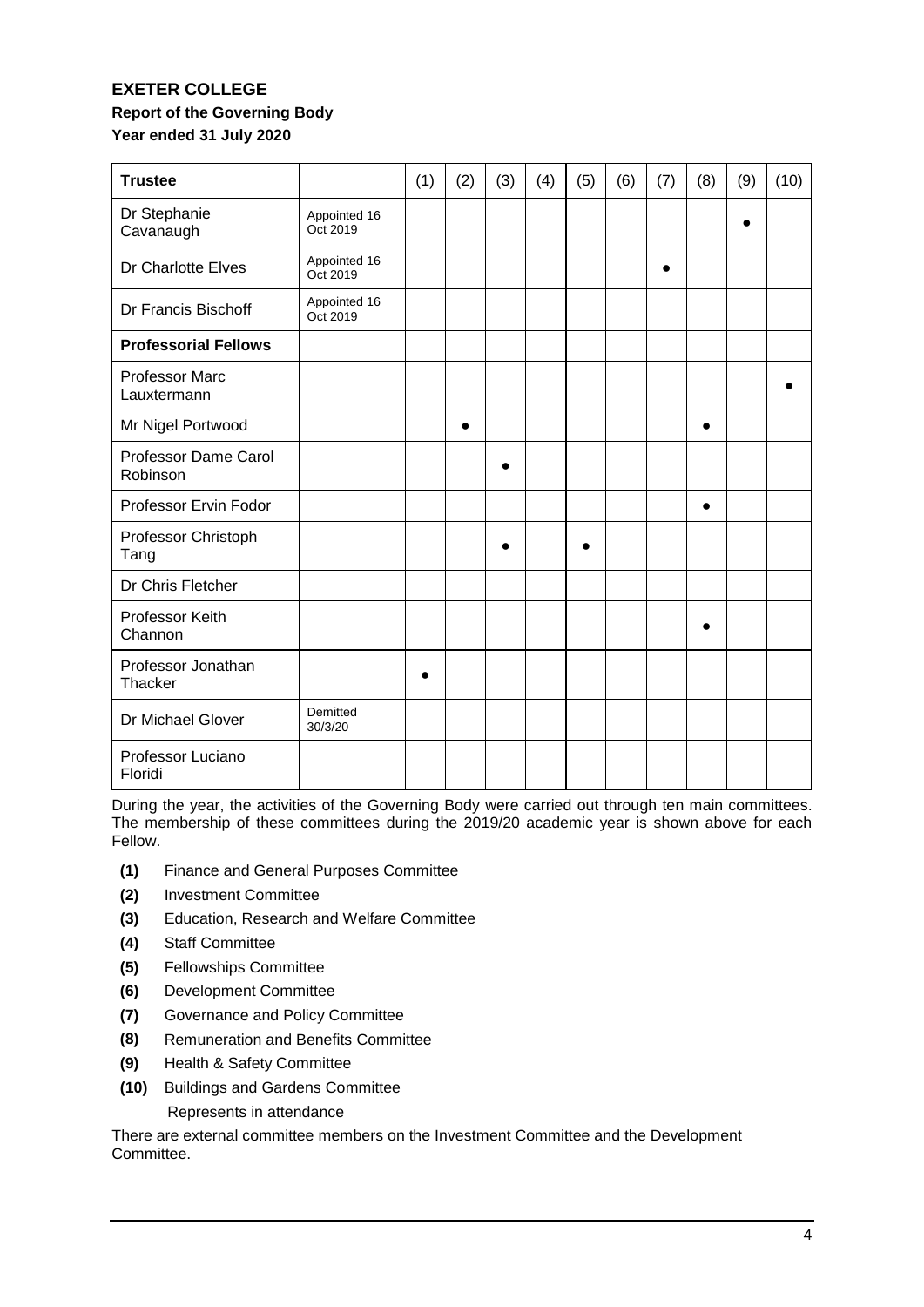# **COLLEGE SENIOR OFFICERS AND STAFF**

The senior officers and staff of the College to whom day-to-day management of the College is delegated, are as follows.

| Professor Sir Richard Trainor                         | Rector                                     |
|-------------------------------------------------------|--------------------------------------------|
| Professor Karin Sigloch (to 15 Apr 2020)              | Sub-Rector                                 |
| Dr Barnaby Taylor (from 16 Apr 2020)                  | Sub-Rector                                 |
| Mr Peter Warner (from 14 Sept 2019 to<br>22 Jun 2020) | <b>Finance &amp; Estates Bursar</b>        |
| Mr Nicholas Badman (from 1 Nov 2020)                  | <b>Finance &amp; Estates Bursar</b>        |
| Dr Chris Ballinger                                    | Academic Dean                              |
| Mr Babis Karakoulas                                   | Domestic Bursar                            |
| Mr Rudi Makishti (from 31 Oct 2019)                   | College Accountant                         |
| Ms Yvonne Rainey (from 1 Sept 2019)                   | Director of Development & Alumni Relations |
| Ms Josie Cobb                                         | Academic Registrar                         |

# **COLLEGE ADVISERS**

# **Investment Advisers**

Sand Aire Ltd 105 Wigmore Street London, W1U 1QY

# **Land Agents**

Savills (L&P) Ltd Wytham Court 11 West Way Botley Oxford, OX2 0QL

# **Property Adviser & Planning Consultant**

Turnberry Planning Ltd 41-43 Maddox Street London, W1S 2PD

# **Auditor**

Moore Kingston Smith LLP Devonshire House 60 Goswell Rd London, EC1M 7AD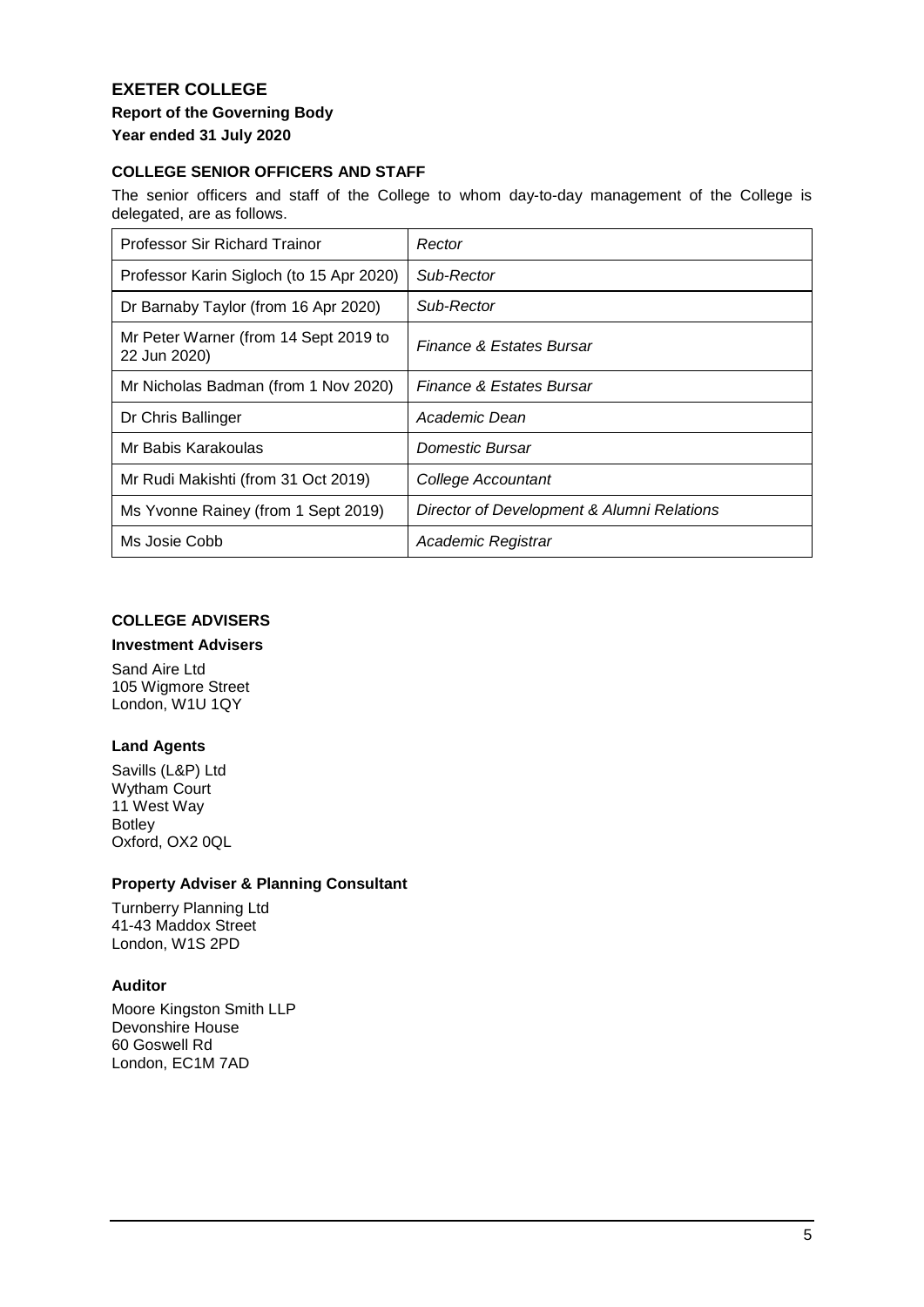# **Bankers**

Barclays Bank Plc Corporate Services<br>4<sup>th</sup> Floor, Apex Plaza Forbury Rd Reading, RG1 1AX

Royal Bank of Scotland Business & Commercial Banking Willow Court Minns Business Park 7 West Way Oxford, OX2 0JB

Santander Corporate Banking 2 Triton Square Regent's Place London, NW1 3AN

# **Solicitors**

Mills & Reeve LLP Francis House 112 Hills Road Cambridge, CB2 1PH

Stone King Solicitors 28 Ely Place London, EC1N 6TD

Fenwick Elliott LLP Aldwych House 71-91 Aldwych London, WC2B 4HN

# **College address**

Turl Street Oxford OX1 3DP

# **Website**

www.exeter.ox.ac.uk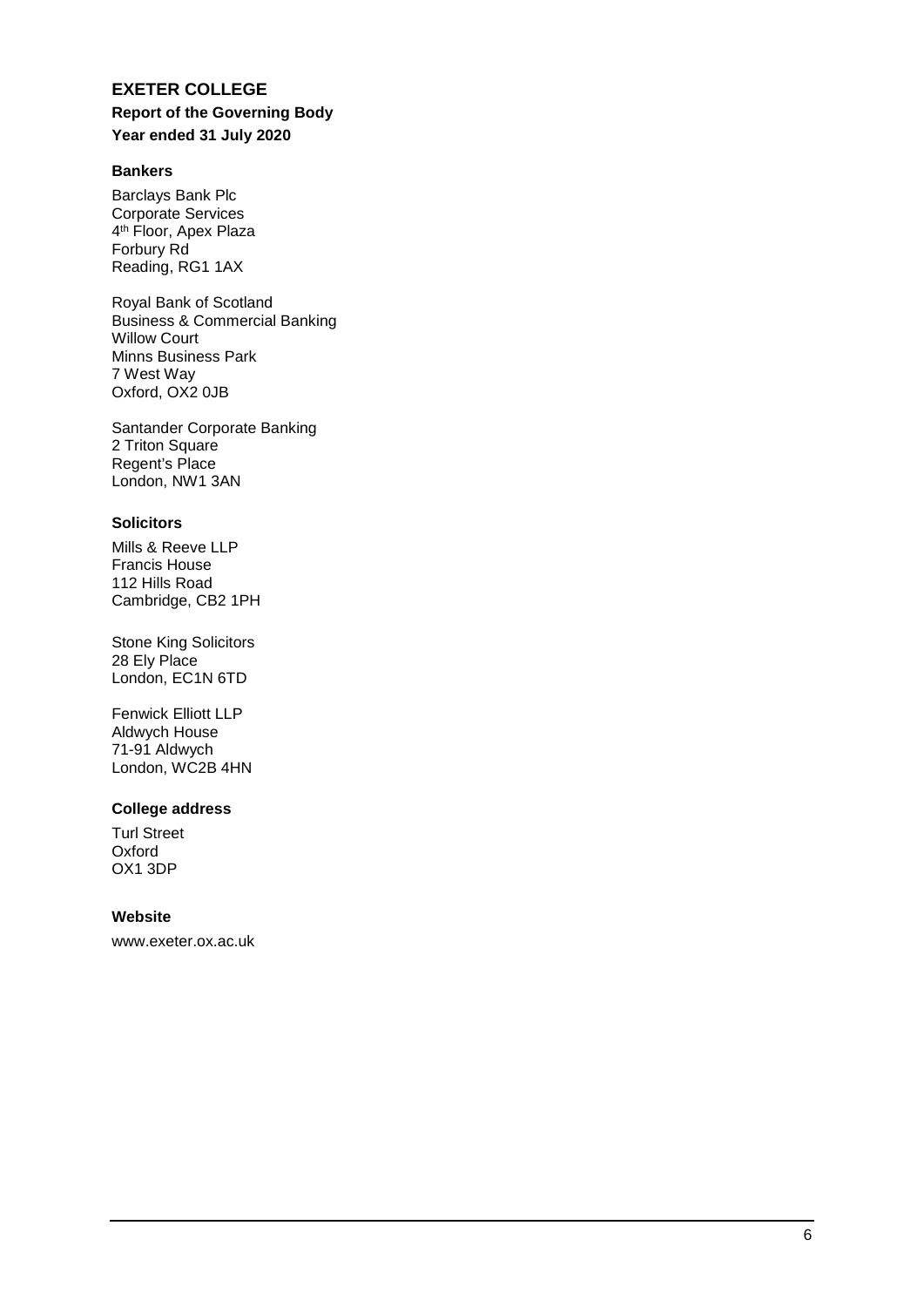The Members of the Governing Body present their Annual Report for the year ended 31 July 2020 under the Charities Act 2011 together with the audited financial statements for the year.

# **REFERENCE AND ADMINISTRATIVE INFORMATION**

The Rector and Scholars of Exeter College in the University of Oxford, commonly known as Exeter College, is an eleemosynary charitable corporation aggregate. It was founded in 1314 by Walter de Stapledon, Bishop of Exeter, and was enlarged by Sir William Petre under a charter granted by Queen Elizabeth I in 1566. The corporation comprises the Rector and Fellows. The College registered with the Charity Commission on 12 April 2011 (registered number 1141333).

The names of all Members of the Governing Body at the date of this report and of those in office during the year, together with details of advisers to the College, are given on pages 2 to 6.

# **STRUCTURE, GOVERNANCE AND MANAGEMENT**

#### **Governing documents**

The College is governed by its Letters Patent of Queen Elizabeth I dated 1566 and by its Statutes as approved by order of Her Majesty in Council from time to time, in accordance with the Universities of Oxford and Cambridge Act 1923 (the current Statutes having been approved on 6 March 2007).

# **Governing Body**

The Governing Body of the College comprises the Rector and Fellows. This body is constituted and regulated in accordance with the College Statutes, the terms of which are enforceable ultimately by the Visitor, the Bishop of Exeter for the time being. The Governing Body holds to itself the responsibilities for the ongoing strategic direction of the College, for its administration and for the management of its finances and assets. It meets regularly under the chairmanship of the Rector and is advised by a range of committees.

The Finance and General Purposes Committee is responsible for the operational budgeting and financial control of the College and the Investment Committee is responsible for the governance and management of the College Endowment.

The Investment Committee comprises Fellows of the College and four independent members with professional investment experience, who serve in a voluntary capacity. The Investment Committee is further supported by an investment adviser, Sand Aire Ltd, a private family investment office, which evaluates third-party funds and other investments that may be incorporated within the portfolio and provides asset allocation and market strategy guidance. The College's Land Agent, Savills, provides professional advice on the management of the land investments; other professional consultants are retained for specific issues. The College investments are maintained in accordance with an investment policy which is approved by the Governing Body and reviewed periodically.

The academic operations of the College are guided by the Education, Research and Welfare Committee.

#### **Recruitment and training of Members of the Governing Body**

Fellows of the College are recruited through open competition to their teaching and research positions or to offices of the College (such as Bursars or Development Director) as such vacancies arise, except for the few Fellows whose Fellowship arises from a University appointment. Vacancies are advertised on the College website, in the University Gazette, on the Jobs.ac.uk website and in such professional or national journals as may be appropriate.

All Fellows are inducted into the workings of the College and given information on the duties of a trustee. They are advised that they will carry such responsibilities as members of Governing Body at the time they are offered their job, and are required to confirm that they have read and understood those obligations as a condition of taking up their appointment.

Trustee indemnity insurance is in place for the College.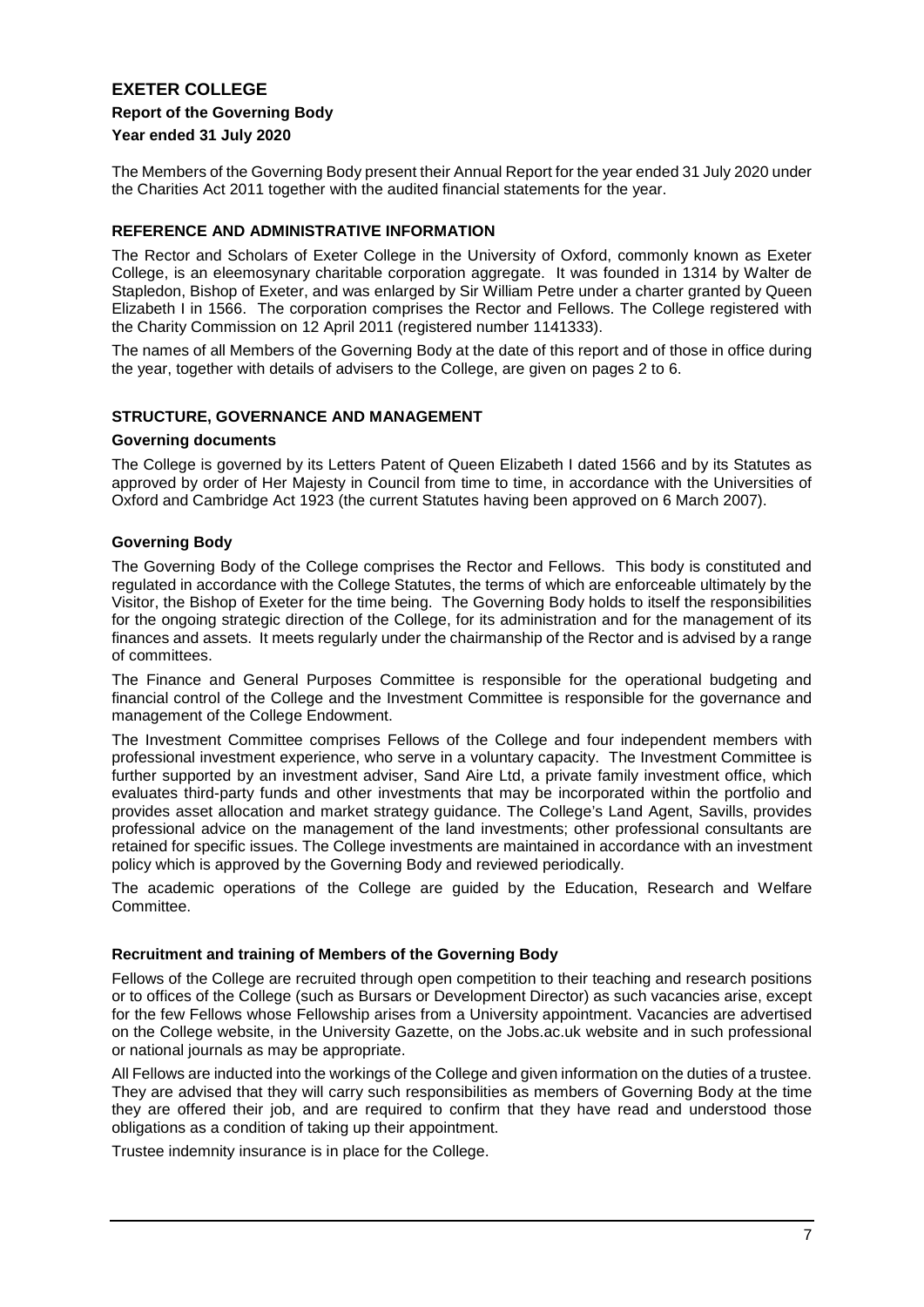# **Remuneration of Members of the Governing Body and Senior College Staff**

Members of the Governing Body, all of whom are Fellows, are administrative, teaching or research employees of the College or University and receive no remuneration or benefits from their trusteeship of the College.

Those Trustees that are also employees of the College receive remuneration for their work as employees of the College which is determined on the advice of the College's Remuneration Committee, members of which are Fellows not in receipt of remuneration from the College. For academic staff, remuneration is set in line with that awarded to the University's academic staff according to the published academic scales.

The remuneration of senior college staff is set with reference to the seniority and qualifications required for such a post and in most cases the remuneration is set by reference to the published University of Oxford academic-related scales.

# **Organisational management**

The members of the Governing Body meet six times a year. The work of developing their policies and monitoring the implementation of these is carried out by ten management committees. These committees take their business to Governing Body in the form of recommendations, supported by background information and analysis.

- The Finance and General Purposes Committee is responsible for the operational finances of the College, for the management of the functional buildings and for reviewing and approving all contractual arrangements of the College.
- The Investment Committee is responsible for the oversight and operation of the College's global investment portfolio and of its investment property.
- The Education, Research and Welfare Committee is responsible for all questions of educational policy and welfare policy relating to Junior Members of the College.
- The Staff Committee is responsible for the development of employment policies and for the recruitment, personal development and welfare of all non-academic staff.
- The Fellowships Committee is responsible for all matters connected with fellowships of the College and, in particular, makes recommendations on (i) elections to all Governing Body Fellowships, (ii) the renewal of all Governing Body Fellowships, and (iii) elections to Honorary, Visiting and Emeritus Fellowships.
- The Development Committee is responsible for advising the College on policies and priorities for its fund raising operations, for engaging and mobilising volunteers and supporters of the College and for alumni relations.
- The Governance & Policy Committee is responsible for reviewing constitutional and legislative changes affecting the College and for preparing relevant changes to the Statutes, Bylaws and other governing and policy documents of the College, for the consideration of the Governing Body.
- The Remuneration and Benefits Committee is responsible for advising the Governing Body on the remuneration and benefits of the Rector and Fellows and those College Officers and other such staff as the Governing Body may from time to time specify. The voting members of the Remuneration Committee do not receive any remuneration or benefit from the College, other than Common Table.
- The Health and Safety Committee is responsible for the implementation of the College's Health and Safety policies and advises the Governing Body on necessary changes to those policies.
- The Buildings and Gardens Committee is responsible for proposals relating to major refurbishment, alterations, redecoration and furnishing of existing College buildings, plans for new College buildings and matters relating to the College gardens.

The day-to-day running of the College is delegated to the Rector, the Sub-Rector, the Finance & Estates Bursar, the Domestic Bursar, the Director of Development, the College Accountant and the Academic Dean supported by the Academic Registrar. The Rector and the Finance & Estates Bursar attend all meetings of the Governing Body's management committees.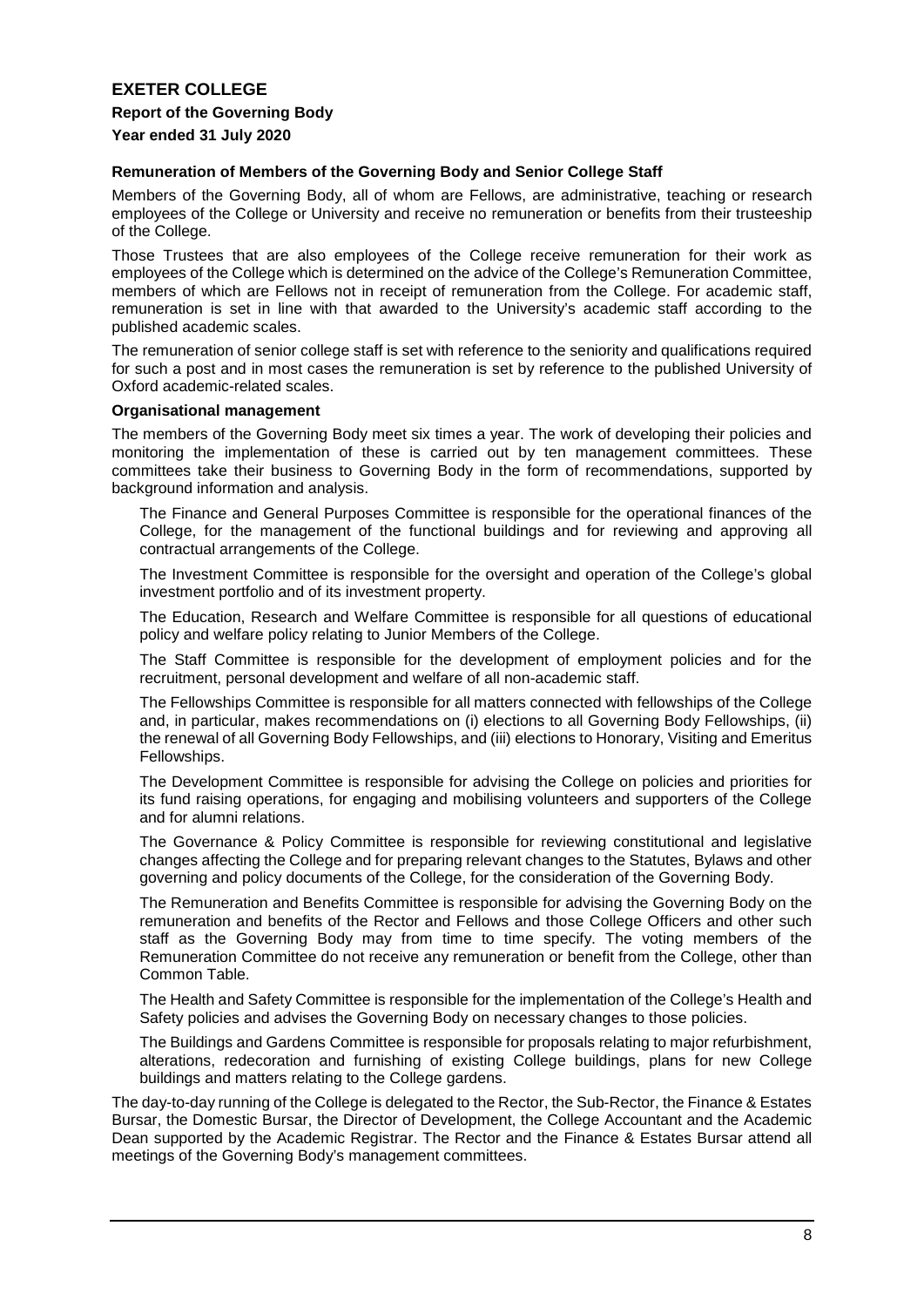# **Group structure and relationships**

The College administers many special trusts, as detailed in Notes 18 to 19 to the financial statements.

The College has four wholly owned non-charitable trading subsidiaries: Exeter College Trading Ltd, for non-charitable trading, Collexoncotoo Ltd, which undertakes all the College's building works, Exeter College Yew Tree Hill Development Company Ltd, and Checker Hall Company Ltd, which are property investment companies. All companies Gift Aid their annual profits to Exeter College. The trading activities of Exeter College Trading Ltd primarily comprise revenue from letting of the College facilities when not in use by the College, through commercial conferences and banquets. The subsidiaries' aims, objectives and achievements are covered in the relevant sections of this report.

The College is part of the collegiate University of Oxford. Material interdependencies between the University and the College arise as a consequence of this relationship.

# **OBJECTIVES AND ACTIVITIES**

# **Charitable Objects and Aims**

The College's Objects are to maintain and support a College within the University of Oxford for the advancement of knowledge, education, research, learning and religion.

The Governing Body has considered the Charity Commission's guidance on public benefit and in keeping with its objects, the College's aims for the public benefit are:

- to admit undergraduate and graduate students to pursue their studies and research in the University of Oxford and to support those students in the successful pursuit of their learning, research and personal development through the teaching, supervision, intellectual resources and pastoral care offered by the College; and
- to employ and support leading professional academics across a wide range of fields to teach and supervise undergraduate and graduate students of the University of Oxford and to advance knowledge and learning through their research and publishing.

The College's long and short-term objectives are to support and promote excellent research and teaching across the disciplines represented in the College and to recruit the ablest undergraduate and graduate students and ensure that they are taught and supervised to high academic standards. The cost of maintaining the undergraduate tutorial system and supporting the research of the College's academics greatly exceeds the total fee income received by the College. This means that the College is under constant pressure to increase income from endowment, donations and surpluses on commercial activity to meet the shortfall.

To these ends, the College has two strategic objectives, which are: (1) to create and maintain the highest quality College buildings, historic or new, necessary for affordable living and teaching, and (2) to grow the endowment and increase profitable trading activity such that both can sustain the costs of teaching and research that are not met from public funds.

The College measures its success by its appeal to professional academics and students as a place to study and by the results they achieve in the Oxford University Public Examinations and in the affirmation of research excellence through publications, the award of competitive grant funding and the international recognition of the quality of research published by its Fellows and research students.

The aims set for the College's subsidiaries are to help finance the achievement of the College's aims as above.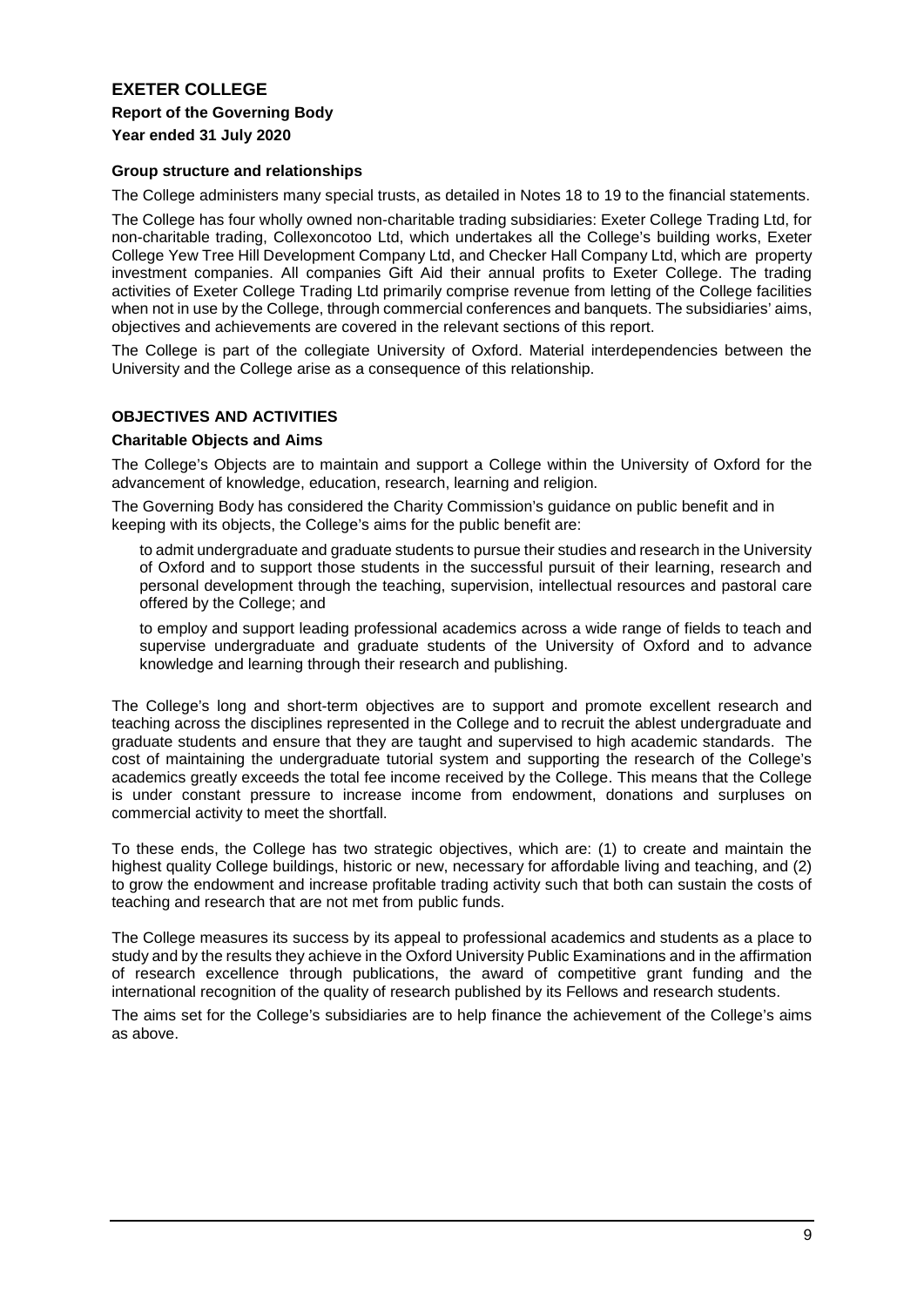# **Activities and objectives of the College**

The activities of the College are teaching and research. The achievements of the College's students and academics recorded below demonstrate how the College has furthered its objectives in the past year.

The student body comprised 584 full-time students: 342 full-time undergraduates (of whom 293 were Home/EU/Islands, 49 were Overseas); 217 students engaged in full-time postgraduate study or research, (including 65 taught-course students and 152 research students); 26 were visiting undergraduate students from Williams College in the US, under a long-standing relationship. The College's student body also included 19 part-time postgraduate students.

95 undergraduates completed their courses in 2019/20, of whom 94% received First or Upper Second class Honours. 42 postgraduates completed taught courses in 2019/20 (16 of them gaining Distinctions and 19 gaining Merits), and 25 research students successfully defended their theses.

The Collegiate University maintains a number of bursary schemes for both undergraduate and graduate students. The College contributes to the funding of these schemes (in particular the Oxford Bursary Scheme for Home/EU undergraduates) and admits students on bursary schemes, both as undergraduate and graduate students.

In addition to the Oxford Bursary Scheme, which is operated and funded jointly by the University of Oxford and the colleges, Exeter College offers generous financial support to its students through hardship grants and academic grants. The College also has a number of graduate scholarship and bursary schemes funded from specific trusts. The total value of student support through bursaries and scholarships, including the Oxford Bursaries, was £739k (2019: £722k).

The way the Oxford Bursary Scheme is being administered within the Collegiate University, means that the College paid £85k (2019: £80k) as its share towards the full cost of the scheme. However, a total of 51 Exeter undergraduates received the Oxford Bursary from Exeter College, with 18 students receiving a Crankstart Bursary of £3,700 and 23 students receiving the maximum bursary for their year of entry. The total value of Oxford Bursaries provided to Exeter College students was £127k (2019: £148k).

In addition, the College provides hardship bursaries with the generous support of its alumni through Annual Fund donations and also from specific Trust Funds of the College. Full details of scholarships and bursaries can be found in Notes 7, 18 and 19 of the accounts.

The College also maintains a very active access programme to encourage applications from school pupils who might otherwise not consider applying to Oxford and to Exeter College. This access programme is managed by the College's Access and Outreach Officer and is extensively supported by current students, the Fellows and by the Tutor for Undergraduate Admissions and the Academic Registrar. The College operates its own access programme in addition to the College's financial contribution to the Collegiate University's access programme.

# **Access programme**

The College, having taken the decision to expand its outreach programme, recruited a full-time Access and Outreach Officer in June 2019. The expanded outreach programme, designed to strengthen relationships with the College's link regions and develop links in other parts of the UK designed to attract additional high-quality applicants from backgrounds under-represented at Exeter, was rolled-out in September 2019. In the period up to 12 March, when in-person programming stopped due to COVID-19, the College ran 13 in-College events for schools in its South West link areas, 12 visits to the South West, 8 in-College events for schools outside the South West (primarily for schools situated in the Midlands and London), and 4 visits to non-link schools (primarily in the North West of England). The College policy is to attend in-region events beyond its South West link area when the link college cannot attend and the College has capacity to help. The College has achieved its goal to develop an impactdriven Access and Outreach programme. In academic year 2019/20, the College approved a new outreach strategy and implementation plan.

Exeter has particular links with schools in Somerset, Devon and Cornwall under Oxford University's regionalisation programme, now in its 11th year, which ensures that schools and colleges in every part of the UK are systematically linked to Oxford Colleges or the University Admissions Office. In academic year 2019/20, the College confirmed its membership of the South West Consortium, part of the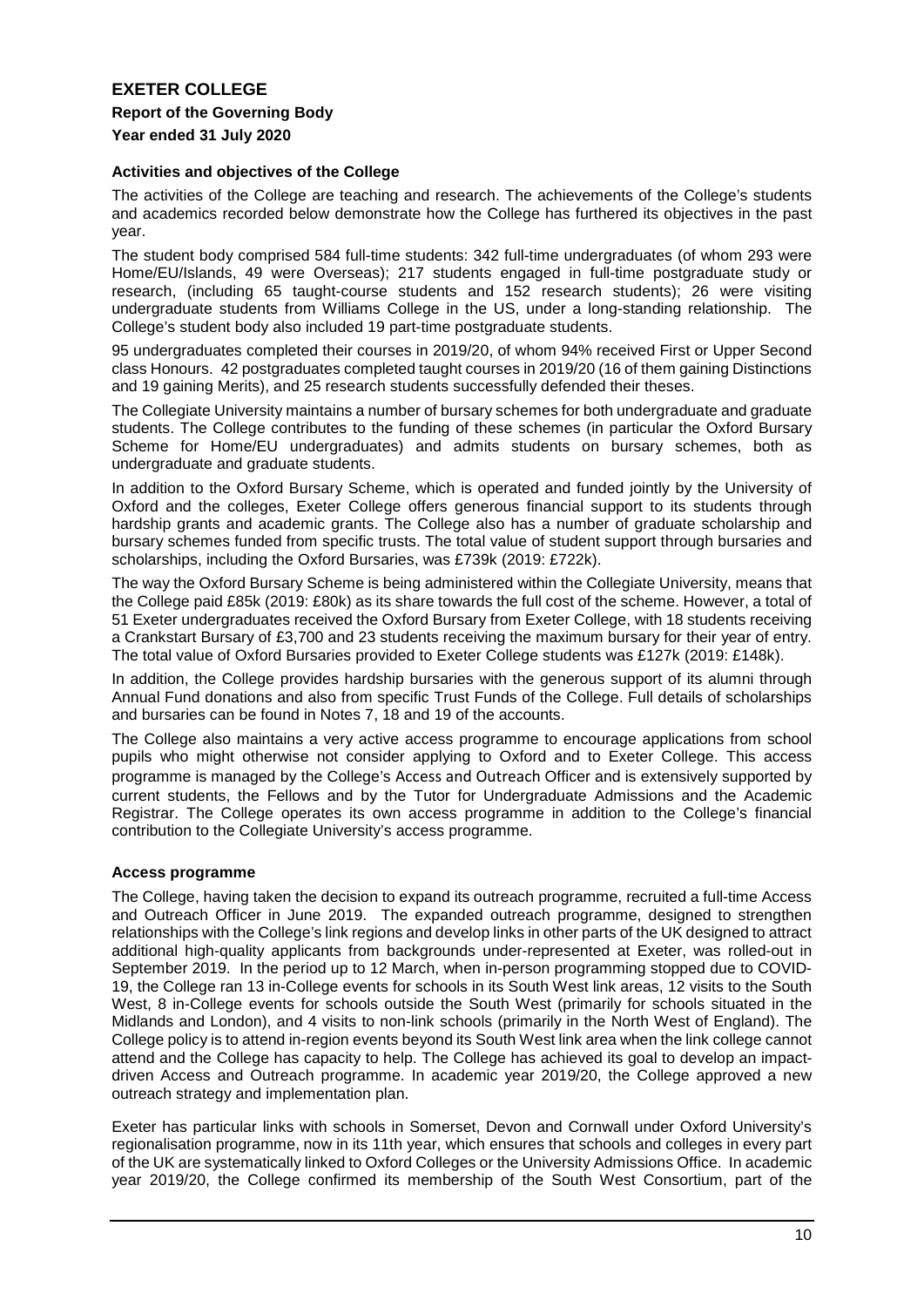University's new model for regional outreach. This means that the College has added North Somerset to its link areas. The consortium will develop new outreach projects for Bristol in academic year 2020/21, in partnership with consortium members Lady Margaret Hall and Merton College.

Exeter was scheduled to host the UNIQ summer programme during Easter 2020, which would have enabled the College to further broaden its engagement with prospective applicants. This programme, organised by the University, was moved online due to COVID-19 lockdown.

As in previous years, Exeter planned to host a residential programme in Oxford for Year 12s from its South West link areas. In order to widen participation on the programme, the College planned to organise coach transportation for all participants. The event was scheduled for June 2020, and was subsequently moved online due to the pandemic. Owing to 'the digital divide' caused by rural connectivity issues, plus other disruptions caused by the pandemic, only 20 of the 74 applicants joined the online event. Those unable to join were offered support, and many applicants made use of support and resources available.

This year also saw significant progress regarding the College's determination to diversify further its undergraduate intake (the top priority in the new strategic plan recently approved by Governing Body). In September 2020, Exeter hosted, with St Benet's Hall, a week-long online residential for pupils aged 14 and 15 from East Lothian, Scotland. The College piloted a new Access programme for Offer Holders, called Exeter Plus, in September 2019. Access-flagged Offer Holders who were not placed on the University's Opportunity Oxford programme, attended a week-long residential designed to support them with the transition from sixth form to university. Following a successful pilot, the programme was expanded in September 2020, when 17 participants attended a two-week residential before joining the University as Freshers in October 2020.

# **ACHIEVEMENTS AND PERFORMANCE**

We started this year with considerable emphasis on policy innovations helping to implement the College's new ten-year Strategic Plan, with its themes of diversity, excellence, stewardship and community. For example, the College has established a working party (including student participation) on sustainability and climate change. The College published its new policy on environmental, social and governance (ESG) investing. In addition, the Governing Body endorsed a decision to increase welfare support available to Exeter's students. There has also been careful discussion of a new outreach scheme designed to increase the College's applications for undergraduate admissions, especially from individuals from disadvantaged backgrounds. Meanwhile, we are also making rapid progress, in consultation with our architects on the Library restoration project, in formulating ideas for a preliminary application by January to the planning and listed building authorities.

Against the backdrop of the COVID-19 pandemic, this year's events have reduced. However, it is important to emphasise how much dynamism the College is showing and that this momentum will provide the basis for renewed vigorous activity once we are able to re-establish normal operations.

Undergraduate students were awarded prestigious prizes by the University for Excellent Academic Performance. These included: three Gibbs Prizes for the best performance in a subject in the University (Law, Literae Humaniores, Physics), one prize for high performance in Practical Organic Chemistry, one prize in Engineering Science, two prizes in Law, one prize in Modern Languages and one Proxime Accessit Gibbs Prize in Politics.

Graduate students are also expected to be awarded prestigious prizes by the University for Excellent Academic Performance.

Our students also excelled in sport. Jessica Abele (2019, Physiology, Anatomy and Genetics) played tight-head-prop in the Women's Varsity Rugby match, scoring Oxford's only try. Alice Hopkinson-Wooley (2018, Modern Languages) represented the University in Varsity skiing. Five Exeter students participated in the University's double victory against Cambridge in Rugby League. Exeter's darts team, for the second term running, made it to the finals of their competition. Finally, Exeter undergraduate Hannah Morris (2019, English) undertook earlier this month a 54-mile riverside walk to raise money to address the persistent, distressing problem of homelessness in Oxford.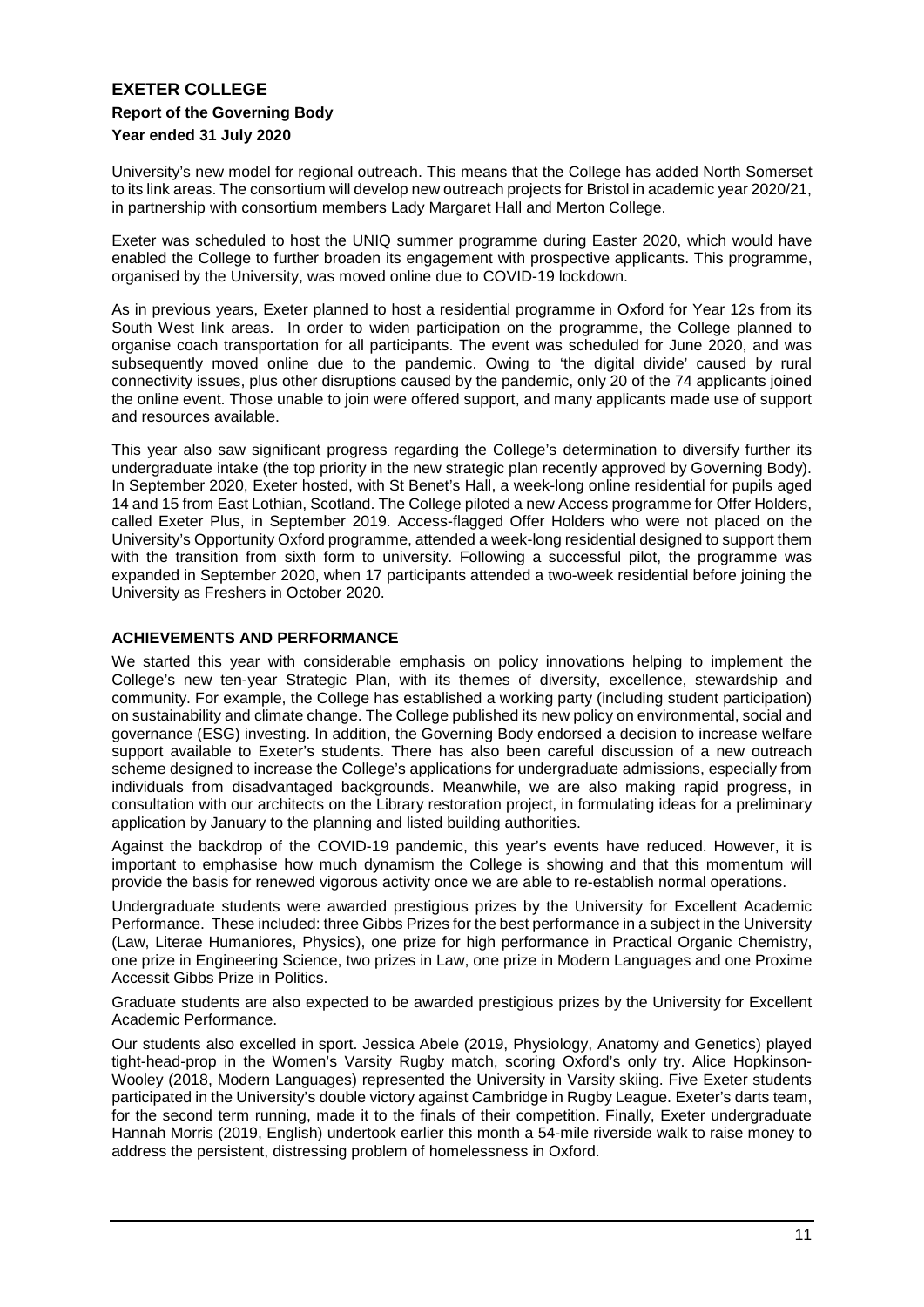Exeter's Fellows and Lecturers had an arduous Trinity Term, mounting entirely online teaching in response to the lockdown. Yet there were major individual achievements throughout the year. Oreet Ashery (Fine Art) was awarded the Turner Bursary – her work ranges across 'moving image, performance, photography, workshops, writing and assemblages'. Virologist Professor Ervin Fodor, who works on new strategies to fight influenza, was elected a Fellow of the Academy of Medical Sciences. Professor Andrew Farmer (General Practice) was appointed Director of the Health Technology Assessment Programme of the National Institute of Health Research. Professor Giuseppe Marcocci (History) published his work The Globe on Paper. Exeter Fellows (Professor Ervin Fodor, Dr Catherine Green, Professor Christoph Tang and Professor Luciano Floridi) are contributing in different ways in helping to find solutions to the COVID-19 crisis. Professor Fodor's research is focusing on ways to disrupt the spread of COVID-19, Dr. Green is leading the efforts of the Clinical BioManufacturing Facility in Oxford to begin the production of potential COVID-19 vaccines, Professor Tang has helped set up a diagnostic facility for COVID-19 at the Sir William Dunn School of Pathology, and Professor Floridi is elected a member of the NHS Covid-19 App Data Ethics Advisory Board. Dr Neil Herring was appointed Tutorial Fellow in Physiology at Exeter. Visiting Fellow Professor Alexander Bird (King's College London) was appointed to the Bertrand Russell Chair of Philosophy at Cambridge. Sir Antonio Pappano, Music Director of the Royal Opera House was elected to Exeter's Honorary Fellowship.

Dr Emily Oliver (German) spoke on the BBC World Service about attempts by East Germany, during the Cold War, to use radio to shape opinion in Africa; she also appeared on a BBC Four documentary, London Calling: Cold War Letters. On Radio 4, and at a Subject Family Dinner at Exeter, Dr Oliver Ready (Russian), spoke about Dostoevsky's Crime and Punishment, of which he has recently published a much-praised translation. Dr Natasha Simonova (English Literature) and Lecturer Dr Emily Oliver (German) gave scintillating virtual talks on their research to Senior Common Room audiences.

On 22 June 2020 Peter Warner, Finance and Estates Bursar since last summer, died suddenly. The loss to Peter's family is of course severe; the loss to Exeter is also great. Ultimately, the College rallied round in the aftermath of Peter's death. His successor, Nicholas Badman (ACA), was appointed through an open competition and took up his post on 1 November 2020.

Exeter alumni have featured very positively in the news. Celebrated author Philip Pullman (1965, English) was knighted in the New Year Honours List. David Lametti (1991, Law) secured membership of the Canadian Cabinet as Minister of Justice and Attorney-General, joining his fellow Exonian Jonathan Wilkinson (1988, PPE), Minister of Fisheries, Oceans and the Canadian Coast Guard.

# **FUNDRAISING**

The financial year 2019/20 was a very unusual one for the Development Office due to the pandemic situation. In a year which saw many national charities lose up to a third of their donation income, the College is fortunate to maintain a steady level of donation income. A swift "Covid-19" appeal to support students during Trinity term generated £45k in donations. These gifts have been used to ensure that all students were adequately prepared for home learning, with all the equipment, books and materials they needed. There were several individual cases of specific hardship that we were also able to address. We are very grateful for these gifts and the continued support of our alumni during this uncertain time. Alumni who had pledged more significant gifts still made those gifts and we finished the year slightly over our predicted income at £2.55m (2019: £4.5m). This included a £0.4m gift to the Library restoration project and £0.8m (part of a £4m pledge) to Cohen Quad. We received £0.4m in legacy income and approximately £0.4m in unrestricted gifts to the Alumni Fund. Donations for fixed term Junior Research Fellowships, one in Mathematics and one in Spanish History are included in the above amounts.

The College has registered with the Fundraising Regulator and supports the standards for fundraising set out in the Code of Fundraising Practice. The College takes seriously its obligation to protect vulnerable people and does so by using its database of alumni to tailor our mailings to potential donors based on their personal preferences; and by avoiding excessive or duplicated fundraising requests. The College received no complaints in respect of fundraising during the year. We also updated our privacy policy, gift acceptance policy and our fundraising complaints procedure during the year.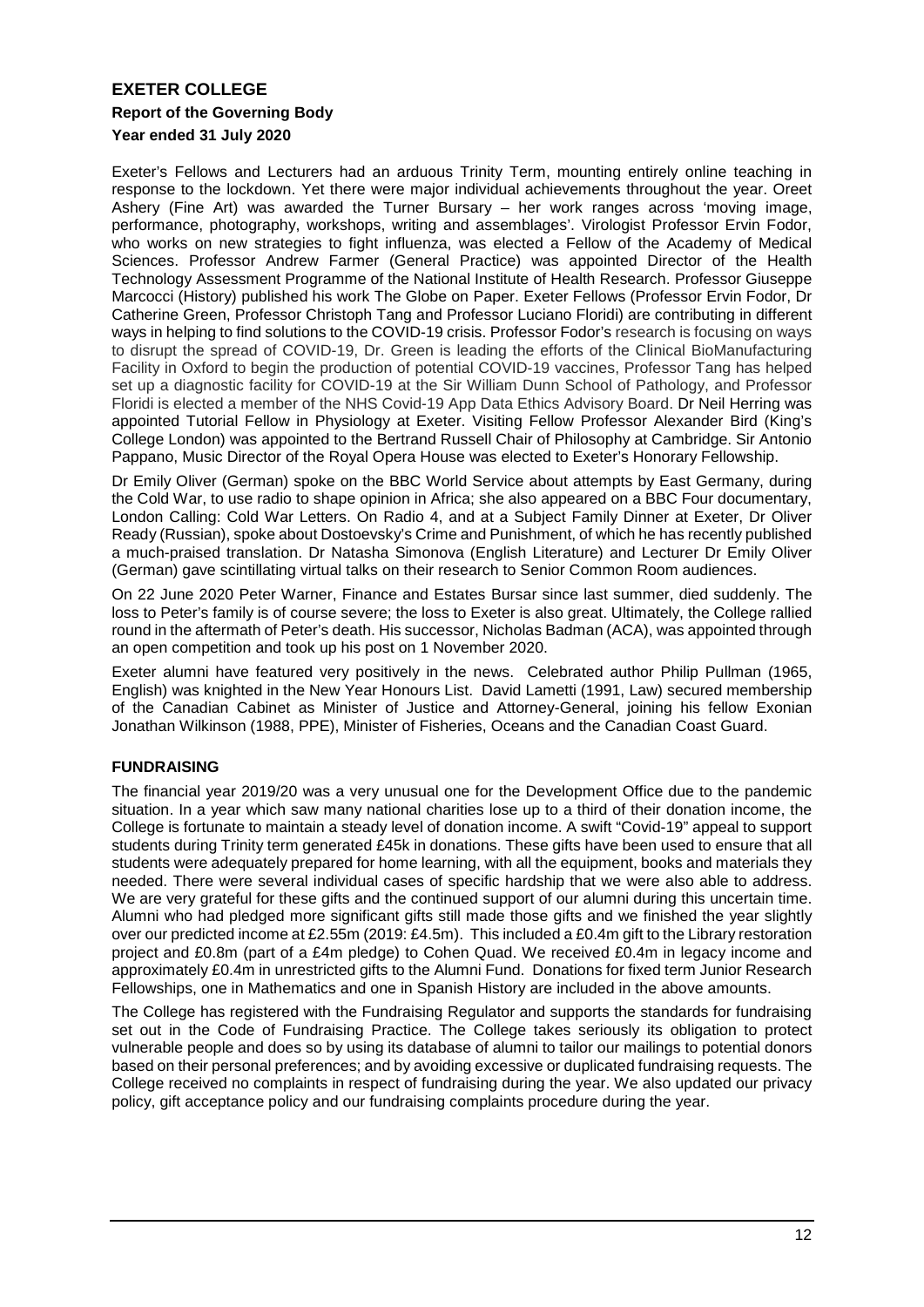# **EXETER COLLEGE SUMMER PROGRAMME (ECSP)**

The ECSP is hosted at Cohen Quadrangle and normally takes place over July and August. Unfortunately, this year's ECSP, which would have been the fourth, was cancelled due to the COVID-19 pandemic. The College, however, remains committed to continue and develop this programme. There was considerable interest from those who had planned to attend to re-book for the summer of 2021 and the College has agreed to roll-forward their bookings at no extra cost.

The Summer Programme has been established as a fee-paying study-abroad programme aimed mainly at undergraduates in North America and South East Asia. Exeter creates the academic programme and recruits tutors from Oxford and beyond to deliver the six-week courses, which are assessed and are capable of earning 'credits' toward the students' degree course at their home universities. In addition to adding a new stream of vacation revenue, the programme expects to attract future Oxford postgraduate applicants from its programme alumni and the visibility, which the programme gives Exeter internationally is a significant boost to its reputation.

# **FINANCIAL REVIEW**

As noted elsewhere in this report, the College was materially impacted by the pandemic during 2019/20 and this impact is continuing. In response to the Easter lockdown, the College moved its teaching provision online, resulting in lower residential and catering services income. In addition, the conference activity planned for Easter and the summer was cancelled, including the 2020 ECSP. Costs associated with these residential programmes were lower and the College was helped by the government's Coronavirus Job Retention Scheme (CJRS) grant, which amounted to £240k. This grant helped the College to maintain the full pay and related benefits of furloughed staff.

The impact of the pandemic on the financial markets also affected the College's securities investments resulting in a £1.6m revaluation loss (2019: £2.7m revaluation gain). This loss was largely offset by a £1.5m revaluation gain on the College's property investments (2019: £2.3m revaluation gain).

As a result of the pandemic, the College's expenditure exceeded its income leaving the College with net expenditure of £2.0m after gains and losses on investments (2019: £4.2m net income). The College's consolidated total funds reduced to £131m at 31 July 2020 (2019: £133m). This reduction in funds is represented by the endowment funds reducing by £1.8m, the restricted funds increasing by £0.1m and the unrestricted funds decreasing by £0.3m. If needed, the College's expendable endowment funds are available to support unexpected fluctuations in income and expenditure.

The College's income was £10.4m (2019: £13.3m), of which £3.1m (2019: £2.9m) was from tuition fees, other academic income and support from the Office for Students; £2.5m was from legacies and donations (2019: £4.6m); £2.7m was from residential income (2019: £4.1m), and £1.6m (2019: 1.2m) was from investment income. Other academic income increased slightly on the 2019 figures due to more funded payroll costs (see Note 1).

Total expenditure reduced from £14.1m to £12.3m. Of the £12.3m, £10.9m was spent directly on teaching, research and residential activity, with the balance being spent on activities which underpin the charitable purposes of the College. The reduction in expenditure is largely attributable to lost revenue generating activity due to Covid-19 and consists of the following: lower members' residential and catering costs, lower premises overheads, partly offset by an increase in IT and other one-off expenditure for ensuring a COVID-safe environment in our premises.

The provision for defined benefit pension scheme costs held against General Funds reduced to £1.8m (2019: £2.0m). This comprises a reduction of £0.5m in the provision for the Universities Superannuation Scheme (USS) (based on the latest 2018 actuarial valuation), partly offset by an increase of £0.3m in the provision for the University of Oxford Staff Pension Scheme (OSPS) (based on the latest 2019 actuarial valuation).

The endowment assets delivered a total return of 1.8% in the year to 31 July 2020 (2019: 8.4%). Property investments made a weighted contribution of 2.1%, partly offset by a weighted reduction of 0.3% in securities.

Within the directly held property portfolio, land at Grove Farm has now been brought to market and a potential sale is under discussion.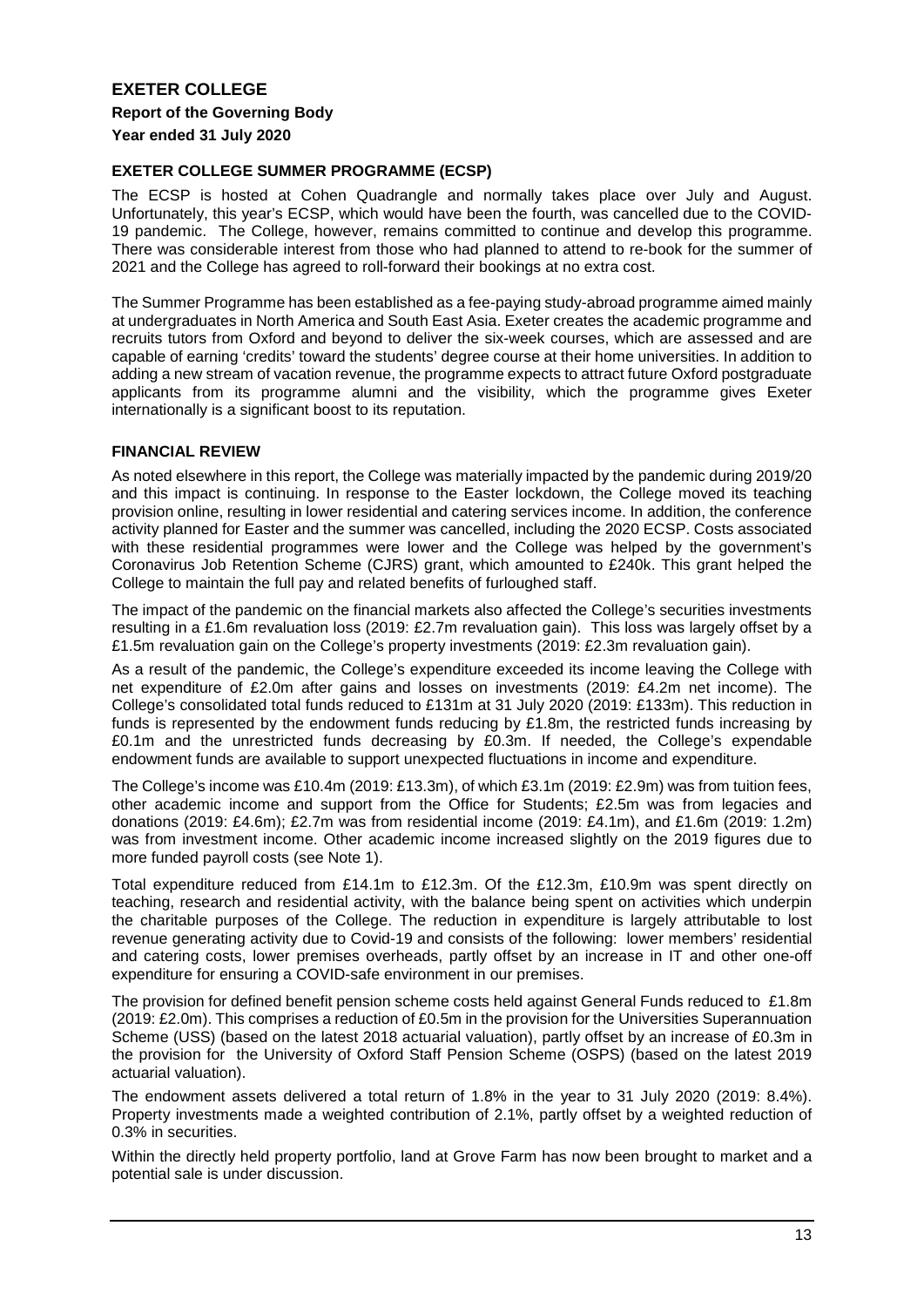Part of the sale of the College's remaining interests at Yew Tree Hill completed in July, with the remaining interests expected to progress in the near term.

The College is also promoting its interest in a significant site north of Oxford as part of the Cherwell District Council Local Plan. During the year, ownership of this site was transferred to a new wholly owned subsidiary, Checker Hall Company Limited

The portfolio also carried 8.4% cash at the year end. The Investment Committee has been concerned with the level of valuations and the expectation of rising interest rates and considers that cash should be re-invested with caution and that it also functions as a substitute for bonds which, were yields not so compressed, would normally account for a greater proportion of a diversified portfolio than has been the case through the cycle following the financial crisis of 2008/09.

# **Reserves policy**

The Governing Body has previously agreed that the free general reserves should be maintained at six months' expenditure to allow the College to be managed efficiently and to provide a buffer to maintain its charitable activities even in the event of an unexpected drop in income or exceptional expense. In monetary terms, this equates to a figure of approximately £6.0m and with free reserves at 31 July 2020 being £2.2m (2019: £2.2m), this is lower than the policy target. However, free reserves are stated after making an additional pension liability provision of £1.8m, which is a non-cash item. It is the aim of the College that the balance of free general reserves improves over the next few financial years.

In practice, the College's expendable endowment funds are available to support unexpected fluctuations in income and expenditure. The College maintains a level of liquidity that ensures there is both sufficient cash to meet expected future calls from private equity investments, cover the next year's distribution to the College under the spend rule and cope with unexpected emergencies without having to sell investment assets in volatile markets.

Total funds of the College and its subsidiaries at the year-end amounted to £131m (2019: £133m). This includes unspent restricted income funds totalling £5.2m and endowment capital of £74.9m. The endowment consists of £15.6m original Trust for Investment and £15.9m Unapplied Total Return on Permanent Endowments and £43.4m Expendable Endowments. Free reserves at the year-end amounted to £2.2m (2019: £2.2m), representing retained unrestricted income reserves after allowing for £1.8m designated for funding the pension deficits. Designated reserves consist of £47.9m for the book value of tangible fixed assets less associated funding arrangements and other designated funds amounting to £1.5m (2019: £1.1m).

In response to the pandemic, the College is keeping its reserves policy under review, and is carefully considering the risks that we currently face also taking account of opportunities that we have, including the government support schemes such as the CJRS, in tackling these risks.

# **Risk management**

The College has on-going processes, which operate throughout the financial year for identifying, evaluating and managing the principal risks and uncertainties faced by the College and its subsidiaries in undertaking their activities. The principal risks and uncertainties faced by the College and its subsidiaries that have been identified are categorised into three main elements - 1) Finances, Premises, Employment and Operations, 2) Academic Risk, and 3) Governance & Compliance. Included within these categories are a number of individual risks, which are reviewed annually and managed with various controls and procedures. The following bullet points highlight the key risks:

- A material drop in donations from the Annual Fund, which would result in a downturn in spending capacity and pressure to cut costs. Controls that are in place include systematic processes for cultivating donors and consistently reviewing prospects and related donor engagement strategies;
- Consistent underperformance of the endowment, which would result in a downturn in spending capacity and pressure to cut costs. The Investment Committee and investment advisers review performance, risk and the investment climate quarterly, which is considered sufficient for reacting to market changes;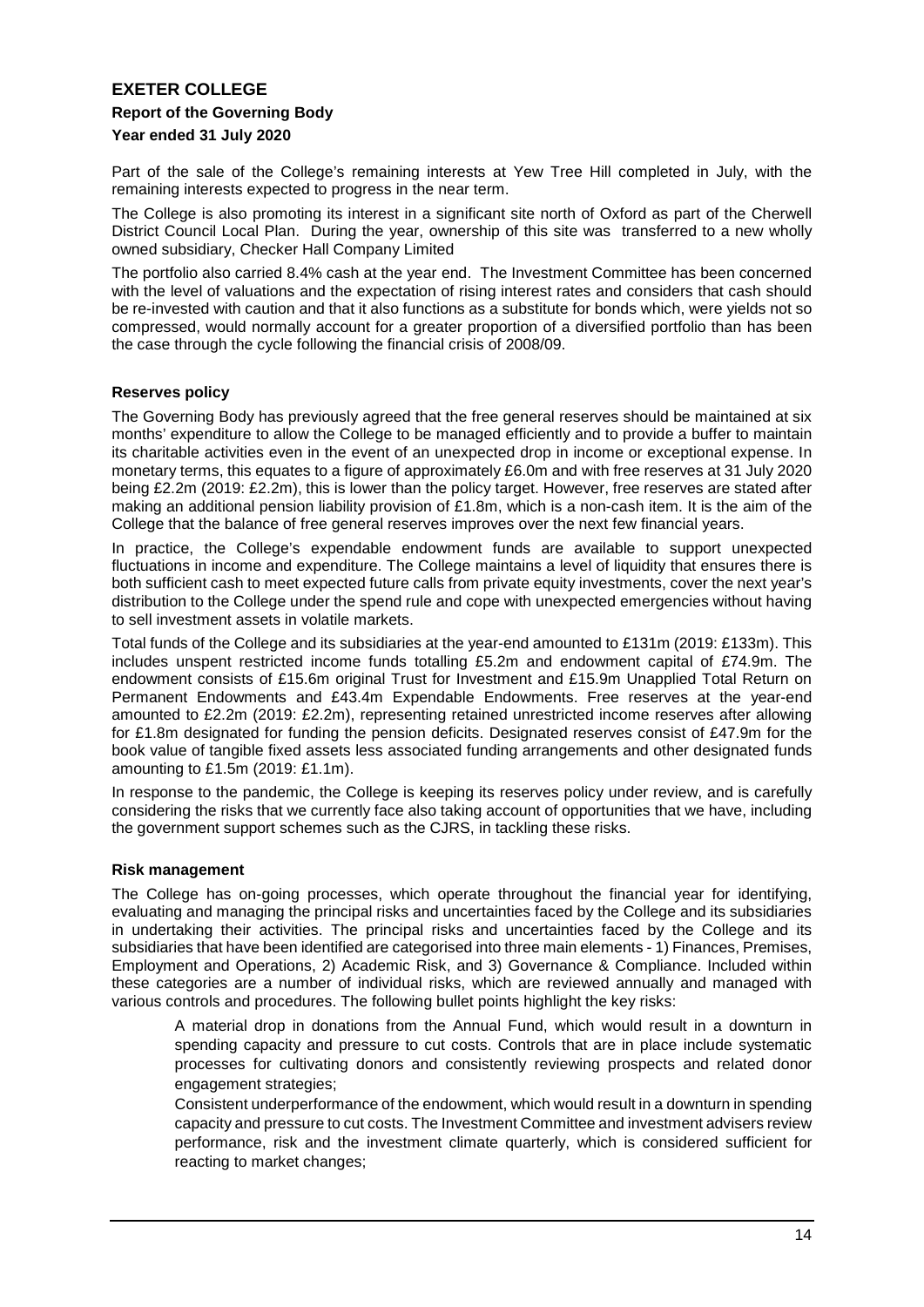- Key officer risk arising from reliance on single individuals with large portfolios of responsibilities and specialist knowledge, mitigated largely by documented procedures and frequent meetings between senior officers to review present issues within the College;
- Failure to attract high calibre students from a diverse range of backgrounds, resulting in reputational damage and failure to compete with other colleges and universities. Measures are in place to communicate and market the College's distinctive characteristics. An Access and Outreach Officer is employed to manage communication with schools in the Devon, Cornwall and Somerset area and a systematic program of access initiatives is in place;
- Risk of IT systems failure and breach of data security. The College regularly reviews its policies and practices in relation to IT. The data security policy and insurance cover exist to tackle risks in this area.
- Unforeseen external events and shocks including political, economic and other (such as COVID-19) which could lead to lower income (including underperformance of the endowment (see above)) and or higher costs.

The 2020/21 financial year is likely to be more uncertain as the economic fallout from the pandemic continues. The College is keeping under review the key areas that are most at risk by the pandemic effects and is accordingly dealing with any issues that we face in supporting our staff, students and their academic curriculum. The College's 'Covid-19 Action Group' – coordinating Exeter's response to the pandemic – has provided a crucial link between the College and the large quantity of 'guidance' emanating from the Government and the University.

When it is not able to address risk issues using internal resources, the College takes advice from experts external to the College with specialist knowledge. Policies and procedures within the College are reviewed by the relevant College Committee, chaired by the Rector. Financial risks are assessed by the Finance and General Purposes Committee and investment risks are monitored by the Investment Committee. In addition, the Health and Safety Committee meets regularly to review health and safety issues. Training courses and other forms of career development are available, when appropriate, to members of staff to enhance their skills in risk-related areas.

The Governing Body has ultimate responsibility for managing those identifiable risks faced by the College and is committed to ensuring that appropriate and adequate systems, procedures and arrangements are in place to manage these risks. It is recognised that systems, procedures and arrangements can only provide reasonable but not absolute assurance that major risks have been managed. The College maintains a Risk Register, which is used to identify potential risks and their impact and likelihood; the Register is reviewed annually.

# **Investment policy, objectives and performance**

The College's investment objectives are to balance the needs of current and future beneficiaries by:

- maintaining (at least) the value of the investments in real terms;
- producing a consistent and sustainable annual transfer to support the general expenditure of the College; and
- delivering these objectives within acceptable levels of risk.

To meet these objectives the College's investments as a whole are managed on a total return basis, maintaining diversification across a range of asset classes to produce an appropriate balance between risk and return. In line with this approach, the College statutes allow the College to invest permanent endowments to maximise the related total return and to make available for expenditure each year an appropriate proportion of the unapplied total return.

Under the total return accounting basis, it is the Governing Body's policy to operate a spend rule which calculates the total transfer to income based on 70% of the previous year's transfer, uplifted by inflation, plus 30% of 3.25% of the market value of the assets at the 31 July of the year in question. In addition, the Governing Body has agreed to make an additional, exceptional transfer in each year equivalent to half the interest charge on the commercial loan. The Investment Committee keeps this policy under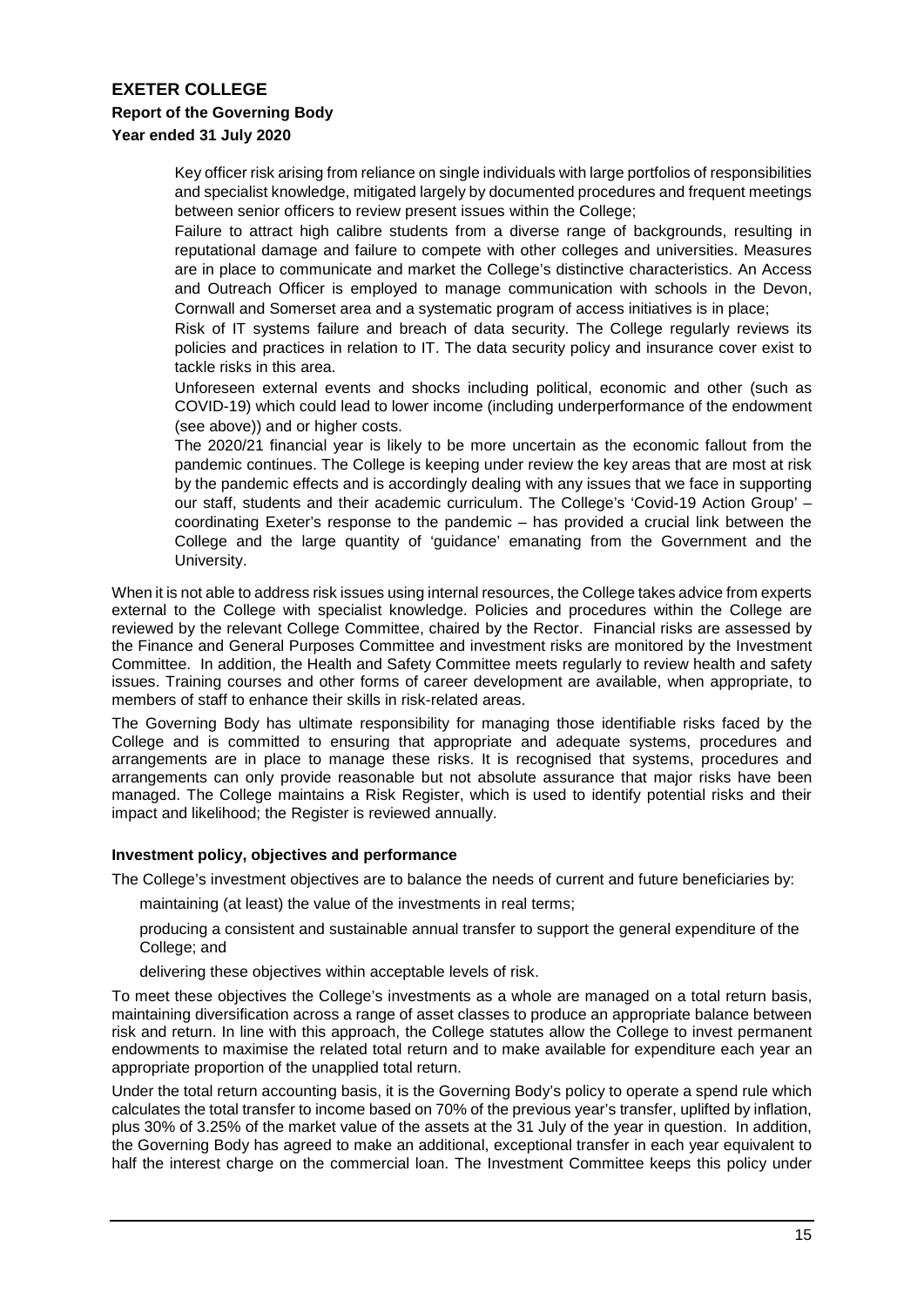review in the light of investment returns to maintain an equable balance between present and future beneficiaries.

The carrying value of the preserved permanent capital and the amount of any unapplied total return available for expenditure was taken as the open market values of these funds as at 1 August 2002 together with the original gift value of all subsequent endowment received. Wherever feasible, the College will monitor and screen its financial investments using best practice techniques to measure the environmental, social and governance ("ESG") impact of their underlying investments.

# **FUTURE PLANS**

The College's strategy for the next ten years is found on the College website. Sitting alongside it is an ambitious fundraising plan, which aims to raise funds to support a variety of academic and nonacademic key priorities. These include raising money for Tutorial Fellowships, postgraduate scholarships, enhanced financial support for undergraduates, access and outreach initiatives. There are a number of capital projects planned, the library refurbishment being the main one but we also intend to refurbish the College's Boat House, the College Lodge, and a number of staircases all designed to improve the working and living environment of the College. Accessibility and environmental sustainability will also be key considerations in these projects. The College will continue to implement its strategy, taking the present pandemic into account.

The Cohen Quadrangle continues to open up new opportunities for the College to enhance and grow its core mission which is to pursue excellence in teaching and research. Undergraduates and graduate students alike are making use of the new light-filled spaces in the Learning Commons to study and the seminar rooms are heavily used for general teaching and for specialist seminars and lectures. During the year, the building was booked by College fellows and by University departments for important academic conferences and symposiums and it is anticipated that this will continue in the forthcoming years.

The plans for the regeneration of the College Library at Turl Street are progressing well and the College aims to submit the preliminary application by January 2021 to the planning and listed building authorities. The transfer of the Archives and Special Collections to Cohen Quadrangle in 2017 marked the first logistical stage in that ambition and an exceptionally generous pledge made by a former undergraduate student provides the foundation for further matched funding to make this important project financially viable. The College has completed a detailed assessment of its requirements for regenerating the College Library to meet the expectations of students and academics in the 21<sup>st</sup> century. A design team has been selected to prepare detailed plans in advance of obtaining the necessary planning consents.

The College is focused on its access programme coordinated by a full-time Access & Outreach Officer. For academic year 2020/21, a significant proportion, if not all, outreach work will take place online. The College will develop new resources and materials for its website and for schools and individual applicants to access. The College aims to boost its social media activity, seeking to engage yet more applicants, teachers, and the wider community in this way. Further expansion of the Exeter Plus bridging programme is currently in research phase, and the College aims to make Exeter Plus its flagship programme in future years.

Despite the uncertainties created by the current pandemic, some of our major donors continue to pledge their support and we are optimistic that the regular giving income will hold steady. Current and future fundraising priorities, which are aligned with the above include; fundraising for the restoration of the College Library, funding for graduate scholarships (including the Black Academic Futures Programme), funding of academic posts and student support more generally and access and outreach. Just over £4m has been raised to-date for the Library, this project will gather pace now that the architects are edging completion of the design phase and demonstrable progress is being made to achieve the next milestone of submitting a preliminary application to the planning and listed building authorities.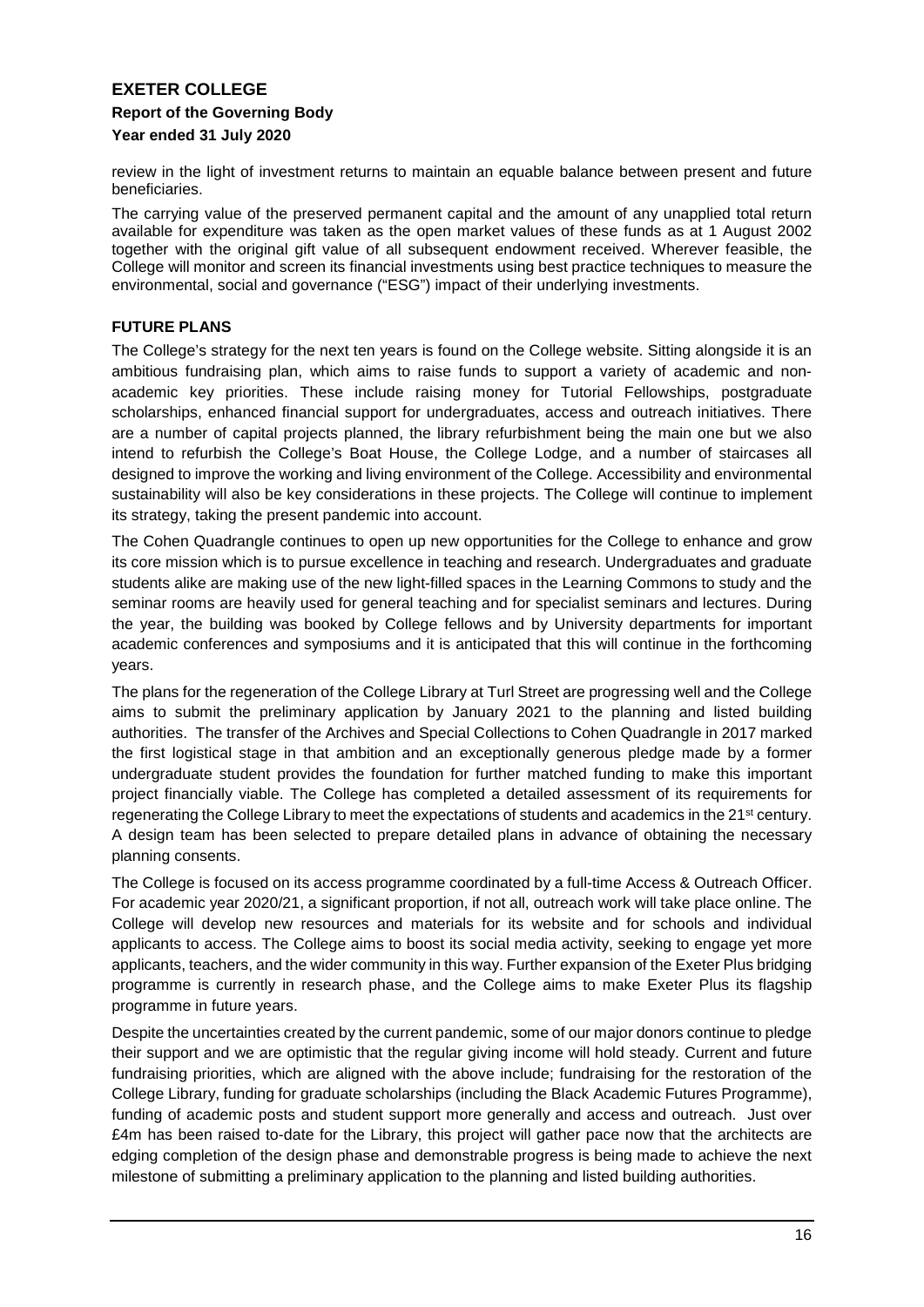# **STATEMENT OF ACCOUNTING AND REPORTING RESPONSIBILITIES**

The Governing Body is responsible for preparing the Report of the Governing Body and the financial statements in accordance with applicable law and regulations.

Charity law requires the Governing Body to prepare financial statements for each financial year. Under that law the Governing Body have prepared the financial statements in accordance with United Kingdom Generally Accepted Accounting Practice (United Kingdom Accounting Standards and applicable law), including Financial Reporting Standard 102: The Financial Reporting Standard Applicable in the UK and Republic of Ireland (FRS 102).

Under charity law the Governing Body must not approve the financial statements unless they are satisfied that they give a true and fair view of the state of affairs of the College and of its net income or expenditure for that period. In preparing these financial statements, the Governing Body is required to:

- select the most suitable accounting policies and then apply them consistently;
- make judgments and accounting estimates that are reasonable and prudent;
- state whether applicable accounting standards, including FRS 102, have been followed, subject to any material departures disclosed and explained in the financial statements;
- state whether a Statement of Recommended Practice (SORP) applies and has been followed, subject to any material departures which are explained in the financial statements.
- prepare the financial statements on the going concern basis unless it is inappropriate to presume that the College will continue to operate.

The Governing Body is responsible for keeping proper accounting records that are sufficient to show and explain the College's transactions and disclose with reasonable accuracy at any time the financial position of the College and enable them to ensure that the financial statements comply with the Charities Act 2011. They are also responsible for safeguarding the assets of the College and ensuring their proper application under charity law and hence for taking reasonable steps for the prevention and detection of fraud and other irregularities.

Approved by the Governing Body on 2 December 2020 and signed on its behalf by:

Professor Sir Richard Trainor Rector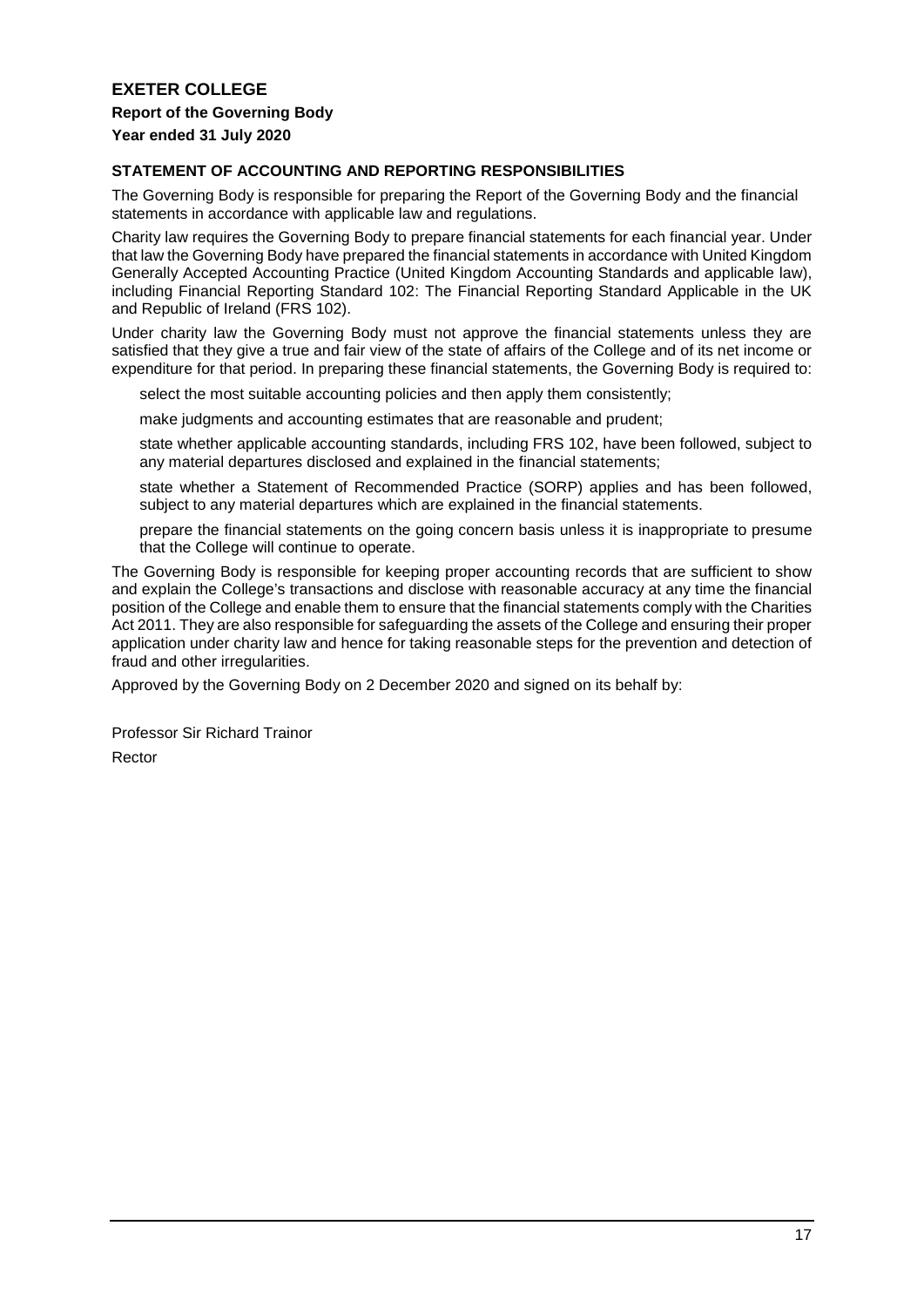# **EXETER COLLEGE Independent Auditor's Report to the Members of the Governing Body of Exeter College Year ended 31 July 2020**

# **Opinion**

We have audited the financial statements of Exeter College for the year ended 31 July 2020 which comprise the Group Statement of Financial Activities, the Group and Parent Charity Balance Sheets, the Group Cash Flow Statement and notes to the financial statements, including a summary of significant accounting policies. The financial reporting framework that has been applied in their preparation is applicable law and United Kingdom Accounting Standards (United Kingdom Generally Accepted Accounting Practice) including FRS 102 'The Financial Reporting Standard Applicable in the UK and Ireland'.

In our opinion the financial statements:

- give a true and fair view of the state of the group's and the parent charity's affairs as at 31 July 2020 and of the group's incoming resources and application of resources, including its income and expenditure, for the year then ended;
- have been properly prepared in accordance with United Kingdom Generally Accepted Accounting Practice; and
- have been prepared in accordance with the requirements of the Charities Act 2011.

# **Basis for opinion**

We conducted our audit in accordance with International Standards on Auditing (UK) (ISAs(UK)) and applicable law. Our responsibilities under those standards are further described in the Auditor's Responsibilities for the audit of financial statements section of our report. We are independent of the charity in accordance with the ethical requirements that are relevant to our audit of the financial statements in the UK, including the FRC's Ethical Standard, and we have fulfilled our other ethical responsibilities in accordance with these requirements. We believe that the audit evidence we have obtained is sufficient and appropriate to provide a basis for our opinion.

# **Conclusions relating to going concern**

We have nothing to report in respect of the following matters in relation to which the ISAs (UK) require us to report to you where:

- the trustees' use of the going concern basis of accounting in the preparation of the financial statements is not appropriate; or
- the trustees have not disclosed in the financial statements any identified material uncertainties that may cast significant doubt about the group's and parent charity's ability to continue to adopt the going concern basis of accounting for a period of at least twelve months from the date when the financial statements are authorised for issue.

#### **Other information**

The other information comprises the information included in the annual report, other than the financial statements and our auditor's report thereon. The trustees are responsible for the other information. Our opinion on the financial statements does not cover the other information and, except to the extent otherwise explicitly stated in our report, we do not express any form of assurance conclusion thereon.

In connection with our audit of the financial statements, our responsibility is to read the other information and, in doing so, consider whether the other information is materially inconsistent with the financial statements or our knowledge obtained in the audit or otherwise appears to be materially misstated. If we identify such material inconsistencies or apparent material misstatements, we are required to determine whether there is a material misstatement in the financial statements or a material misstatement of the other information. If, based on the work we have performed, we conclude that there is a material misstatement of this other information, we are required to report that fact.

We have nothing to report in this regard.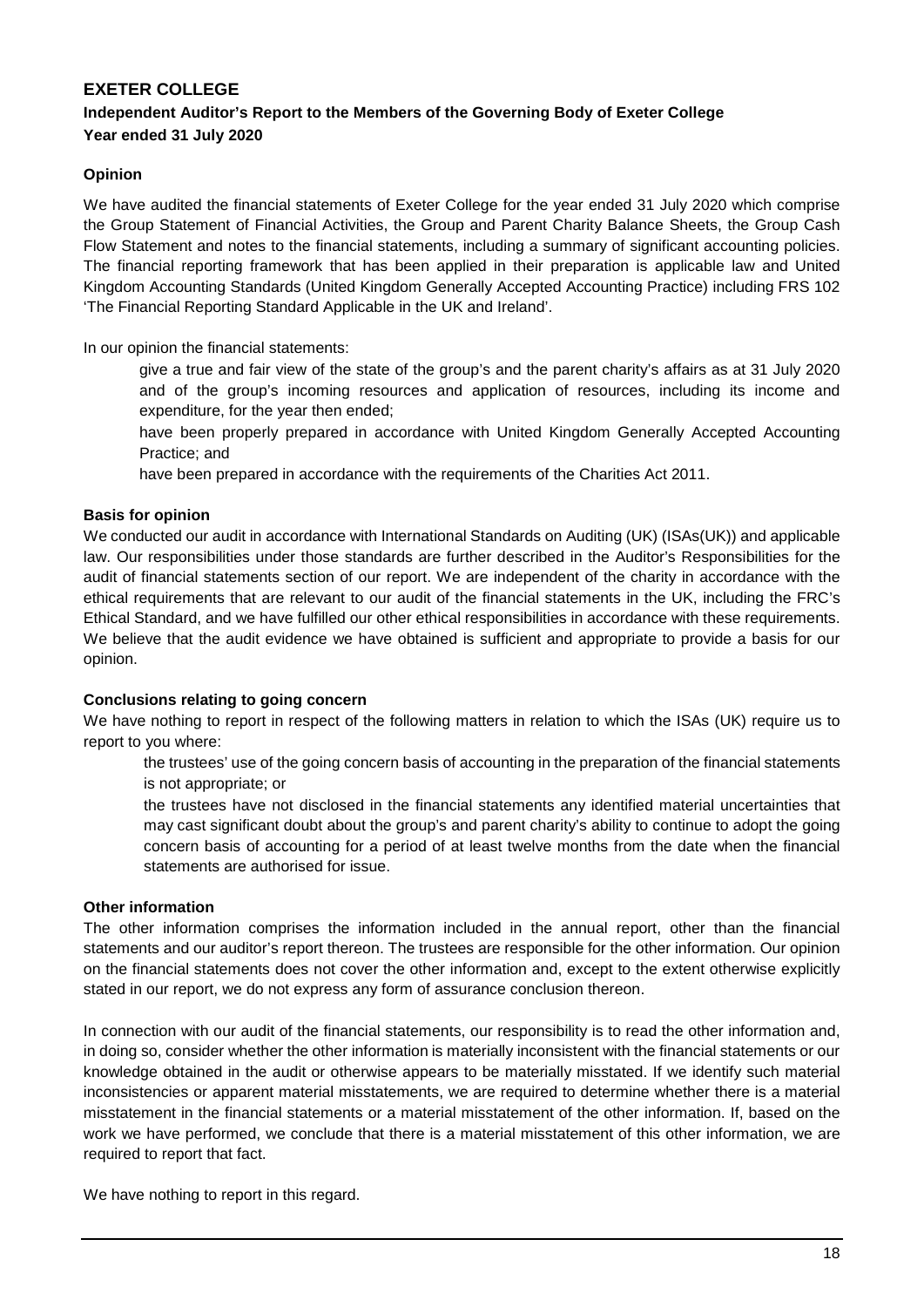# **EXETER COLLEGE Independent Auditor's Report to the Members of the Governing Body of Exeter College Year ended 31 July 2020**

# **Matters on which we are required to report by exception**

We have nothing to report in respect of the following matters where the Charities Act 2011 requires us to report to you if, in our opinion:

- the information given in the Trustees' Annual Report is inconsistent in any material respect with the financial statements; or
- the charity has not kept adequate accounting records; or
- the financial statements are not in agreement with the accounting records and returns; or
- we have not received all the information and explanations we require for our audit.

# **Responsibilities of trustees**

As explained more fully in the trustees' responsibilities statement set out on page 16, the trustees are responsible for the preparation of the financial statements and for being satisfied that they give a true and fair view, and for such internal control as the trustees determine is necessary to enable the preparation of financial statements that are free from material misstatement, whether due to fraud or error.

In preparing the financial statements, the trustees are responsible for assessing the charity's ability to continue as a going concern, disclosing, as applicable, matters related to going concern and using the going concern basis of accounting unless the trustees either intend to liquidate the charity or to cease operations, or have no realistic alternative but to do so.

# **Auditor's responsibilities for the audit of the financial statements**

We have been appointed as auditor under section 144 of the Charities Act 2011 and report in accordance with regulations made under section 154 of that Act.

Our objectives are to obtain reasonable assurance about whether the financial statements as a whole are free from material misstatement, whether due to fraud or error, and to issue an auditor's report that includes our opinion. Reasonable assurance is a high level of assurance, but is not a guarantee that an audit conducted in accordance with ISAs (UK) will always detect a material misstatement when it exists. Misstatements can arise from fraud or error and are considered material if, individually or in aggregate, they could reasonably be expected to influence the economic decisions of users taken on the basis of these financial statements.

As part of an audit in accordance with ISAs (UK) we exercise professional judgement and maintain professional scepticism throughout the audit. We also:

- Identify and assess the risks of material misstatement of the financial statements, whether due to fraud or error, design and perform audit procedures responsive to those risks, and obtain audit evidence that is sufficient and appropriate to provide a basis for our opinion. The risk of not detecting a material misstatement resulting from fraud is higher than for one resulting from error, as fraud may involve collusion, forgery, intentional omissions, misrepresentations, or the override of internal control.
- Obtain an understanding of internal control relevant to the audit in order to design audit procedures that are appropriate in the circumstances, but not for the purposes of expressing an opinion on the effectiveness of the group and the parent charity's internal control.
- Evaluate the appropriateness of accounting policies used and the reasonableness of accounting estimates and related disclosures made by the trustees.
- Conclude on the appropriateness of the trustees' use of the going concern basis of accounting and, based on the audit evidence obtained, whether a material uncertainty exists related to events or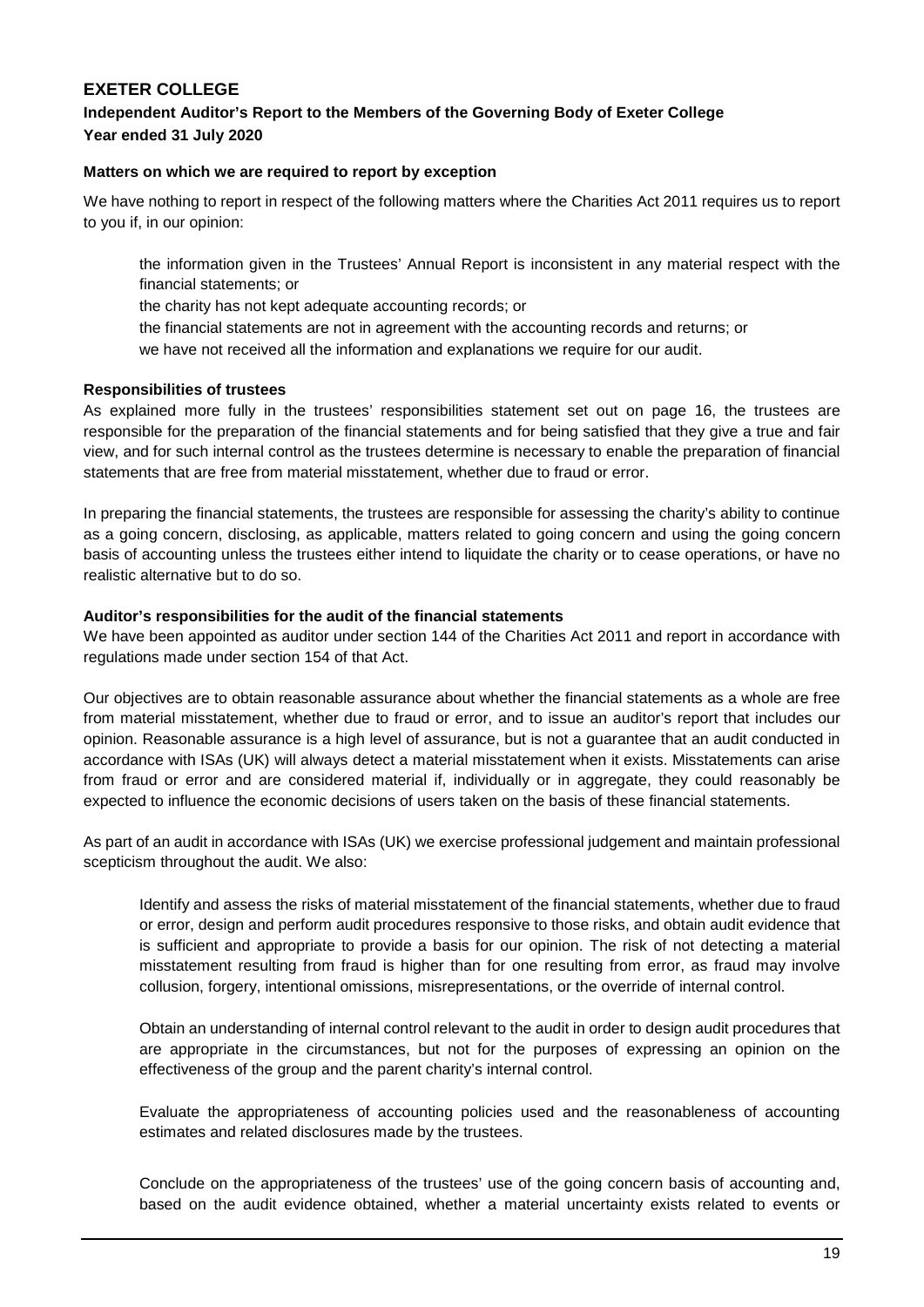# **EXETER COLLEGE Independent Auditor's Report to the Members of the Governing Body of Exeter College Year ended 31 July 2020**

conditions that may cast significant doubt on the charity's ability to continue as a going concern. If we conclude that a material uncertainty exists, we are required to draw attention in our auditor's report to the related disclosures in the financial statements or, if such disclosures are inadequate, to modify our opinion. Our conclusions are based on the audit evidence obtained up to the date of our auditor's report. However, future events or conditions may cause the charity to cease to continue as a going concern.

- Evaluate the overall presentation, structure and content of the financial statements, including the disclosures, and whether the financial statements represent the underlying transactions and events in a manner that achieves fair presentation.
- Obtain sufficient appropriate audit evidence regarding the financial information of the entities or business activities within the group to express an opinion on the consolidated financial statements. We are responsible for the direction, supervision and performance of the group audit. We remain solely responsible for our audit report.

We communicate with those charged with governance regarding, among other matters, the planned scope and timing of the audit and significant audit findings, including any significant deficiencies in internal control that we identify during our audit.

# **Use of this report**

This report is made solely to the charity's trustees, as a body, in accordance with Chapter 3 of Part 8 of the Charities Act 2011. Our audit work has been undertaken so that we might state to the charity's trustees those matters which we are required to state to them in an auditor's report and for no other purpose. To the fullest extent permitted by law, we do not accept or assume responsibility to any party other than the charity and charity's trustees as a body, for our audit work, for this report, or for the opinions we have formed.

Moore Kingston Smith LLP, Statutory Auditor **Noting the Statutory Auditor** Devonshire House

60 Goswell Road London EC1M 7AD

Date:

.

Moore Kingston Smith LLP is eligible to act as auditor in terms of Section 1212 of the Companies Act 2006.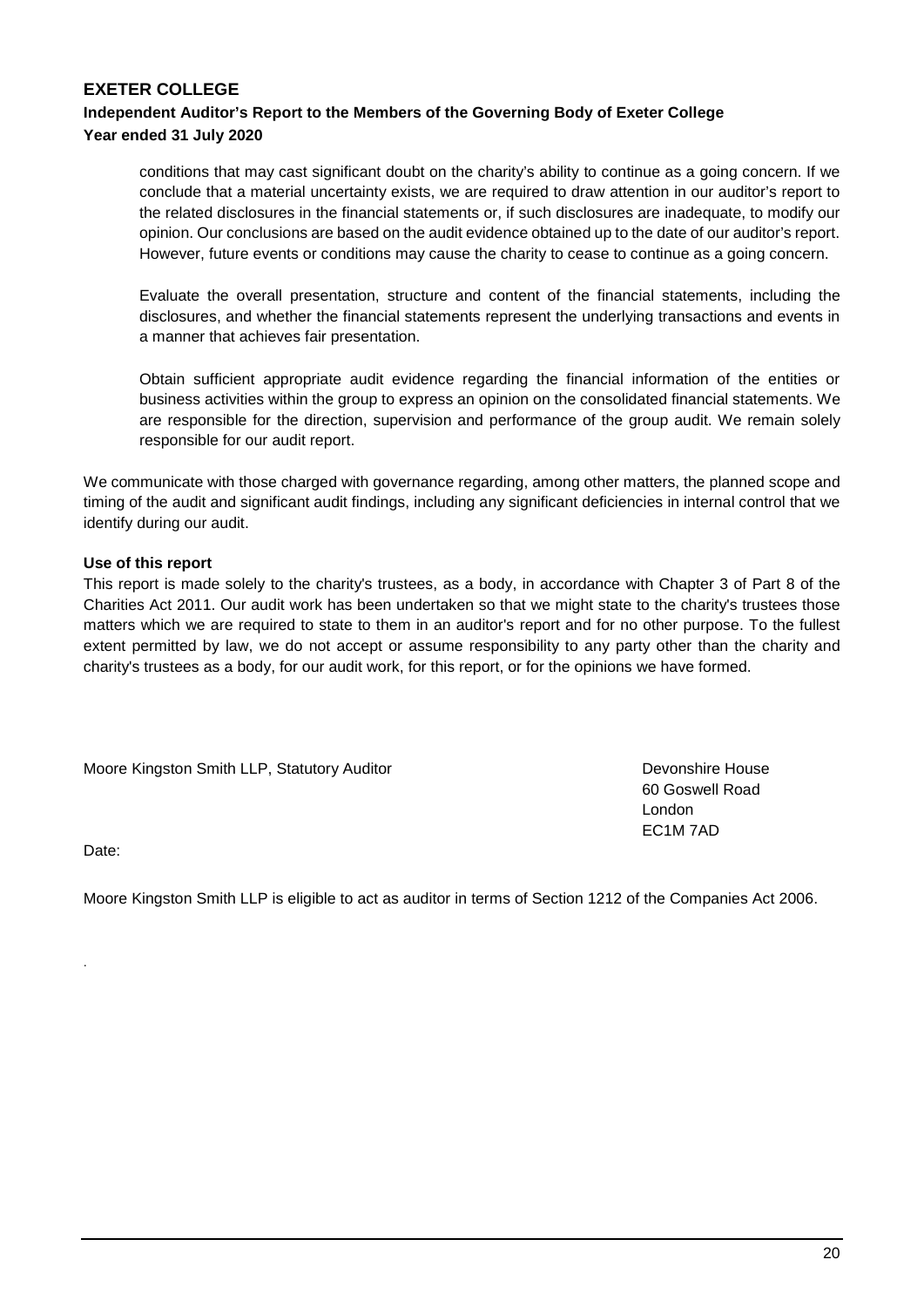# **1. Scope of the financial statements**

The financial statements present the Consolidated Statement of Financial Activities (SOFA), the Consolidated and College Balance Sheets and the Consolidated Statement of Cash Flows for the College and its wholly owned subsidiaries; Exeter College Trading Limited, Collexoncotoo Limited, Exeter College Yew Tree Hill Development Company Limited and Checker Hall Company Limited. The subsidiaries have been consolidated from the date of their formation by the College, which owns 100% of the share capital in each company. No separate SOFA has been presented for the College alone as currently permitted by the Charity Commission on a concessionary basis for the filing of consolidated financial statements. A summary of the results and financial position of the charity and each of its subsidiaries for the reporting year are in Note 12.

### **2. Basis of accounting**

The College's individual and consolidated financial statements have been prepared in accordance with United Kingdom Accounting Standards, in particular 'The Financial Reporting Standard applicable in the UK and Republic of Ireland' (FRS 102).

The College is a public benefit entity for the purposes of FRS 102 and a registered charity. The College has therefore also prepared its individual and consolidated financial statements in accordance with 'The Statement of Recommended Practice applicable to charities preparing their financial statements in accordance with FRS 102' (The Charities SORP (FRS 102)).

The financial statements have been prepared on a going concern basis and on the historical cost basis, except for the measurement of investments and certain financial assets and liabilities at fair value with movements in value reported within the Statement of Financial Activities (SOFA).

In light of the impact of the COVID-19, the Members of the Governing Body have assessed whether the use of the going concern basis remains appropriate and have considered possible events or conditions that might cast significant doubt on the ability of the College to continue as a going concern, including the impact of the current COVID-19 emergency. The College has prepared cash flow and other forecasts, taking into account the potential pressures on income, which confirm the College will have sufficient liquidity to operate for at least the next twelve months from the date of approval of these financial statements. The conference and function activity remains an uncertainty due to current pandemic. The College is closely monitoring the pandemic effects, partly helped by available government support schemes such as the Coronavirus Job Retention Scheme (CJRS) where the College topped up the payments to employees to 100%. The College therefore continues to adopt the going concern basis in preparing its financial statements.

The principal accounting policies adopted are set out below and have been applied consistently throughout the year.

# **3. Accounting judgements and estimation uncertainty**

In preparing financial statements it is necessary to make certain judgements, estimates and assumptions that affect the amounts recognised in the financial statements. The following judgements and estimates are considered by the Governing Body to have most significant effect on amounts recognised in the financial statements.

- The College participates in a multi-employer defined benefit pension plan. In the judgement of the Governing Body there is insufficient information about the plan assets and liabilities to be able to reliably account for its share of the defined benefit obligation and plan assets in the financial statements and therefore the plan is accounted for as a defined contribution scheme (see Note 22);
- The College and its subsidiaries carry investment property at fair value in the balance sheet, with changes in fair value being recognised in the income and expenditure section of the SOFA. Independent valuations are obtained to determine fair value at the balance sheet date;
- Before legacies are recognised in the financial statements, the Governing Body has to exercise judgement as to what constitutes sufficient evidence of entitlement to the bequest. Sufficient entitlement exists once notification of payment has been received from the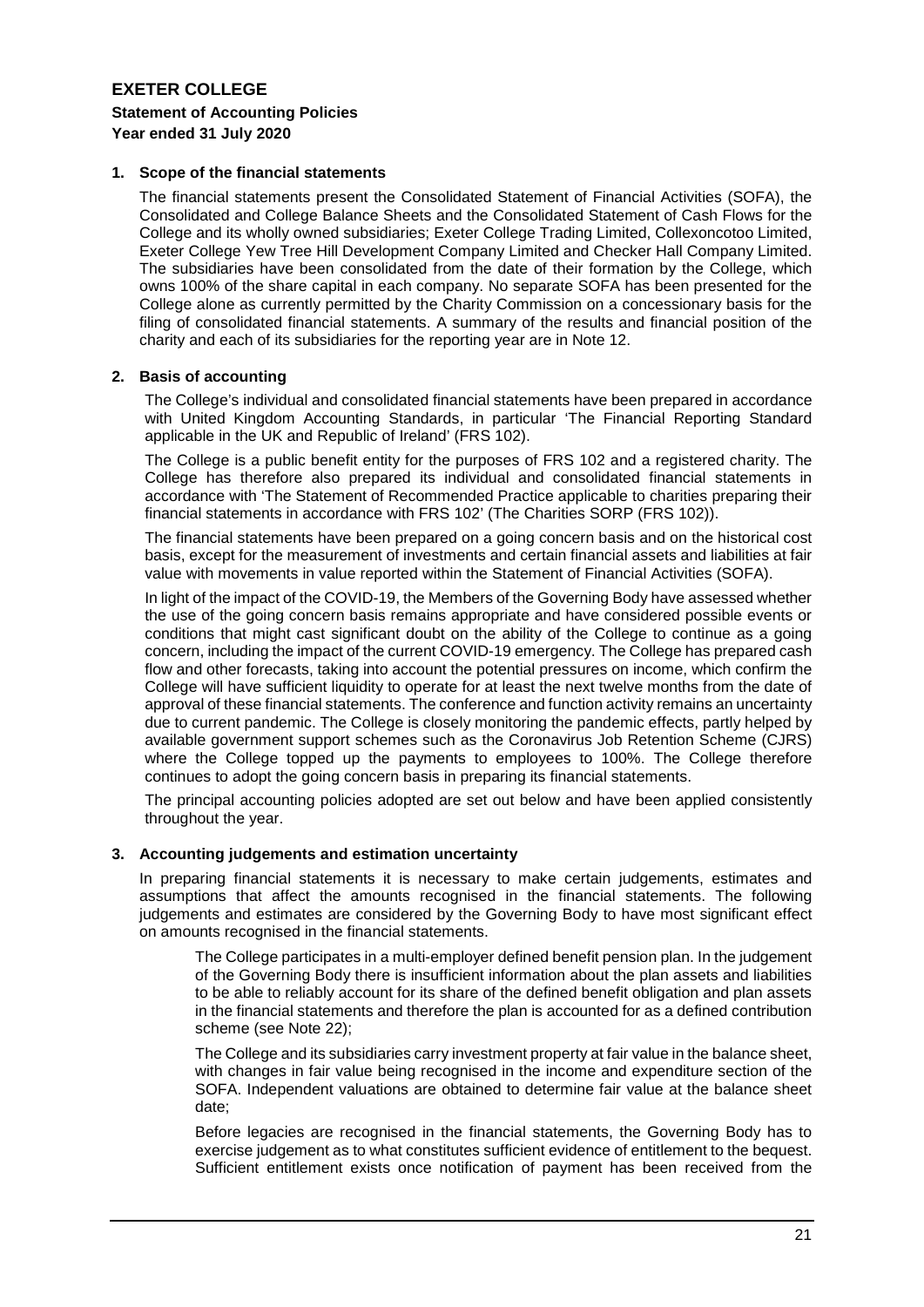executor(s) of the estate or estate accounts are available which indicate there are sufficient funds in the estate after meeting liabilities for the bequest to be paid.

In the view of the Governing Body, no other assumptions concerning the future or estimations of uncertainty affecting assets and liabilities at the balance sheet date are likely to result in a material adjustment to their carrying amounts in the next financial year.

With respect to the next financial year, the other most significant areas of uncertainty that affect the carrying value of assets held by the College are:

- The level of securities and property investment returns and the performance of investment markets;
- The discount rate which is applied when determining the College's share of the past service deficits on its pension schemes.

### **4. Income recognition**

All income is recognised once the College has entitlement to the income, the economic benefit is probable and the amount can be reliably measured.

#### **a. Income from fees, OFS support and other charges for services**

Fees receivable, less any scholarships, bursaries or other allowances granted from the College's unrestricted funds, OFS support and charges for services and use of the premises are recognised in the period in which the related service is provided.

### **b. Income from donations, grants and legacies**

Donations and grants that do not impose specific future performance-related or other specific conditions are recognised on the date on which the charity has entitlement to the resource, the amount can be reliably measured and the economic benefit to the College of the donation or grant is probable. Donations and grants subject to performance-related conditions are recognised as and when those conditions are met. Donations and grants subject to other specific conditions are recognised as those conditions are met or their fulfilment is wholly within the control of the College and it is probable that the specified conditions will be met.

Legacies are recognised following grant of probate and once the College has received sufficient information from the executor(s) of the deceased's estate to be satisfied that the gift can be reliably measured and that the economic benefit to the College is probable.

Donations, grants and legacies accruing for the general purposes of the College are credited to unrestricted funds.

Donations, grants and legacies which are subject to conditions as to their use imposed by the donor or set by the terms of an appeal are credited to the relevant restricted fund or, where the donation, grant or legacy is required to be held as capital, to the endowment funds. Where donations are received in kind (as distinct from cash or other monetary assets), they are measured at the fair value of those assets valued at the market value of the underlying assets received at the date of the gift receipt.

#### **c. Investment income**

Interest on bank balances is accounted for on an accruals basis with interest recognised in the period to which the interest relates.

Income from fixed interest debt securities is recognised using the effective interest rate method.

Dividend income and similar distributions are recognised on the date the share interest becomes ex-dividend or when the right to the dividend can be established.

Income from investment properties is recognised in the period to which the rental income relates. Note 4 comparatives have been restated to allow for a clearer allocation of investment income between investment assets.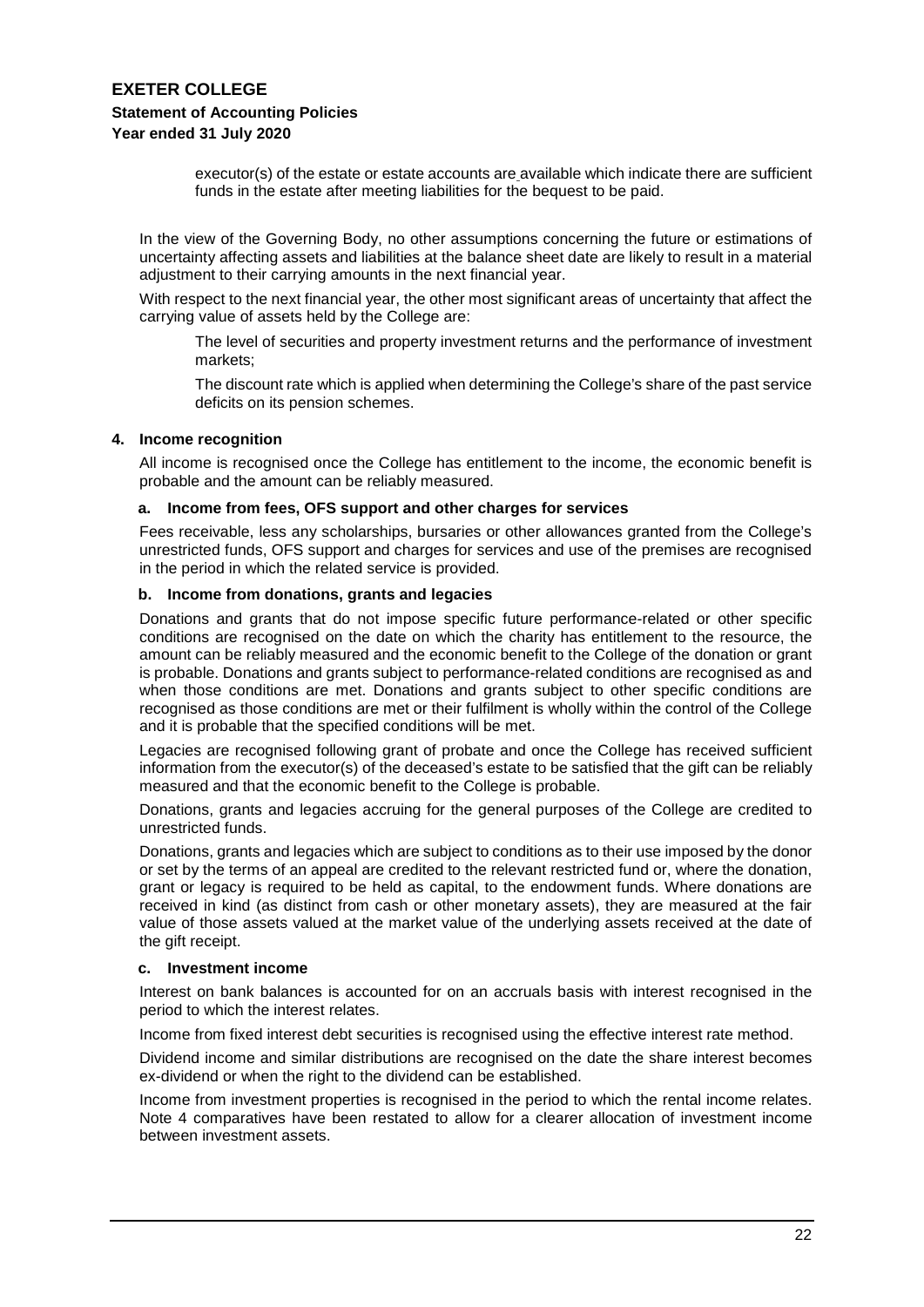# **5. Expenditure**

Expenditure is accounted for on an accruals basis. A liability and related expenditure is recognised when a legal or constructive obligation commits the College to expenditure that will probably require settlement, the amount of which can be reliably measured or estimated.

Grants awarded that are not performance-related are charged as an expense as soon as a legal or constructive obligation for their payment arises. Grants subject to performance-related conditions are expensed as the specified conditions of the grant are met.

All expenditure including support costs and governance costs are allocated or apportioned to the applicable expenditure categories in the Statement of Financial Activities (the SOFA).

Support costs, which include governance costs (costs of complying with constitutional and statutory requirements) and other indirect costs, are apportioned to expenditure categories in the SOFA based on the estimated amount attributable to that activity in the year, either by reference to staff time or the use made of the underlying assets, as appropriate. Irrecoverable VAT is included with the item of expenditure to which it relates.

Intra-group sales and charges between the College and its subsidiaries are excluded from trading income and expenditure in the consolidated financial statements.

# **6. Leases**

Leases of assets that transfer substantially all the risks and rewards of ownership are classified as finance leases. The costs of the assets held under finance leases are included within fixed assets and depreciation is charged over the shorter of the lease term and the assets' useful lives. Assets are assessed for impairment at each reporting date. The corresponding capital obligations under these leases are shown as liabilities and recognised at the lower of the fair value of the leased assets and the present value of the minimum lease payments. Lease payments are apportioned between capital repayment and finance charges in the SOFA so as to achieve a constant rate of interest on the remaining balance of the liability.

Leases that do not transfer all the risks and rewards of ownership are classified as operating leases. Rentals payable under operating leases are charged in the SOFA on a straight line basis over the relevant lease terms. Any lease incentives are recognised over the lease term on a straight line basis.

# **7. Tangible fixed assets**

Land is stated at cost. Buildings and equipment are stated at cost less accumulated depreciation and any accumulated impairment losses.

Expenditure on the acquisition or enhancement of land and on the acquisition, construction and enhancement of buildings which is directly attributable to bringing the asset to its working condition for its intended use and amounting to more than £10,000, together with expenditure on equipment costing more than £1,000 is capitalised.

Where a part of a building or equipment is replaced and the costs capitalised, the carrying value of those parts replaced is derecognised and expensed in the SOFA.

Other expenditure on equipment incurred in the normal day-to-day running of the College and its subsidiaries is charged to the SOFA as incurred.

# **8. Depreciation**

Depreciation is provided to write off the cost of all relevant tangible fixed assets, less their estimated residual value, in equal annual instalments over their expected useful economic lives as follows:

| Freehold properties, including major extensions | 40 - 50 years |
|-------------------------------------------------|---------------|
| Building improvements                           | 10 - 40 years |
| Equipment                                       | 3 - 10 vears  |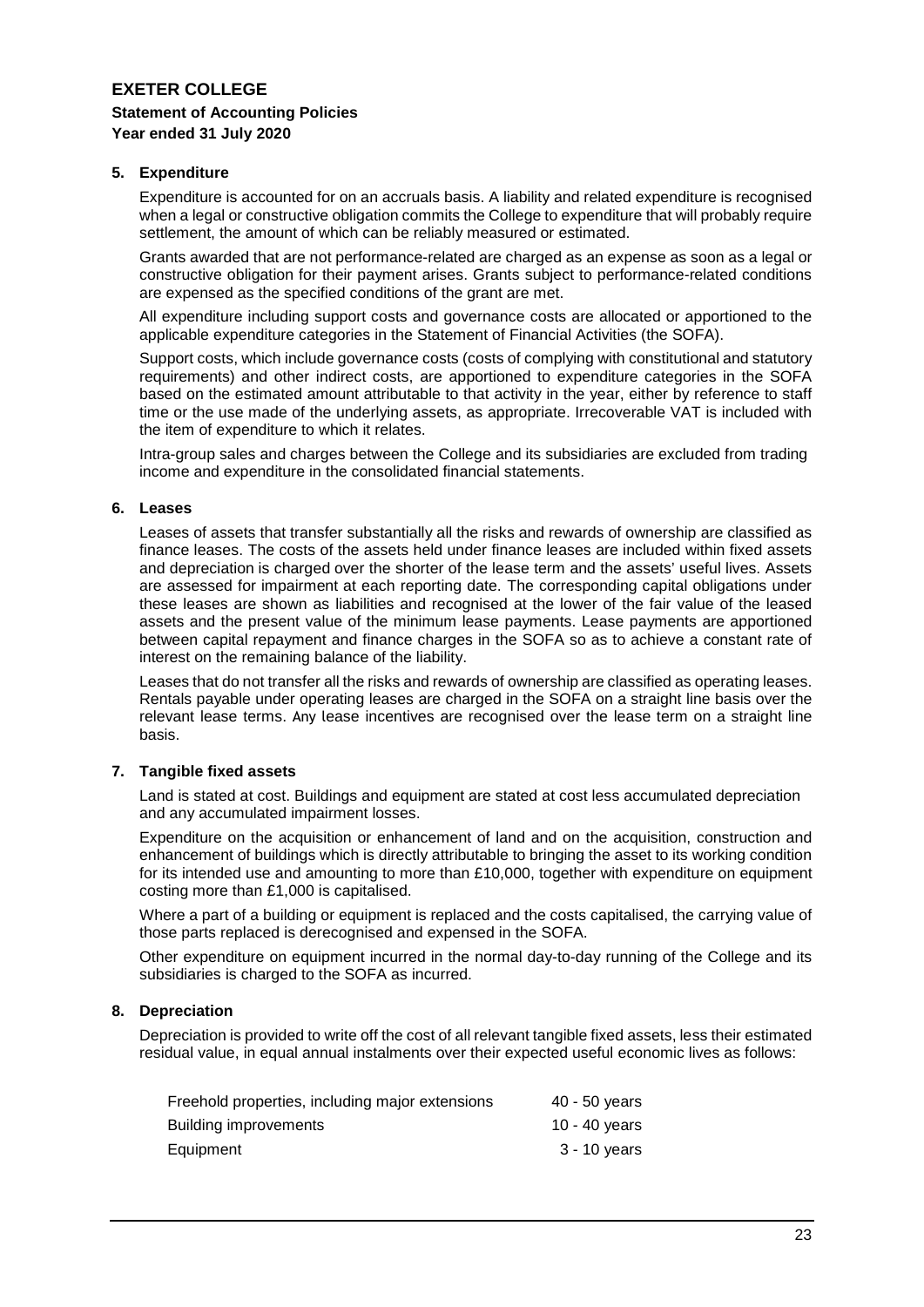Freehold land is not depreciated. The cost of maintenance is charged in the SOFA in the period in which it is incurred.

At the end of each reporting period, the residual values and useful lives of assets are reviewed and adjusted if necessary. In addition, if events or change in circumstances indicate that the carrying value may not be recoverable then the carrying values of tangible fixed assets are reviewed for impairment.

### **9. Investments**

Investment properties are initially recognised at their cost and subsequently measured at their fair value (market value) at each reporting date. Purchases and sales of investment properties are recognised on exchange of contracts.

Listed investments are initially measured at their cost and subsequently measured at their fair value at each reporting date. Fair value is based on their quoted price at the balance sheet date without deduction of the estimated future selling costs.

Investments such as hedge funds and private equity funds which have no readily identifiable market value are initially measured at their costs and subsequently measured at their fair value at each reporting date without deduction of the estimated future selling costs. Fair value is based on the most recent valuations available from their respective fund managers.

Changes in fair value and gains and losses arising on the disposal of investments are credited or charged to the income or expenditure section of the SOFA as 'gains or losses on investments' and are allocated to the fund holding or disposing of the relevant investment.

### **10. Other financial instruments**

# **a. Cash and cash equivalents**

Cash and cash equivalents include cash at banks and in hand and short term deposits with a maturity date of three months or less.

#### **b. Debtors and creditors**

Debtors and creditors receivable or payable within one year of the reporting date are carried at their transaction price. Debtors and creditors that are receivable or payable in more than one year and not subject to a market rate of interest are measured at the present value of the expected future receipts or payment discounted at a market rate of interest.

# **11. Stocks**

Stocks are valued at the lower of cost and net realisable value, cost being the purchase price on a first in, first out basis.

#### **12. Foreign currencies**

The functional and presentation currency of the College and its subsidiaries is pound sterling, rounded to the nearest thousand.

Transactions denominated in foreign currencies during the year are translated into pounds sterling using the spot exchange rates at the dates of the transactions. Monetary assets and liabilities denominated in foreign currencies are translated into pounds sterling at the rates applying at the reporting date.

Foreign exchange gains and losses resulting from the settlement of transactions and from the translation of monetary assets and liabilities denominated in foreign currencies at the exchange rates at the reporting date are recognised in the income and expenditure section of the SOFA.

# **13. Total Return investment accounting**

The College statutes authorise the College to adopt a 'total return' basis for the investment of its permanent endowment. The College can invest its permanent endowments without regard to the capital/income distinctions of standard trust law and with discretion to apply any part of the accumulated total return on the investment as income for spending each year. Until this power is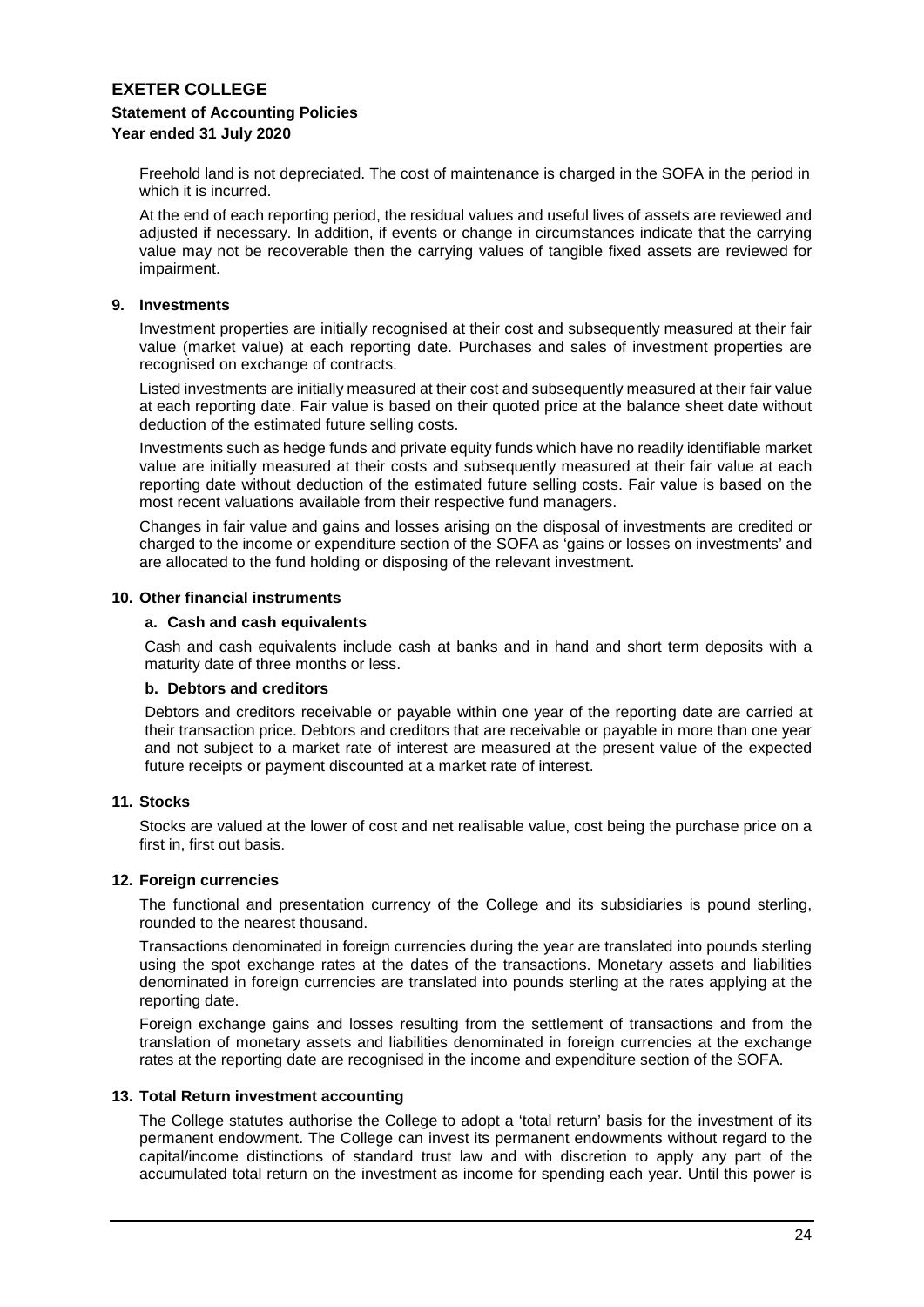exercised, the total return is accumulated as a component of the endowment known as the unapplied total return that can either be retained for investment or released to income at the discretion of the Governing Body.

### **14. Fund accounting**

The total funds of the College and its subsidiaries are allocated to unrestricted, restricted or endowment funds based on the terms set by the donors or set by the terms of an appeal. Endowment funds are further sub-divided into permanent and expendable.

Unrestricted funds can be used in furtherance of the objects of the College at the discretion of the Governing Body. The Governing Body may decide that part of the unrestricted funds shall be used in future for a specific purpose and this will be accounted for by transfers to appropriate designated funds.

Restricted funds comprise gifts, legacies and grants where the donors have specified that the funds are to be used for particular purposes of the College. They consist of either gifts where the donor has specified that both the capital and any income arising must be used for the purposes given or the income on gifts where the donor has required or permitted the capital to be maintained and with the intention that the income will be used for specific purposes within the College's objects.

Permanent endowment funds arise where donors specify that the funds are to be retained as capital for the permanent benefit of the College. Any part of the total return arising from the capital that is allocated to income will be accounted for as unrestricted funds unless the donor has placed restrictions on the use of that income, in which case it will be accounted for as a restricted fund.

Expendable endowment funds are similar to permanent endowment in that they have been given, or the College has determined based on the circumstances that they have been given, for the longterm benefit of the College. However, the Governing Body may at their discretion determine to spend all or part of the capital.

# **15. Pension costs**

The College participates in Universities Superannuation Scheme and the University of Oxford Staff Pension Scheme. These schemes are hybrid pension schemes, providing defined benefits (for members), as well as defined contribution benefits. The assets of the schemes are each held in a separate trustee-administered fund. Because of the mutual nature of the schemes, the assets are not attributed to individual Colleges and scheme-wide contribution rates are set. The College is therefore exposed to actuarial risks associated with other Universities' and Colleges' employees and is unable to identify its share of the underlying assets and liabilities of the scheme on a consistent and reasonable basis. As required by Section 28 of FRS 102 "Employee benefits", the College therefore accounts for the schemes as if they were wholly defined contribution schemes. As a result, the amount charged to the profit and loss account represents the contributions payable to each scheme. Since the College has entered into agreements (the Recovery Plans) that determine how each employer within the schemes will fund the overall deficit, the College recognises a liability for the contributions payable that arise from the agreements (to the extent that they relate to the deficit) and therefore an expense is recognised.

The College also contributes to the personal pension arrangements of two employees. Contributions to these arrangements are charged to the SOFA in the period in which they are payable.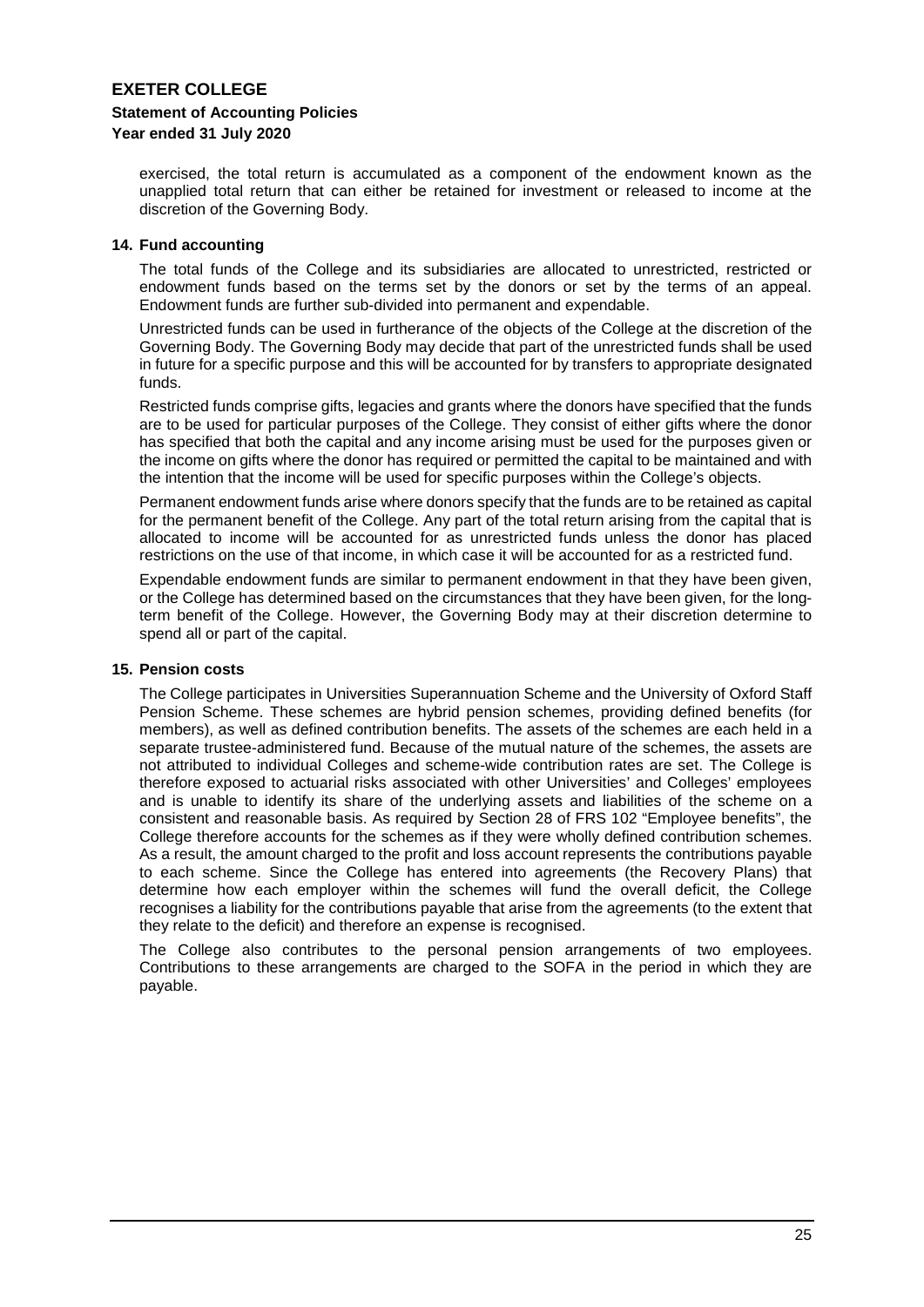# **Exeter College Consolidated Statement of Financial Activities For the year ended 31 July 2020**

| <b>INCOME AND ENDOWMENTS FROM:</b>    | <b>Notes</b>            | Unrestricted<br><b>Funds</b><br>£'000 | Restricted<br>Funds<br>£'000 | Endowed<br>Funds<br>£'000 | 2020<br>Total<br>£'000 | 2019<br>Total<br>£'000 |
|---------------------------------------|-------------------------|---------------------------------------|------------------------------|---------------------------|------------------------|------------------------|
| <b>Charitable activities:</b>         | 1                       |                                       |                              |                           |                        |                        |
| Teaching, research and residential    |                         | 5,715                                 |                              |                           | 5,715                  | 7,040                  |
| <b>Other Trading Income</b>           | 3                       | 250                                   |                              |                           | 250                    | 555                    |
| <b>Donations and legacies</b>         | $\mathfrak{p}$          | 779                                   | 1,596                        | 177                       | 2,552                  | 4,589                  |
| <b>Investments</b>                    |                         |                                       |                              |                           |                        |                        |
| Investment income                     | $\overline{\mathbf{4}}$ | 201                                   | 27                           | 1,406                     | 1,634                  | 1,157                  |
| Total return allocated to income      | 13                      | 1,243                                 | 1,200                        | (2, 443)                  |                        |                        |
| Other income-CJRS government grant    |                         | 240                                   |                              |                           | 240                    |                        |
| <b>Total Income</b>                   |                         | 8,428                                 | 2,823                        | (860)                     | 10,391                 | 13,341                 |
| <b>EXPENDITURE ON:</b>                | 5                       |                                       |                              |                           |                        |                        |
| <b>Charitable activities:</b>         |                         |                                       |                              |                           |                        |                        |
| Teaching, research and residential    |                         | 9,387                                 | 1,485                        |                           | 10,872                 | 11.816                 |
| <b>Generating funds:</b>              |                         |                                       |                              |                           |                        |                        |
| Fundraising                           |                         | 537                                   |                              |                           | 537                    | 629                    |
| Trading expenditure                   |                         | 238                                   |                              |                           | 238                    | 492                    |
| Investment management costs           |                         | 71                                    |                              | 589                       | 660                    | 1,204                  |
| <b>Total Expenditure</b>              |                         | 10,233                                | 1,485                        | 589                       | 12,307                 | 14,141                 |
| Net Income/(Expenditure) before gains |                         | (1, 805)                              | 1,338                        | (1, 449)                  | (1, 916)               | (800)                  |
| Net (losses) / gains on investments   | 10,11,13                |                                       |                              | (62)                      | (62)                   | 4,982                  |
| Net Income/(Expenditure)              |                         | (1,805)                               | 1,338                        | (1, 511)                  | (1, 978)               | 4,182                  |
| <b>Transfers between funds</b>        | 18                      | 1,520                                 | (1, 199)                     | (321)                     |                        |                        |
| Net movement in funds for the year    |                         | (285)                                 | 139                          | (1,832)                   | (1, 978)               | 4,182                  |
| Fund balances brought forward         | 18                      | 51,226                                | 5,040                        | 76,707                    | 132,973                | 128,791                |
| Funds carried forward at 31 July      |                         | 50,941                                | 5,179                        | 74,876                    | 130,995                | 132,973                |

None of the Group's activities were acquired or discontinued during the above two finanical periods. The Group has no recognised gains or losses other than those dealt with in the above Statement of Financial Activities.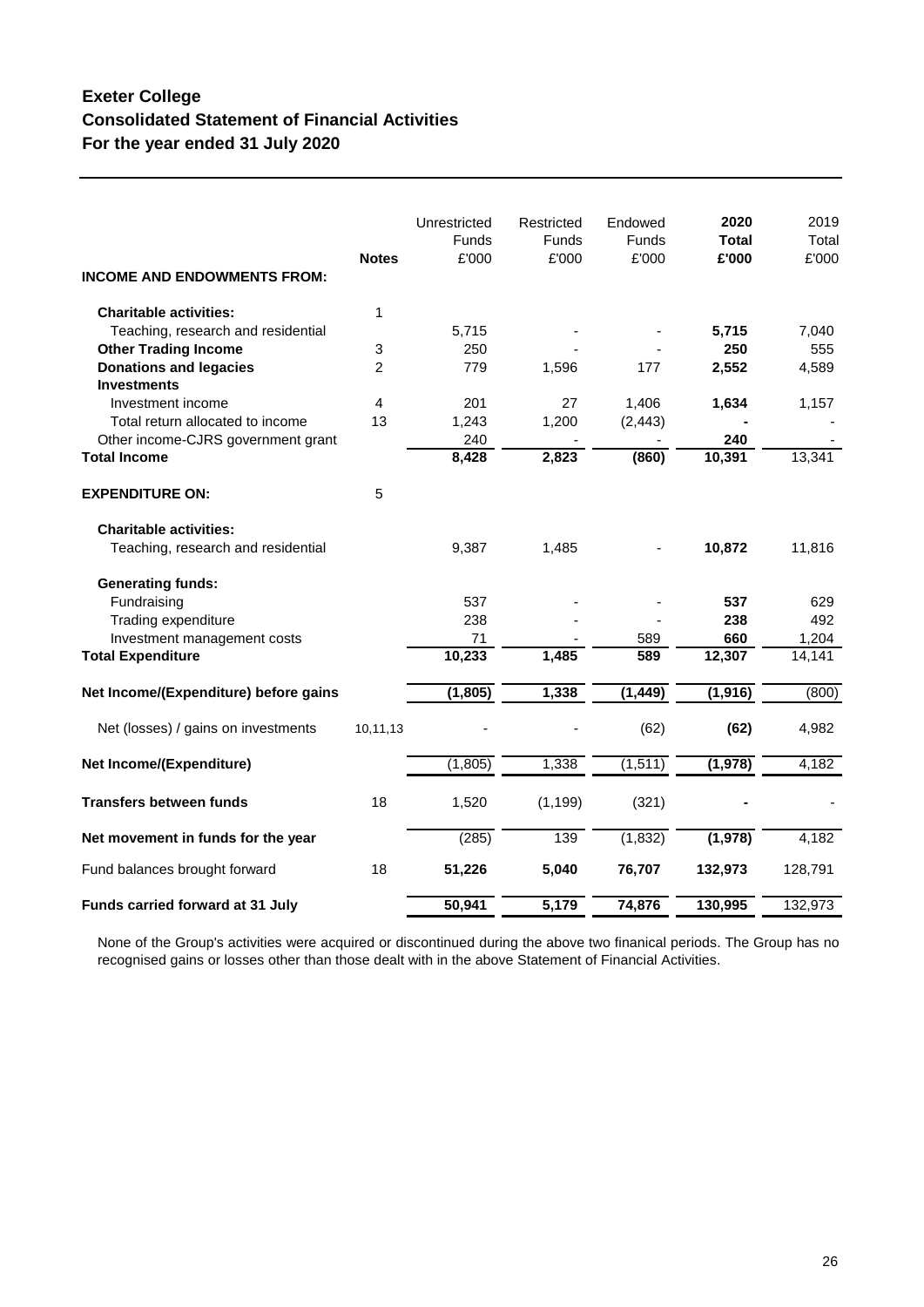# **Exeter College Consolidated and College Balance Sheets As at 31 July 2020**

|                                                        | <b>Notes</b> | 2020<br>Group<br>£'000 | 2019<br>Group<br>£'000 | 2020<br>College<br>£'000 | 2019<br>College<br>£'000 |
|--------------------------------------------------------|--------------|------------------------|------------------------|--------------------------|--------------------------|
| <b>FIXED ASSETS</b>                                    |              |                        |                        |                          |                          |
| Tangible assets                                        | 9            | 60,735                 | 61,573                 | 61,432                   | 62,270                   |
| Property investments                                   | 10           | 22,689                 | 21,141                 | 19,589                   | 21,141                   |
| Other Investments                                      | 11           | 52,071                 | 55,163                 | 55,274                   | 55,566                   |
| <b>Total Fixed Assets</b>                              |              | 135,495                | 137,877                | 136,295                  | 138,977                  |
| <b>CURRENT ASSETS</b>                                  |              |                        |                        |                          |                          |
| <b>Stocks</b>                                          |              | 95                     | 97                     | 95                       | 96                       |
| <b>Debtors</b>                                         | 14           | 873                    | 1,187                  | 1,226                    | 1,339                    |
| Investments                                            |              | 6,200                  |                        | 6,200                    |                          |
| Cash at bank and in hand                               |              | 4,070                  | 10,791                 | 3,572                    | 10,207                   |
| <b>Total Current Assets</b>                            |              | 11,238                 | 12,075                 | 11,093                   | 11,642                   |
| <b>LIABILITIES</b>                                     |              |                        |                        |                          |                          |
| Creditors: Amounts falling due within one year         | 15           | 1,893                  | 1,358                  | 1,867                    | 1,340                    |
| <b>NET CURRENT ASSETS</b>                              |              | 9,345                  | 10,717                 | 9,226                    | 10,302                   |
| TOTAL ASSETS LESS CURRENT LIABILITIES                  |              | 144,840                | 148,594                | 145,521                  | 149,279                  |
| <b>CREDITORS: falling due after more than one year</b> | 16           | 12,000                 | 13,600                 | 12,000                   | 13,600                   |
| <b>NET ASSETS BEFORE PENSION LIABILITY</b>             |              | 132,840                | 134,994                | 133,521                  | 135,679                  |
| Defined benefit pension scheme liability               | 22           | 1,845                  | 2,021                  | 1,845                    | 2,021                    |
| <b>TOTAL NET ASSETS</b>                                |              | 130,995                | 132,973                | 131,676                  | 133,658                  |
| <b>FUNDS OF THE COLLEGE</b>                            | 18           |                        |                        |                          |                          |
| <b>Endowment funds</b>                                 |              | 74,876                 | 76,707                 | 74,876                   | 76,707                   |
| <b>Restricted funds</b>                                |              | 5,179                  | 5,040                  | 5,179                    | 5,040                    |
| <b>Unrestricted funds</b>                              |              |                        |                        |                          |                          |
|                                                        |              |                        |                        |                          | 49.759                   |
| Designated funds<br>General funds                      |              | 48,758<br>2,183        | 49,063<br>2,163        | 49,455<br>2,167          | 2,152                    |
|                                                        |              | 130,995                | 132,973                | 131,676                  | 133,658                  |

The financial statements were approved and authorised for issue by the Governing Body of Exeter College on 2 December 2020

Professor Sir Richard Trainor (Trustee):

Mr Nicholas Badman (Trustee):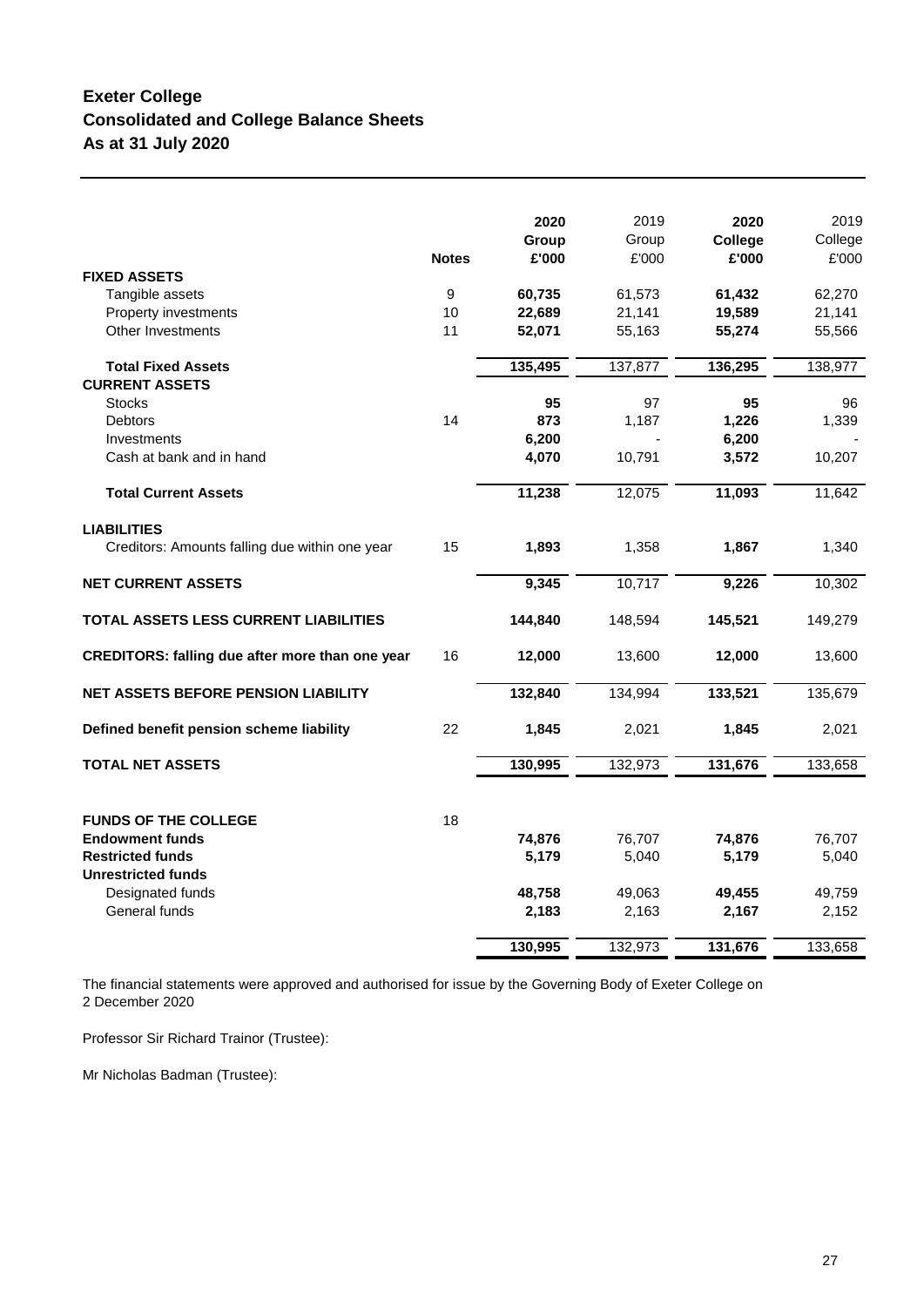# **Exeter College Consolidated Statement of Cash Flows For the year ended 31 July 2020**

|                                                                       |              | 2020     | 2019     |
|-----------------------------------------------------------------------|--------------|----------|----------|
|                                                                       | <b>Notes</b> | £'000    | £'000    |
| Net cash from/(used in) operating activities                          | 25           | (1, 590) | 671      |
| Cash flows from investing activities                                  |              |          |          |
| Dividends, interest and rents from investments                        |              | 1,543    | 1,157    |
| Purchase of property, plant and equipment                             |              | (684)    | (374)    |
| Proceeds from sale of investments                                     |              | 2,382    | 10,740   |
| Purchase of investments                                               |              | (900)    | (8,052)  |
| Net additions to current asset investments                            |              | (6, 200) |          |
| Net cash provided by / (used in) investing activities                 |              | (3, 859) | 3,471    |
| Cash flows from financing activities                                  |              |          |          |
| Repayments of borrowing                                               |              | (800)    | (800)    |
| Finance costs paid                                                    |              | (649)    | (668)    |
| Receipt of endowment donations                                        |              | 177      | 229      |
| Net cash used in financing activities                                 |              | (1, 272) | (1, 239) |
| Change in cash and cash equivalents in the reporting period           |              | (6, 721) | 2,903    |
| Cash and cash equivalents at the beginning of the<br>reporting period |              | 10,791   | 7,888    |
| Cash and cash equivalents at the end of the reporting<br>period       | 26           | 4,070    | 10,791   |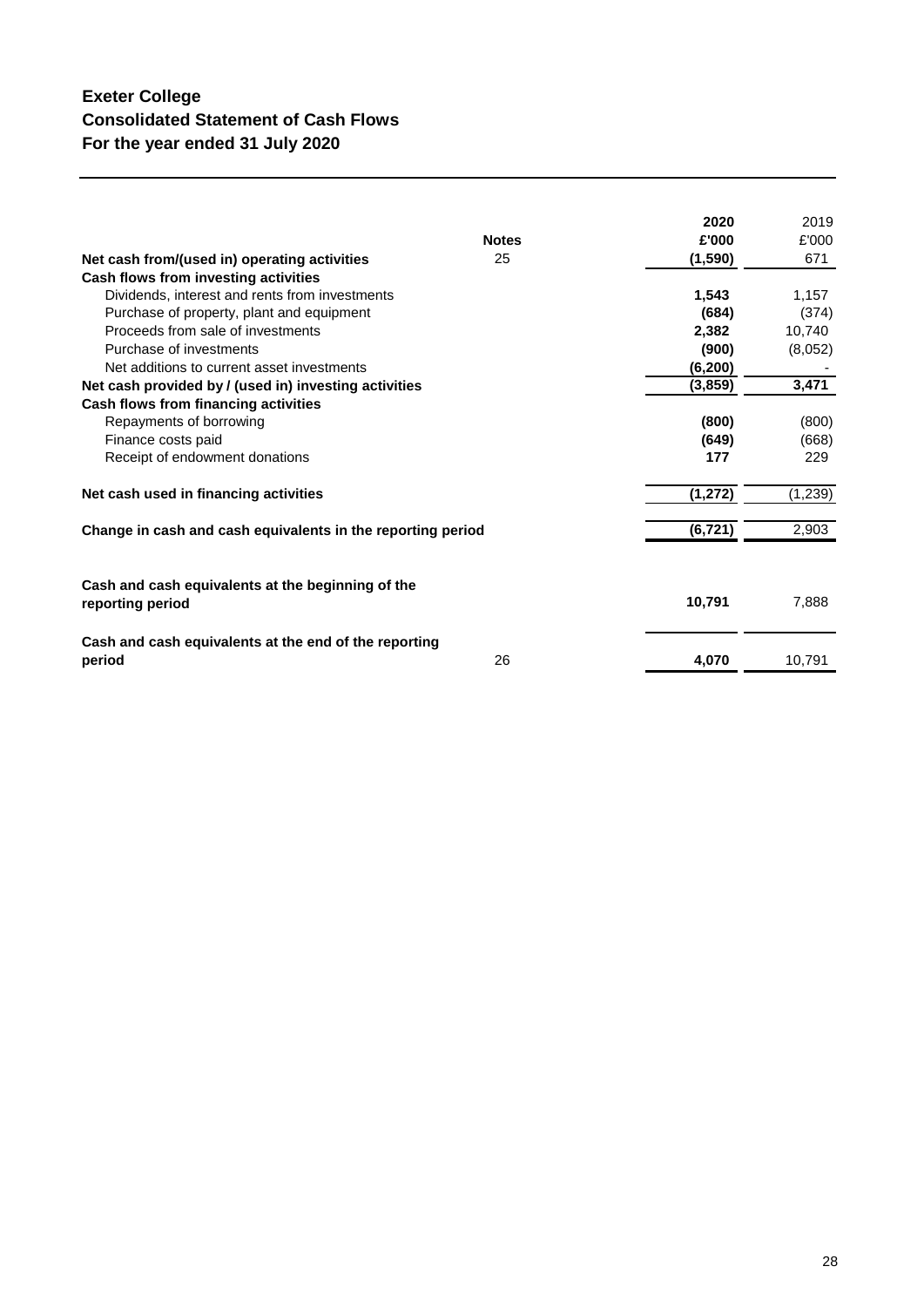#### **1 INCOME FROM CHARITABLE ACTIVITIES**

|                                                 | 2020  | 2019  |
|-------------------------------------------------|-------|-------|
| <b>Teaching, Research and Residential</b>       | £'000 | £'000 |
| Unrestricted funds                              |       |       |
| Tuition fees - UK and EU students               | 1.457 | 1.443 |
| Tuition fees - Overseas students                | 1.045 | 1.062 |
| Other fees                                      | 86    | 83    |
| Other HEFCE support                             | 176   | 163   |
| Other academic income                           | 299   | 198   |
| College residential income                      | 2,652 | 4,091 |
| <b>Total Teaching, Research and Residential</b> | 5,715 | 7,040 |
| Total income from charitable activities         | 5.715 | 7.040 |

The above analysis includes £1,446k received from Oxford University from publicly accountable funds under the CFF Scheme (2019: £1,507k).

#### **2 DONATIONS AND LEGACIES**

|   |                                                                     | 2020             | 2019      |
|---|---------------------------------------------------------------------|------------------|-----------|
|   |                                                                     | £'000            | £'000     |
|   | <b>Donations and Legacies</b>                                       |                  |           |
|   | Unrestricted funds                                                  | 779              | 687       |
|   | <b>Restricted funds</b>                                             | 1,596            | 3,673     |
|   | <b>Endowed funds</b>                                                | 177              | 229       |
|   |                                                                     | 2,552            | 4,589     |
|   |                                                                     |                  |           |
| 3 | <b>INCOME FROM OTHER TRADING ACTIVITIES</b>                         |                  |           |
|   |                                                                     | 2020             | 2019      |
|   |                                                                     | £'000            | £'000     |
|   | Subsidiary company trading income                                   | 225              | 555       |
|   | Other trading income                                                | 25               |           |
|   |                                                                     |                  |           |
|   |                                                                     | 250              | 555       |
|   |                                                                     |                  |           |
| 4 | <b>INVESTMENT INCOME</b>                                            |                  |           |
|   |                                                                     | 2020             | 2019      |
|   |                                                                     |                  | Restated  |
|   |                                                                     | £'000            | £'000     |
|   | <b>Unrestricted funds</b>                                           |                  |           |
|   | Commercial rent                                                     | 177<br>22        | 208<br>18 |
|   | Interest on fixed term deposits and cash<br>Other investment income |                  |           |
|   | <b>Bank interest</b>                                                | 1<br>1           |           |
|   |                                                                     | $\overline{201}$ | 226       |
|   |                                                                     |                  |           |
|   | <b>Restricted funds</b>                                             |                  |           |
|   | Interest on fixed term deposits and cash                            | 27               | 22        |
|   |                                                                     | $\overline{27}$  | 22        |
|   | <b>Endowed funds</b>                                                |                  |           |
|   | Agricultural rent                                                   | 293              | 149       |
|   | Other property income                                               | 547              | 150       |
|   | Equity dividends                                                    | 566              | 610       |
|   |                                                                     | 1,406            | 909       |
|   |                                                                     |                  |           |
|   | <b>Total Investment income</b>                                      | 1,634            | 1,157     |

Under the College's investment mandate, the profile of the return focuses on growth by capital gain as well as dividend return.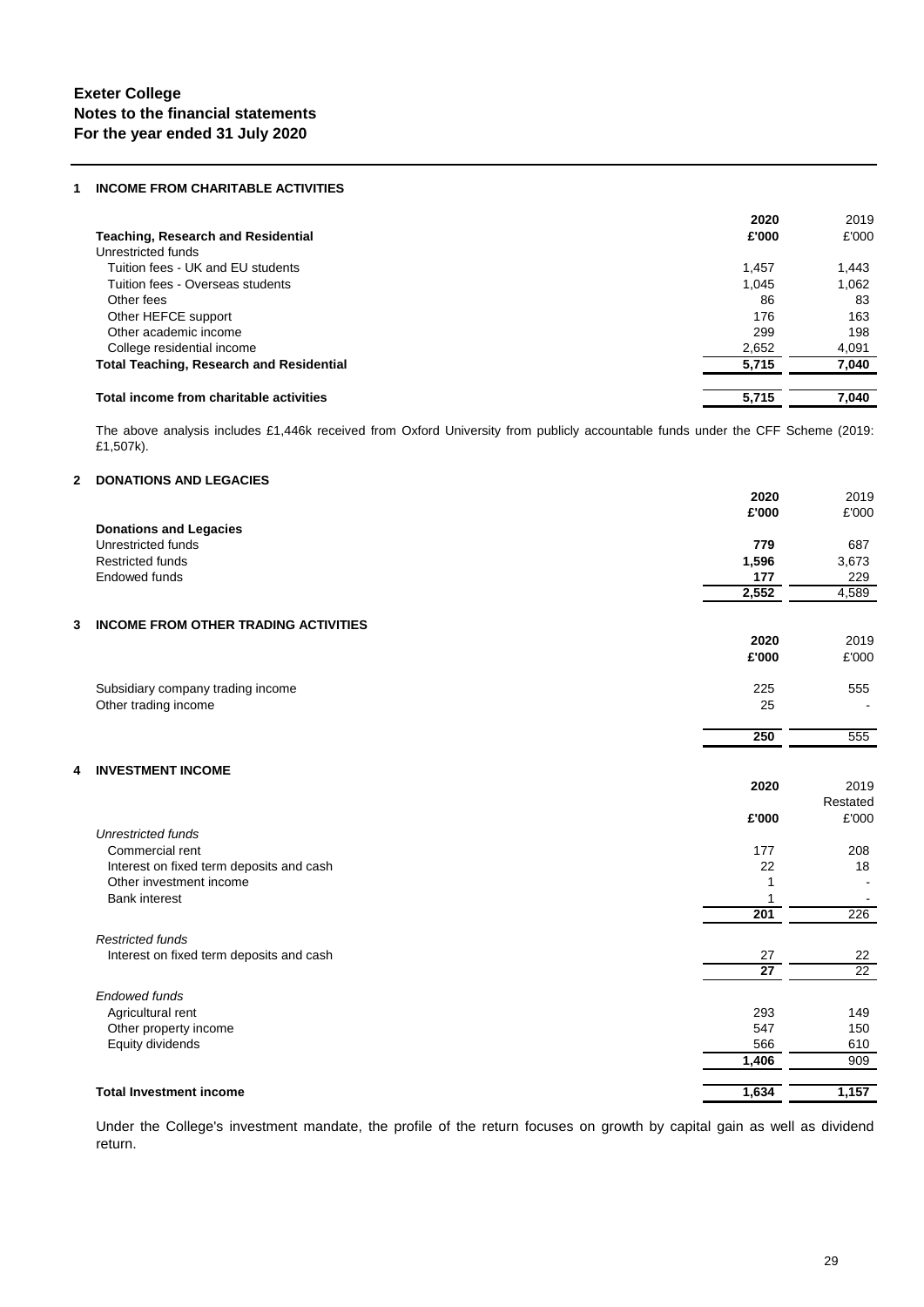| 5<br><b>ANALYSIS OF EXPENDITURE</b>                               | 2020<br>£'000 | 2019<br>£'000 |
|-------------------------------------------------------------------|---------------|---------------|
| <b>Charitable expenditure</b><br>Direct staff costs allocated to: |               |               |
| Teaching, research and residential                                | 4,627         | 4,146         |
| Other direct costs allocated to:                                  |               |               |
| Teaching, research and residential                                | 3,211         | 3,495         |
| Support and governance costs allocated to:                        |               |               |
| Teaching, research and residential                                | 3,034         | 4,175         |
| Total charitable expenditure                                      | 10,872        | 11,816        |
| <b>Expenditure on generating funds</b>                            |               |               |
| Direct staff costs allocated to:                                  |               |               |
| Fundraising<br>Trading expenditure                                | 365           | 313<br>265    |
| Other direct costs allocated to:                                  |               |               |
| Fundraising                                                       | 101           | 242           |
| Trading expenditure                                               | 232           | 177           |
| Investment management costs                                       | 657           | 1,203         |
| Support and governance costs allocated to:                        |               |               |
| Fundraising                                                       | 71            | 74            |
| Trading expenditure                                               | 6             | 50            |
| Investment management costs                                       | 3             | 1             |
| Total expenditure on raising funds                                | 1,435         | 2,325         |
| <b>Total expenditure</b>                                          | 12,307        | 14,141        |

The 2019 expenditure of £14,141k was represented by £11,892k from unrestricted funds, £1,750k from restricted funds and £499k from endowed funds.

The College is liable to be assessed for Contribution under the provisions of a new replacement for Statute XV of the University of Oxford. The Contribution Fund is used to make grants and loans to colleges on the basis of need. The new College Contribution Scheme has been approved by the Council of the University, Congregation and Her Majesty in Council and will run for a fixed period of ten years, ending in the accounts prepared at 31 July 2029. The College's contribution is determined annually based on performance. The papers agreed by Council clearly set out that the charge due for a year is payable in that year and therefore no outstanding liability in respect of 2019-20 exists. No provision has therefore been made in these accounts. The teaching and research costs include a College Contribution of £32k (2019: £23k).

#### **6 ANALYSIS OF SUPPORT AND GOVERNANCE COSTS**

| ANALIUD OI OUI I UNI AND OOTLINNIVL OOUIO |            |          |              |
|-------------------------------------------|------------|----------|--------------|
|                                           |            | Teaching |              |
| Year ended July 2020                      | Generating | and      | 2020         |
|                                           | Funds      | Research | <b>Total</b> |
|                                           | £'000      | £'000    | £'000        |
| Financial and domestic administration     | 54         | 625      | 679          |
| Human resources                           |            | 117      | 117          |
| IΤ                                        |            | 259      | 259          |
| Depreciation                              | 17         | 1.503    | 1,520        |
| Bank interest payable                     |            | 649      | 649          |
| Other finance charges                     |            | (175)    | (175)        |
| Governance costs                          | 9          | 55       | 64           |
|                                           | 80         | 3,033    | 3,113        |
|                                           |            |          |              |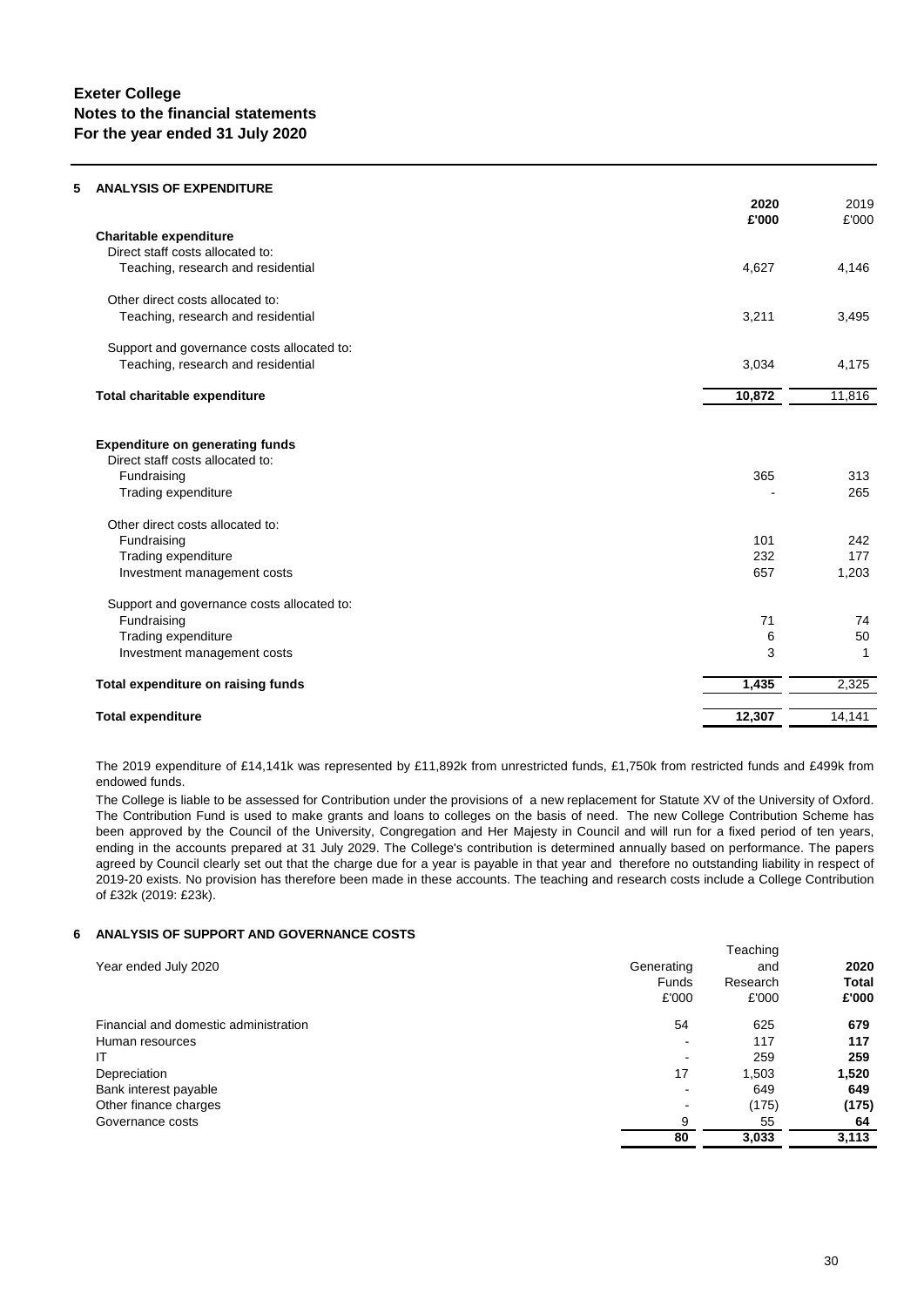|                                       |            | Teaching |              |
|---------------------------------------|------------|----------|--------------|
| Year ended July 2019                  | Generating | and      | 2019         |
|                                       | Funds      | Research | <b>Total</b> |
|                                       | £'000      | £'000    | £'000        |
| Financial and domestic administration | 72         | 589      | 661          |
| Human resources                       |            | 154      | 154          |
| IT                                    |            | 258      | 258          |
| Depreciation                          | 51         | 1,508    | 1,559        |
| Bank interest payable                 | -          | 668      | 668          |
| Other finance charges                 | -          | 965      | 965          |
| Governance costs                      | າ          | 33       | 35           |
|                                       | 125        | 4.175    | 4,300        |

Financial and domestic administration, IT and human resources costs are attributed according to the estimated staff time spent on each activity. Depreciation costs and profit or loss on disposal of fixed assets are attributed according to the use made of the underlying assets. Interest and other finance charges are attributed according to the purpose of the related financing. Governance costs are allocated according to the time spent on each activity.

|                                                        | 2020<br>£'000 | 2019<br>£'000 |
|--------------------------------------------------------|---------------|---------------|
| Governance costs comprise:                             |               |               |
| Auditor's remuneration - audit services (current year) | 26            | 28            |
| Auditor's remuneration - other services                |               |               |
| Legal and other fees on constitutional matters         | 35            |               |
|                                                        | 64            | 35            |
|                                                        |               |               |

No amount has been included in governance costs for the direct employment costs or reimbursed expenses of the College Fellows on the basis that these payments relate to the Fellows involvement in the College's charitable activities. Details of the remuneration of the Fellows and their reimbursed expenses are included as a separate note within these financial statements.

#### **7 GRANTS AND AWARDS**

During the year the College funded research awards and bursaries to students from its restricted and unrestricted fund as follows:

|                                 | 2020  | 2019  |
|---------------------------------|-------|-------|
| Unrestricted funds              | £'000 | £'000 |
| Grants to individuals:          |       |       |
| Scholarships, prizes and grants | 63    | 75    |
| Bursaries and hardship awards   | 6     | 5     |
| Graduate studentships           | 20    | 12    |
| <b>Total unrestricted</b>       | 89    | 92    |
| <b>Restricted funds</b>         |       |       |
| Grants to individuals:          |       |       |
| Scholarships, prizes and grants | 40    | 50    |
| Bursaries and hardship awards   | 139   | 109   |
| Graduate studentships           | 471   | 471   |
| <b>Total restricted</b>         | 650   | 630   |
|                                 |       |       |
| <b>Total grants and awards</b>  | 739   | 722   |

Within the bursaries and hardships awards figure above, is the cost to the College of the Oxford Bursary Scheme. Students of this College received £85k (2019: £80k) of Oxford Bursaries. Some of those students also received fee waivers amounting to £nil (2019: £1k).

The above costs are included within the charitable expenditure on Teaching and Research.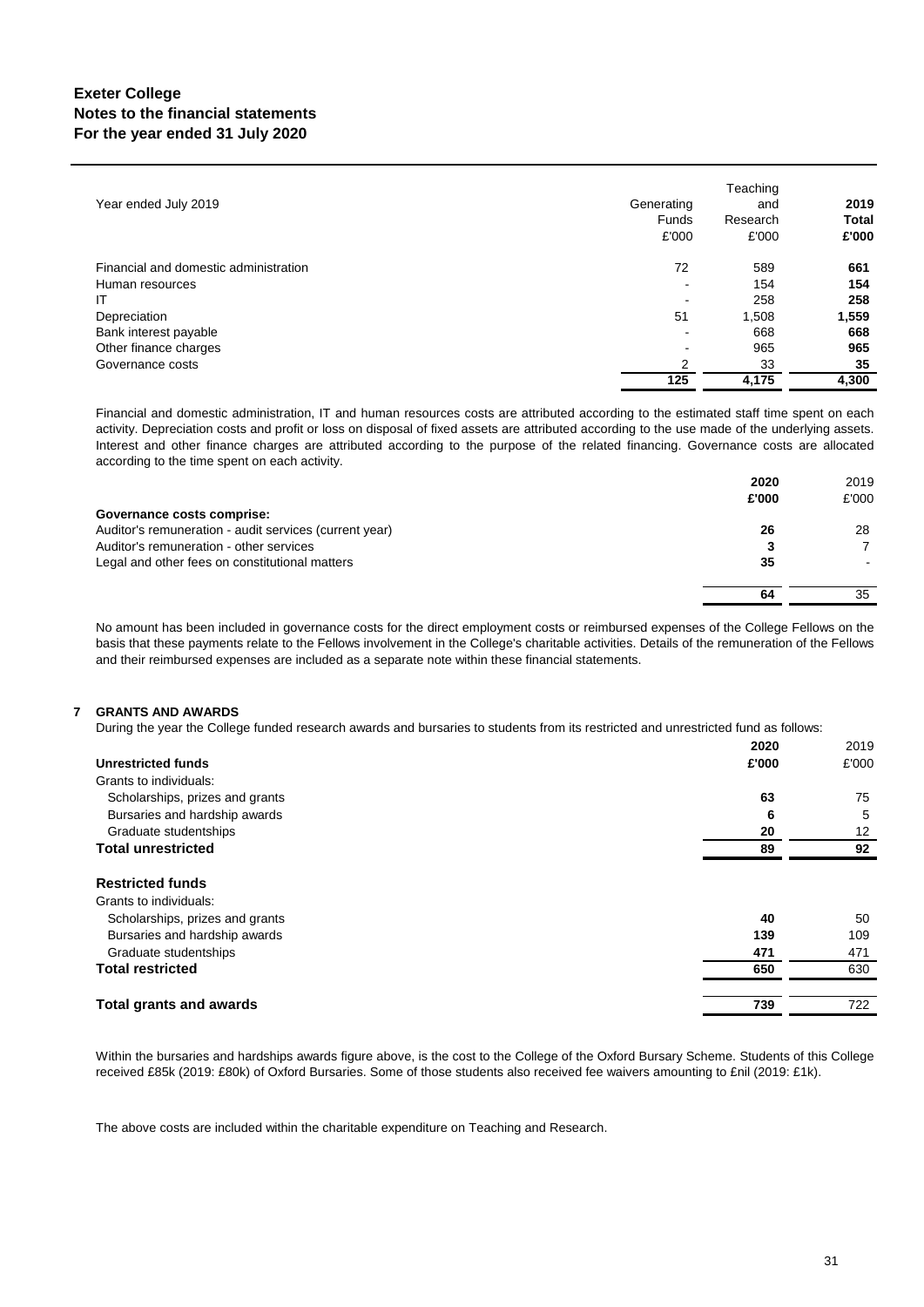#### **8 STAFF COSTS**

|                                                                                                                        | 2020  | 2019  |
|------------------------------------------------------------------------------------------------------------------------|-------|-------|
| The aggregate staff costs for the year were as follows:                                                                | £'000 | £'000 |
| Salaries and wages                                                                                                     | 4,594 | 4,452 |
| Social security costs                                                                                                  | 359   | 354   |
| Pension costs:                                                                                                         |       |       |
| Defined benefit schemes                                                                                                | 796   | 676   |
| Movement in pension deficit liability                                                                                  | (176) | 965   |
|                                                                                                                        | 5,573 | 6,447 |
| The average number of employees of the College, excluding Trustees,<br>on a full time equivalent basis was as follows: | 2020  | 2019  |
| Tuition and research                                                                                                   | 30    | 27    |
| College residential                                                                                                    | 89    | 91    |
| Fundraising                                                                                                            | 6     |       |
| Support                                                                                                                | 12    | 11    |
| Total                                                                                                                  | 137   | 136   |
| The average number of employed College Trustees during the year was as follows:                                        |       |       |

| <b>University Lecturers</b> | 16  | 14 |
|-----------------------------|-----|----|
| <b>CUF Lecturers</b>        | 11  | 11 |
| Other teaching and research |     | -5 |
| Other                       |     | 6  |
| Total                       | -41 | 36 |

The following information relates to the employees of the College excluding the College Trustees. Details of the remuneration and reimbursed expenses of the College Trustees is included as a separate note in these financial statements.

The number of employees (excluding the College Trustees) during the year whose gross pay and benefits (excluding employer NI and pension contributions) fell within the following bands was:

£60,001-£70,000 **-** 1

The number of the above employees with retirement benefits accruing in defined benefit schemes was **1 1 1 1**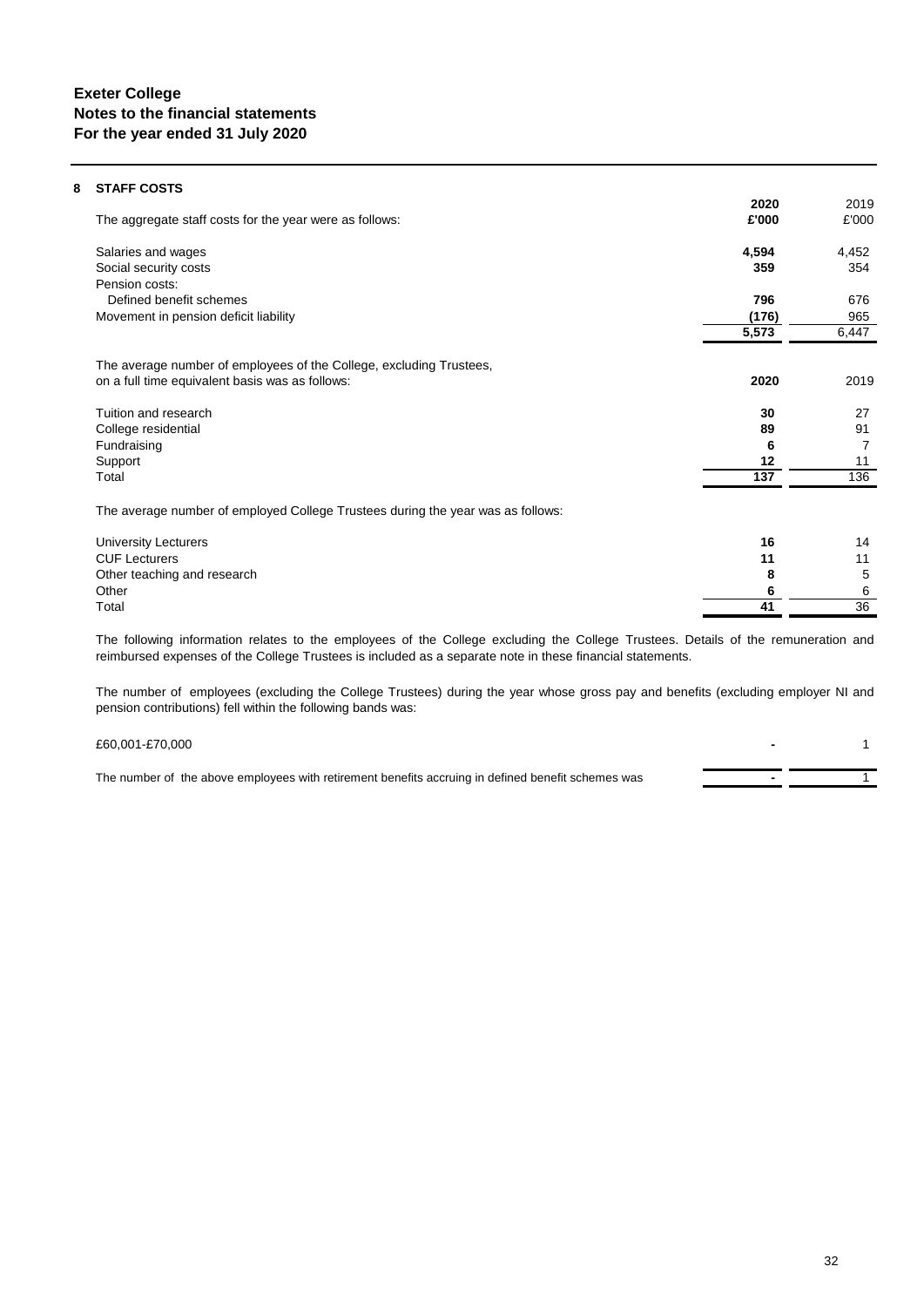#### **9 TANGIBLE FIXED ASSETS**

| Group:                                                                              | Freehold<br>land and<br>buildings<br>£'000 | Plant and<br>machinery<br>£'000 | Fixtures,<br>fittings and<br>equipment<br>£'000 | <b>Total</b><br>£'000 |
|-------------------------------------------------------------------------------------|--------------------------------------------|---------------------------------|-------------------------------------------------|-----------------------|
| Cost<br>At start of year<br>Additions                                               | 70,856<br>589                              |                                 | 2,316<br>93                                     | 73,172<br>682         |
| At end of year                                                                      | 71,445                                     | $\blacksquare$                  | 2,409                                           | 73,854                |
| Depreciation and impairment<br>At start of year<br>Depreciation charge for the year | 9,986<br>1,355                             |                                 | 1,613<br>165                                    | 11,599<br>1,520       |
| At end of year                                                                      | 11,341                                     | $\blacksquare$                  | 1,778                                           | 13,119                |
| Net book value<br>At end of year                                                    | 60,104                                     |                                 | 631                                             | 60,735                |
| At start of year                                                                    | 60,870                                     |                                 | 703                                             | 61,573                |
| College:                                                                            | Freehold<br>land and<br>buildings<br>£'000 | Plant and<br>machinery<br>£'000 | Fixtures,<br>fittings and<br>equipment<br>£'000 | <b>Total</b><br>£'000 |
| Cost<br>At start of year<br><b>Additions</b><br>Disposals                           | 71,553<br>589                              | $\overline{a}$                  | 2,316<br>93                                     | 73,869<br>682         |
| At end of year                                                                      | 72,142                                     | $\blacksquare$                  | 2,409                                           | 74,551                |
| <b>Depreciation and impairment</b><br>At start of year<br>Charge for the year       | 9,986<br>1,355                             |                                 | 1,613<br>165                                    | 11,599<br>1,520       |
| At end of year                                                                      | 11,341                                     | $\overline{\phantom{a}}$        | 1,778                                           | 13,119                |
| Net book value<br>At end of year                                                    | 60,801                                     |                                 | 631                                             | 61,432                |
| At start of year                                                                    | 61,567                                     |                                 | 703                                             | 62,270                |

The College has substantial long-held historic assets all of which are used in the course of the College's teaching and research activities. These comprise listed buildings on the College site, together with their contents comprising works of art, ancient books and manuscripts and other treasured artefacts. Because of their age and, in many cases, unique nature, reliable historical cost information is not available for these assets and could not be obtained except at disproportionate expense. However, in the opinion of the Trustees the depreciated historical cost of these assets is now immaterial.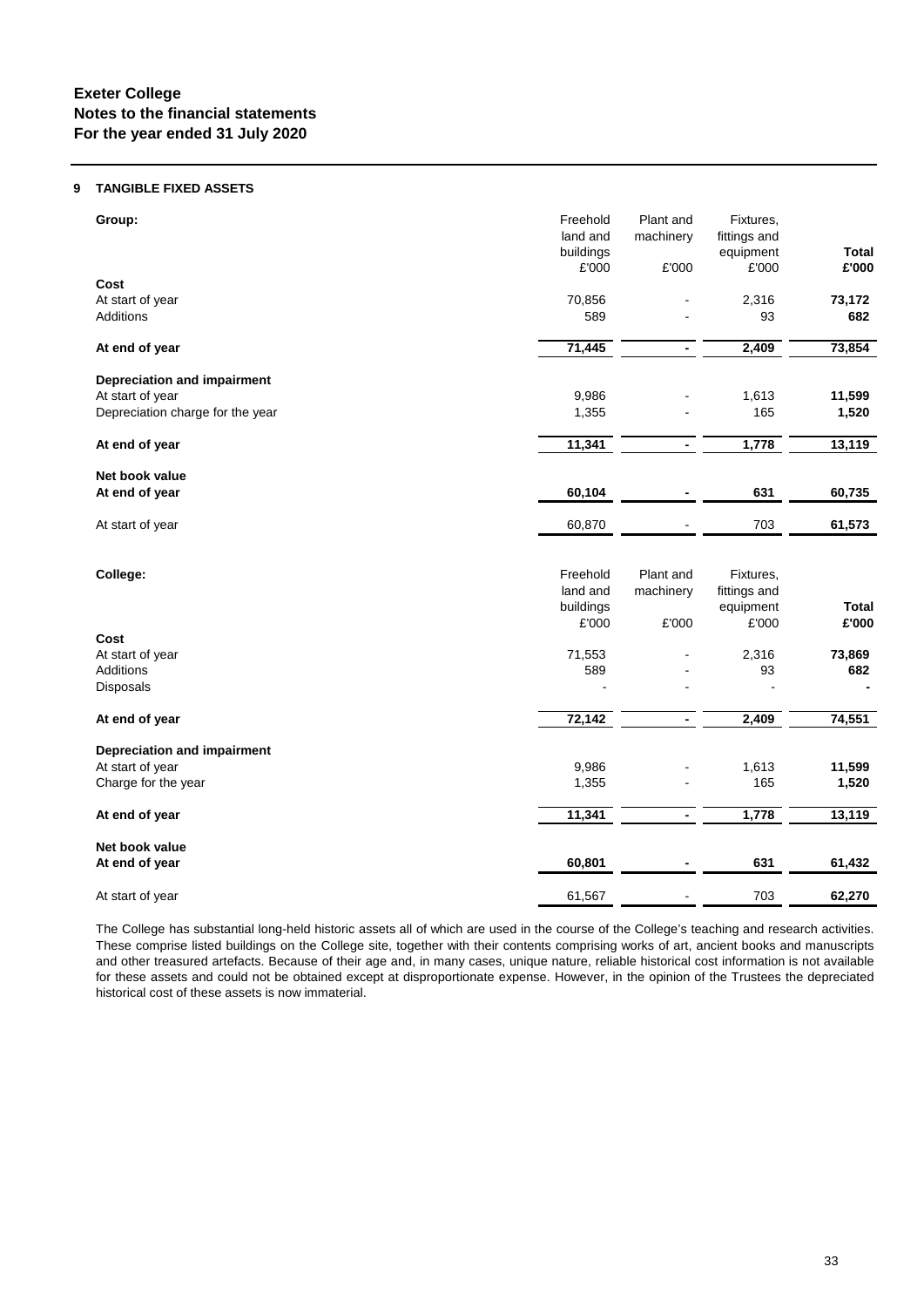#### **10 PROPERTY INVESTMENTS**

| Group                                                                                                                          | Agricultural<br>£'000      | Other<br>£'000 | 2020<br>Total<br>£'000      | 2019<br>Total<br>£'000 |
|--------------------------------------------------------------------------------------------------------------------------------|----------------------------|----------------|-----------------------------|------------------------|
| Valuation at start of year<br>Additions and improvements at cost<br>Revaluation gains/(losses) in the year                     | 14,216<br>1,508            | 6,925<br>40    | 21,141<br>1,548             | 18,346<br>520<br>2,275 |
| Valuation at end of year                                                                                                       | 15,724                     | 6,965          | 22,689                      | 21,141                 |
| College                                                                                                                        | Agricultural<br>£'000      | Other<br>£'000 | 2020<br>Total<br>£'000      | 2019<br>Total<br>£'000 |
| Valuation at start of year<br>Additions and improvements at cost<br><b>Disposals</b><br>Revaluation gains/(losses) in the year | 14,216<br>(3,100)<br>1,508 | 6,925<br>40    | 21,141<br>(3, 100)<br>1,548 | 18,346<br>520<br>2,275 |
| Valuation at end of year                                                                                                       | 12,624                     | 6,965          | 19,589                      | 21,141                 |

A formal valuation of the agricultural and other properties was prepared by Savills, the College Land Agent as at 31 July 2020, the basis of the valuation being open market value as defined by the RICS Appraisal and Valuation Manual. During the year, the College sold the North Oxford Golf site to its wholly owned property development subsidiary, Checker Hall Company Ltd. The sale was for £3.10m, realising a net gain of £1.45m and the consideration was made in exchange for share ownership in the company.

#### **11 OTHER INVESTMENTS**

All investments are held at fair value.

|                                             | 2020     | 2019      |
|---------------------------------------------|----------|-----------|
|                                             | £'000    | £'000     |
| <b>Group investments</b>                    |          |           |
| Valuation at start of year                  | 55,163   | 55,664    |
| New money invested                          | 900      | 7,532     |
| Amounts withdrawn                           | (2, 382) | (10, 740) |
| (Decrease)/increase in value of investments | (1,610)  | 2,707     |
| Group investments at end of year            | 52,071   | 55,163    |
| Investment in subsidiaries                  | 3,203    | 403       |
| College investments at end of year          | 55,274   | 55,566    |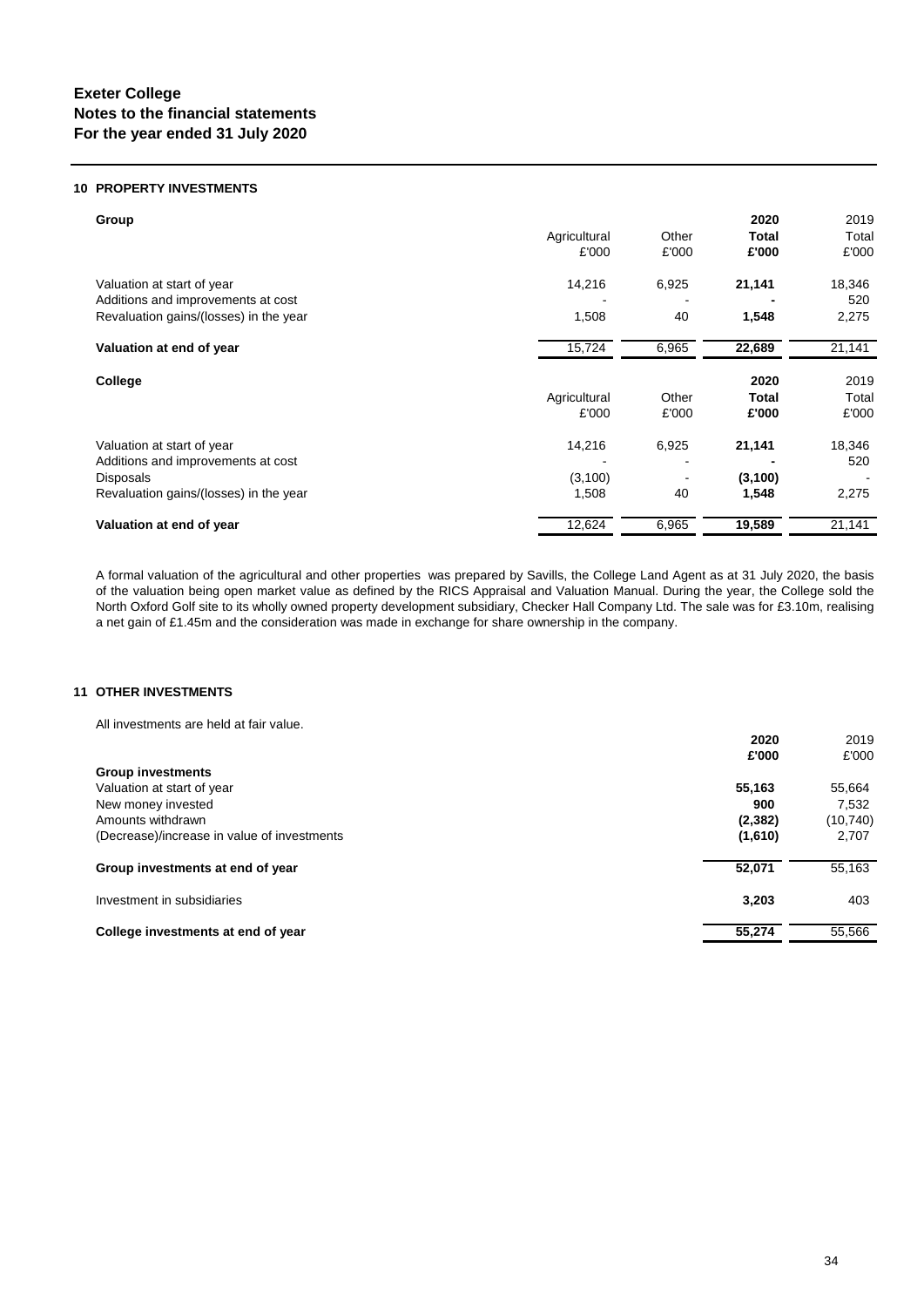# **Exeter College Notes to the financial statements For the year ended 31 July 2020**

| Group investments comprise:    | Held outside<br>the UK<br>£'000 | Held in<br>the UK<br>£'000 | 2020<br>Total<br>£'000 | Held outside<br>the UK<br>£'000 | Held in<br>the UK<br>£'000 | 2019<br>Total<br>£'000 |
|--------------------------------|---------------------------------|----------------------------|------------------------|---------------------------------|----------------------------|------------------------|
| Equity investments             | 22.208                          | 15.815                     | 38.023                 | 16.937                          | 21.109                     | 38,046                 |
| Global multi-asset funds       | 3.121                           | 166                        | 3.287                  | 3,486                           | 668                        | 4,154                  |
| Property funds                 | 1.010                           | 1.034                      | 2.044                  |                                 | 2.208                      | 2,208                  |
| Fixed interest stocks          | 2.451                           |                            | 2.451                  | 1.360                           | 2.268                      | 3.628                  |
| Fixed term deposits and cash   | $\overline{\phantom{a}}$        | 6.266                      | 6,266                  |                                 | 7.127                      | 7.127                  |
| <b>Total group investments</b> | 28,790                          | 23,281                     | 52,071                 | 21,783                          | 33,380                     | 55,163                 |
|                                |                                 |                            |                        |                                 |                            |                        |

#### **12 PARENT AND SUBSIDIARY UNDERTAKINGS**

The College has the following wholly owned subsidiaries: Exeter College Trading Limited, a company providing conference and other event services on the College premises, Collexoncotoo Limited, a company providing design and build construction services to the College, Yew Tree Hill Development Company Limited, a property investment company and Checker Hall Company Limited, a property investment company which was incorporated on 5 June 2020.

The results and assets and liabilities of the parent and subsidiaries at the year end were as follows:

|                                    | Exeter    | Exeter             | Collexonco- | Yew Tree    | <b>Checker Hall</b> |
|------------------------------------|-----------|--------------------|-------------|-------------|---------------------|
|                                    | College   | College            | too Ltd     | Hill Dev Co | Co Ltd              |
|                                    |           | <b>Trading Ltd</b> |             | Ltd         |                     |
|                                    | £'000     | £'000              | £'000       | £'000       | £'000               |
| Income                             | 9,805     | 226                | 23          | 381         |                     |
| Expenditure                        | (12, 118) | (213)              | (25)        | (57)        |                     |
| Result for the year                | (2,313)   | 13                 | (2)         | 324         | $\blacksquare$      |
| Donation to College under gift aid | 337       | (13)               |             | (324)       |                     |
| Movement in reserves               | (1,976)   |                    | (2)         |             |                     |
| <b>Total assets</b>                | 147,388   | 23                 | 74          | 385         | 3,150               |
| <b>Total liabilities</b>           | (15, 712) | (23)               | (65)        | (333)       |                     |
| Net funds at the end of year       | 131,676   |                    | 9           | 52          | 3,150               |
|                                    |           |                    |             |             |                     |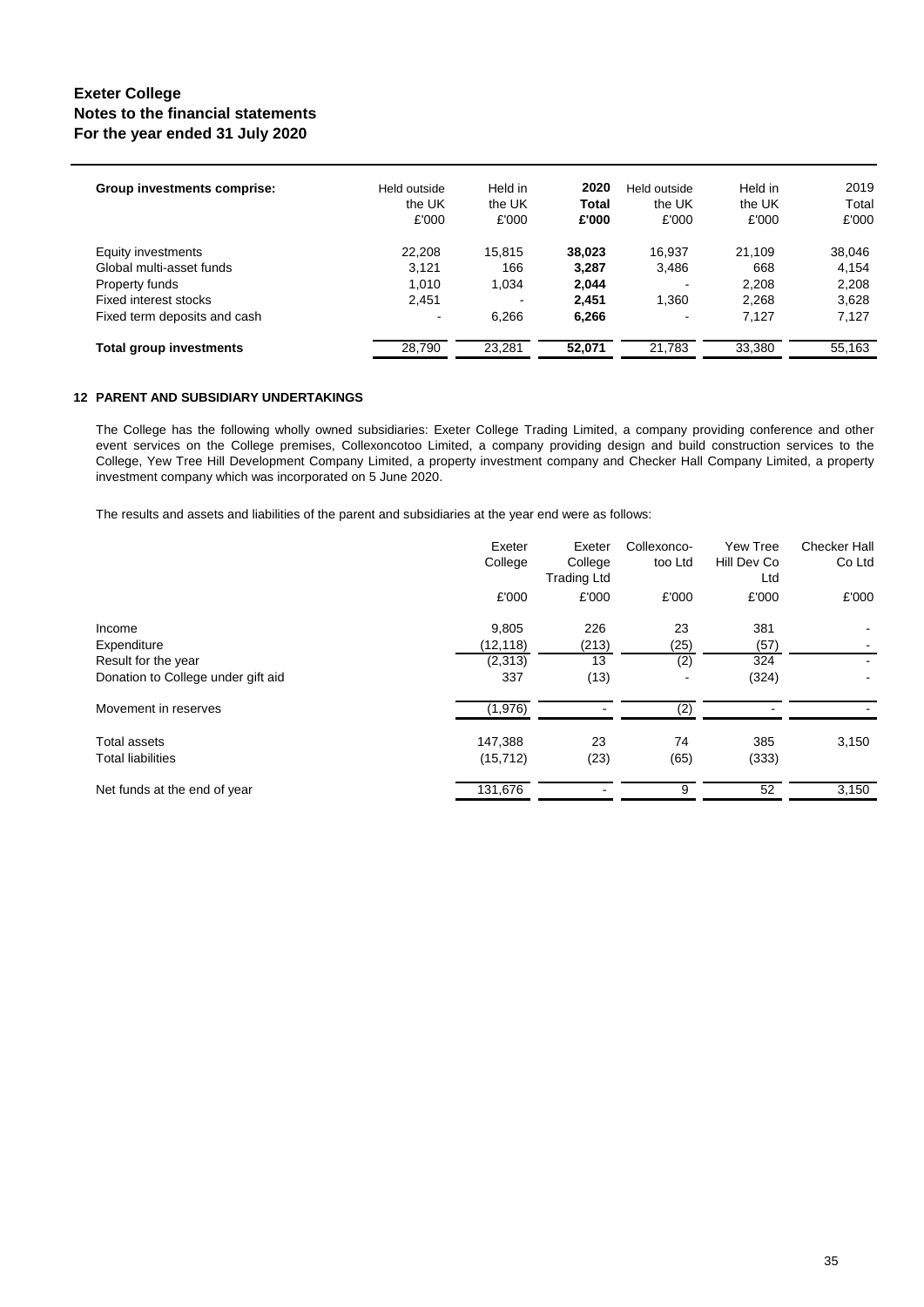#### **13 STATEMENT OF INVESTMENT TOTAL RETURN**

The Trustees have adopted a duly authorised policy of total return accounting for the College investment returns as provided in the College Statutes. The investment return to be applied as income is calculated by combining 70% of the previous year's transfer together with 3.25% of 30% of the closing market value of assets at 31 July. The preserved (frozen) value of the invested endowment capital represents its open market value in 2002 together with all subsequent endowments valued at date of gift.

|                                                                       | Trust for           | <b>Permanent Endowment</b><br>Unapplied<br>Total |                  | Expendable<br>Endowment | <b>Total</b><br><b>Endowments</b> |  |
|-----------------------------------------------------------------------|---------------------|--------------------------------------------------|------------------|-------------------------|-----------------------------------|--|
|                                                                       | Investment<br>£'000 | Return<br>£'000                                  | Total<br>£'000   | £'000                   | £'000                             |  |
| At the beginning of the year:                                         |                     |                                                  |                  |                         |                                   |  |
| Gift component of the permanent endowment                             | 15,485              |                                                  | 15,485           |                         | 15,485                            |  |
| Unapplied total return                                                |                     | 16,573                                           | 16,573           |                         | 16,573                            |  |
| Expendable endowment                                                  |                     |                                                  |                  | 44,649                  | 44,649                            |  |
| <b>Total Endowments</b>                                               | 15,485              | 16,573                                           | 32,058           | 44,649                  | 76,707                            |  |
| Movements in the reporting period:                                    |                     |                                                  |                  |                         |                                   |  |
| Gift of endowment funds                                               | 154                 |                                                  | 154              | 23                      | 177                               |  |
| Investment return: total investment income                            |                     | 589                                              | 589              | 817                     | 1,406                             |  |
| Investment return: realised / unrealised gains & losses               |                     | (26)                                             | (26)             | (36)                    | (62)                              |  |
| Less: Investment management costs                                     |                     | (247)                                            | (247)            | (342)                   | (590)                             |  |
| <b>Total</b>                                                          | 154                 | $\overline{317}$                                 | 471              | 462                     | 932                               |  |
| Unapplied total return allocated to income in the<br>reporting period |                     | (1,024)                                          | (1,024)          | (1, 419)                | (2, 443)                          |  |
| Expendable endowments transferred to income                           |                     |                                                  |                  | (321)                   | (321)                             |  |
| <b>Total allocation</b>                                               |                     | (1,024)                                          | (1,024)          | (1,740)                 | (2,764)                           |  |
|                                                                       |                     |                                                  |                  |                         |                                   |  |
| Net movements in reporting period                                     | 154                 | (708)                                            | (554)            | (1, 278)                | (1, 832)                          |  |
| At end of the reporting period:                                       |                     |                                                  |                  |                         |                                   |  |
| Gift component of the permanent endowment                             | 15,639              |                                                  | 15,639           |                         | 15,639                            |  |
| Unapplied total return                                                |                     | 15,866                                           | 15,866           |                         | 15,866                            |  |
| Expendable endowment<br><b>Total Endowments</b>                       |                     |                                                  |                  | 43,371                  | 43,371                            |  |
|                                                                       | 15,639              | 15,866                                           | 31,505           | 43,371                  | 74,876                            |  |
| STATEMENT OF INVESTMENT TOTAL RETURN (prior year)                     |                     | <b>Permanent Endowment</b>                       |                  | <b>Expendable</b>       | Total                             |  |
|                                                                       |                     | Unapplied                                        |                  | <b>Endowment</b>        | <b>Endowments</b>                 |  |
|                                                                       | Trust for           | Total                                            |                  |                         |                                   |  |
|                                                                       | Investment          | Return                                           | Total            |                         |                                   |  |
|                                                                       | £'000               | £'000                                            | £'000            | £'000                   | £'000                             |  |
| At the beginning of the year:                                         |                     |                                                  |                  |                         |                                   |  |
| Gift component of the permanent endowment<br>Unapplied total return   | 15,369              | 15,630                                           | 15,369<br>15,630 |                         | 15,369                            |  |
| Expendable endowment                                                  |                     |                                                  |                  | 43,534                  | 15,630<br>43,534                  |  |
| <b>Total Endowments</b>                                               | 15,369              | 15,630                                           | 30,999           | 43,534                  | 74,533                            |  |
|                                                                       |                     |                                                  |                  |                         |                                   |  |
| Movements in the reporting period:<br>Gift of endowment funds         | 116                 |                                                  | 116              | 113                     | 229                               |  |
| Investment return: total investment income                            |                     | 367                                              | 367              | 513                     | 880                               |  |
| Investment return: realised / unrealised gains & losses               |                     | 2,074                                            | 2,074            | 2,908                   | 4,982                             |  |
| Less: Investment management costs                                     |                     | (499)                                            | (499)            | (699)                   | (1, 198)                          |  |
| Total                                                                 | 116                 | 1,942                                            | 2.058            | 2,835                   | 4,893                             |  |
| Unapplied total return allocated to income in the                     |                     |                                                  |                  |                         |                                   |  |
| reporting period                                                      |                     | (999)                                            | (999)            | (1,401)                 | (2,400)                           |  |
| Expendable endowments transferred to income                           |                     |                                                  |                  | (319)                   | (319)                             |  |
| <b>Total allocation</b>                                               |                     | (999)                                            | (999)            | (1,720)                 | (2,719)                           |  |
| Net movements in reporting period                                     | 116                 | 943                                              | 1,059            | 1,115                   | 2,174                             |  |
| At end of the reporting period:                                       |                     |                                                  |                  |                         |                                   |  |
| Gift component of the permanent endowment                             | 15,485              |                                                  | 15,485           |                         | 15,485                            |  |
| Unapplied total return                                                |                     | 16,573                                           | 16,573           |                         | 16,573                            |  |
| Expendable endowment                                                  |                     |                                                  |                  | 44,649                  | 44,649                            |  |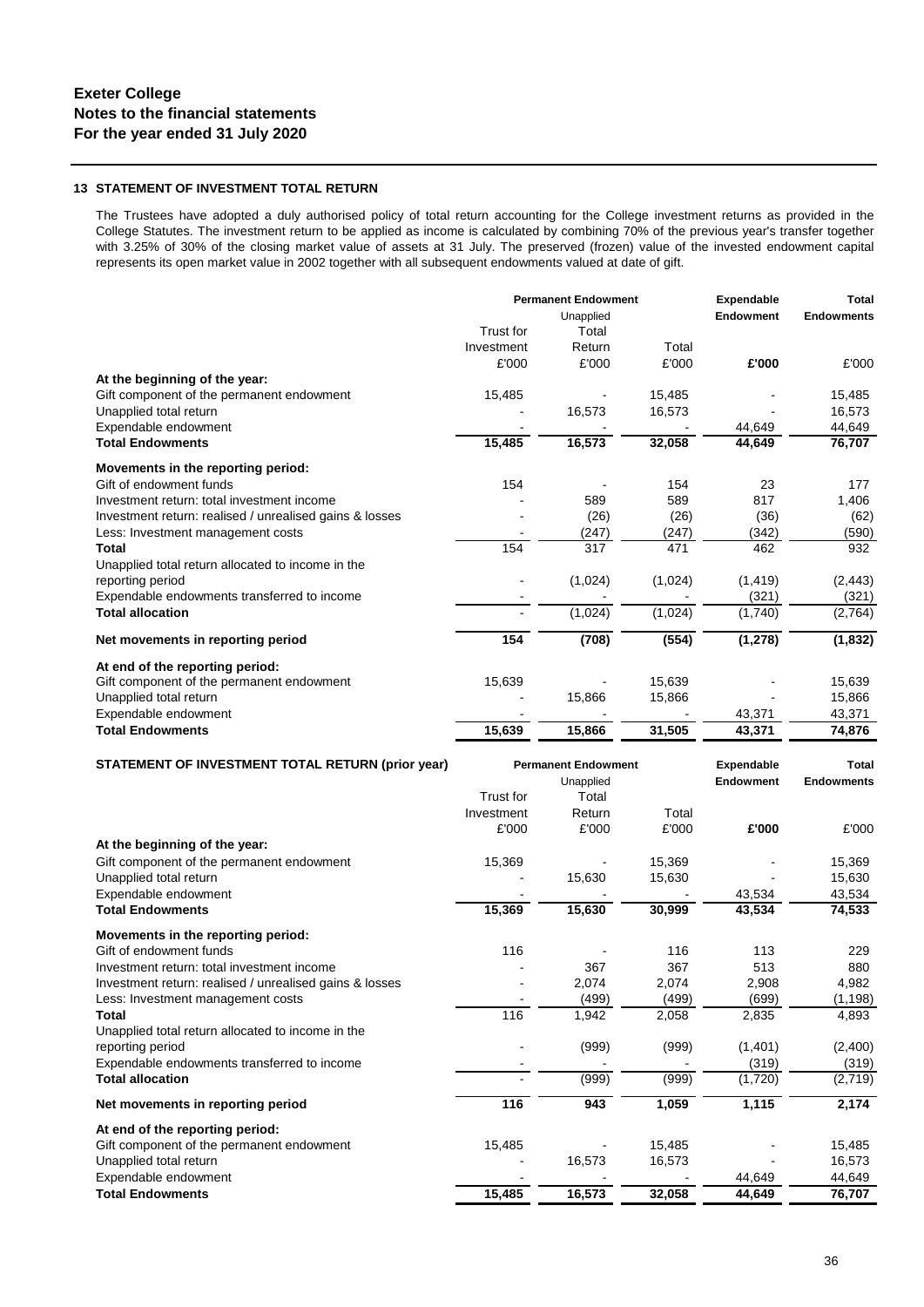#### **14 DEBTORS**

|                                           | 2020  | 2019  | 2020    | 2019    |
|-------------------------------------------|-------|-------|---------|---------|
|                                           | Group | Group | College | College |
|                                           | £'000 | £'000 | £'000   | £'000   |
| Amounts falling due within one year:      |       |       |         |         |
| Trade debtors                             | 132   | 333   | 131     | 279     |
| Provision for bad debt                    | (86)  | (38)  | (86)    | (36)    |
| Amounts owed by Group undertakings        |       |       | 354     | 384     |
| Prepayments and accrued income            | 689   | 574   | 689     | 574     |
| Other debtors                             | 138   | 318   | 138     | 138     |
|                                           | 873   | 1,187 | 1,226   | 1,339   |
| 15 CREDITORS: falling due within one year |       |       |         |         |
|                                           | 2020  | 2019  | 2020    | 2019    |
|                                           | Group | Group | College | College |
|                                           | £'000 | £'000 | £'000   | £'000   |
| <b>Bank loans</b>                         | 800   |       | 800     |         |
| Trade creditors                           | 313   | 430   | 307     | 422     |
| Taxation and social security              | 79    | 76    | 86      | 94      |
| College contribution                      |       | 23    |         | 23      |
| Accruals and deferred income              | 358   | 531   | 322     | 510     |
| Other creditors                           | 343   | 298   | 352     | 291     |
|                                           | 1,893 | 1,358 | 1,867   | 1,340   |

Deferred income comprises £32k (2019: £84k) for conference deposits, £52k (2019: £120k) for Summer School income and £24k (2019: 32k) for student vacation rent, all income of which relates to the following financial year. Other creditors include £44k (2019: £3k) course fees received in advance.

|                                       | 2020<br>Group<br>£'000 | 2019<br>Group<br>£'000 | 2020<br>College<br>£'000 | 2019<br>College<br>£'000 |
|---------------------------------------|------------------------|------------------------|--------------------------|--------------------------|
| Deferred income at start of year      | 249                    | 227                    | 249                      | 227                      |
| Deferred income released in the year  | (249)                  | (227)                  | (249)                    | (227)                    |
| New income deferred to following year | 108                    | 249                    | 108                      | 249                      |
| Deferred income at end of year        | 108                    | 249                    | 108                      | 249                      |
|                                       |                        |                        |                          |                          |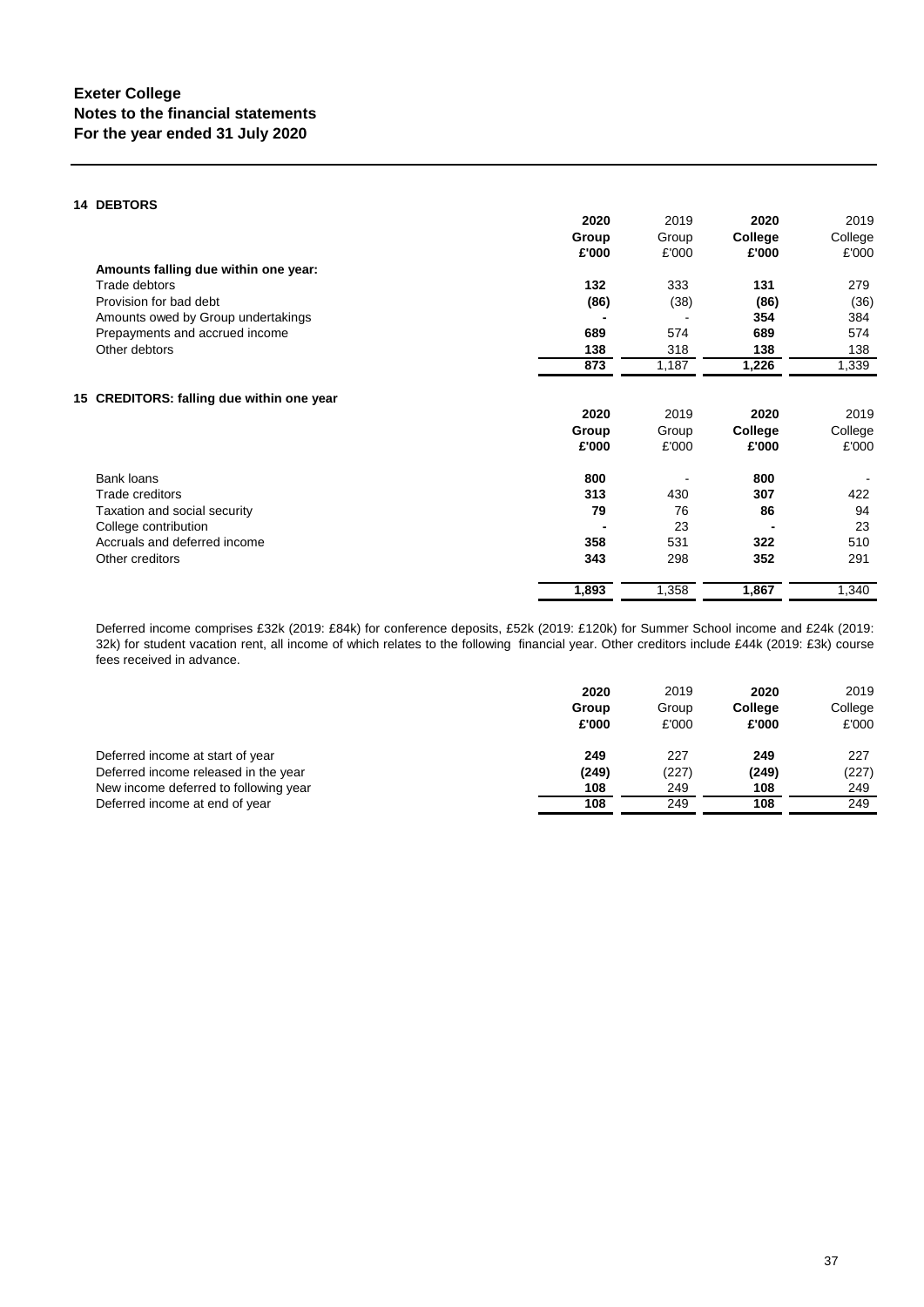#### **16 CREDITORS: falling due after more than one year**

|                                       | 2020<br>Group<br>£'000 | 2019<br>Group<br>£'000 | 2020<br>College<br>£'000 | 2019<br>College<br>£'000 |
|---------------------------------------|------------------------|------------------------|--------------------------|--------------------------|
| Bank loans - due in less than 5 years | 12,000                 | 13.600                 | 12.000                   | 13,600                   |
|                                       | 12,000                 | 13,600                 | 12,000                   | 13,600                   |

A revolving facility and/or term loan agreement has been arranged enabling the College to borrow up to a maximum of £12m and carries interest at 0.55% above LIBOR. The loan is fully utilised and comprises £10m carying interest of 5.16% and £2m carying interest of 5.13%. Both facilities mature on 27 March 2022.

An additional revolving credit facility to enable the College to borrow up to £4m was signed in 2016, as short term funding for the Cohen Quad project. This is being repaid in instalments from the proceeds of a signed pledge which is due to be received over five years from 2017 to 2021. The fourth instalment of £800k was repaid during the year. The loan carries interest at 1% above LIBOR and the maximum term of the loan is five years. Early repayment of the loan can be made without penalty.

#### **17 PROVISIONS FOR LIABILITIES AND CHARGES**

There were no new provisions at the year end.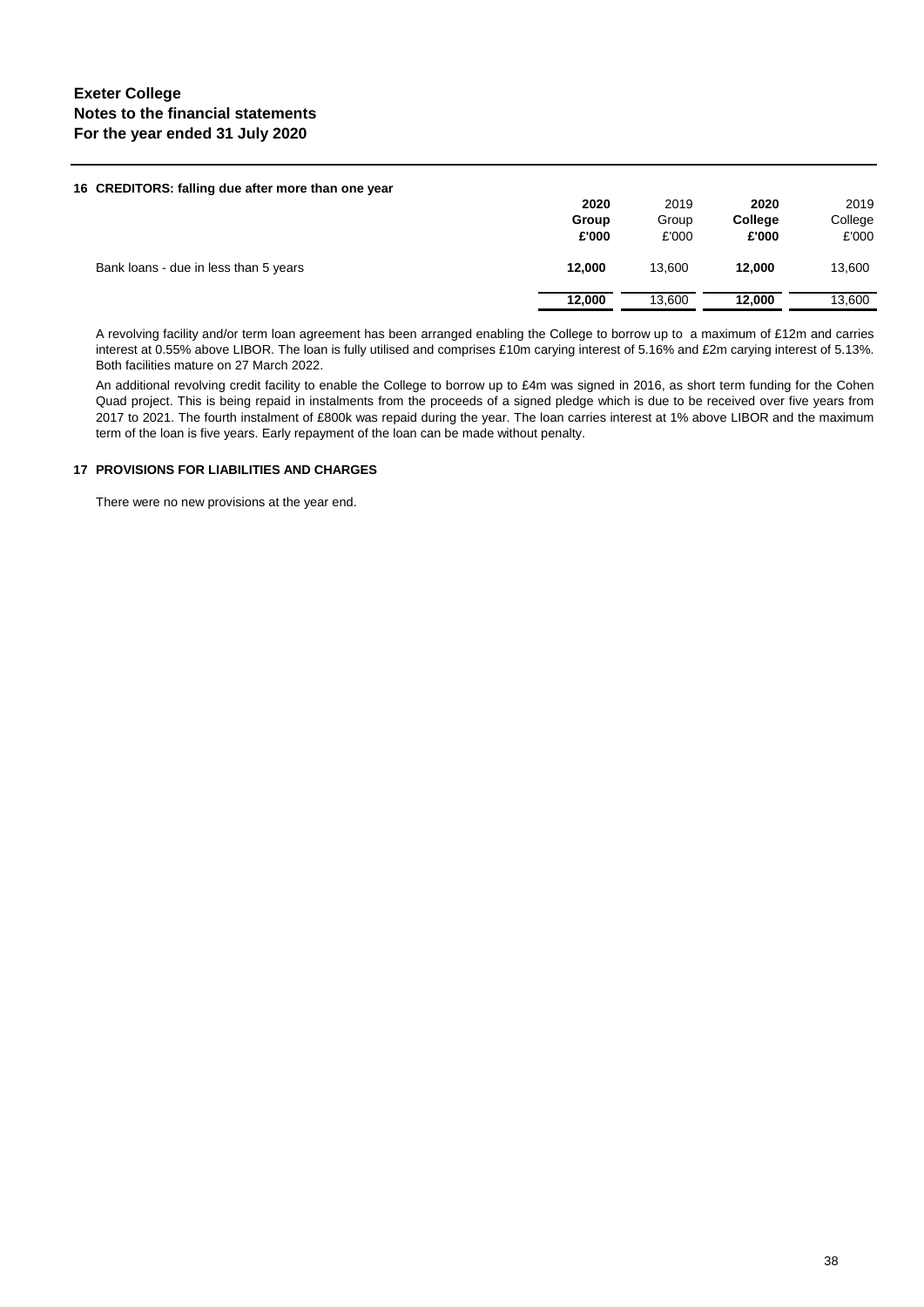# **Exeter College Notes to the financial statements For the year ended 31 July 2020**

# **18 ANALYSIS OF MOVEMENTS ON FUNDS**

|                                                                                            | At 1 August<br>2019<br>£'000 | Incoming<br>resources<br>£'000 | <b>Resources</b><br>expended<br>£'000 | Transfers<br>£'000 | Gains/<br>(losses)<br>£'000 | At 31 July<br>2020<br>£'000 |
|--------------------------------------------------------------------------------------------|------------------------------|--------------------------------|---------------------------------------|--------------------|-----------------------------|-----------------------------|
| <b>Endowment Funds - Permanent</b>                                                         | 32,058                       | 743                            | (247)                                 | (1,023)            | (26)                        | 31,505                      |
| Tuition & Fellowship Support<br>Scholarships, Exhibitions, Prizes and Travel               | 14,435                       | 388                            | (112)                                 | (463)              | (12)                        | 14,236                      |
| <b>Funds</b>                                                                               | 5,207                        | 96                             | (40)                                  | (165)              | (4)                         | 5,094                       |
| Studentships                                                                               | 9,889                        | 181                            | (76)                                  | (314)              | (8)                         | 9,672                       |
| Student Assistance, Bursaries and Hardship                                                 | 2,351                        | 75                             | (18)                                  | (76)               | (2)                         | 2,330                       |
| <b>Other Funds</b>                                                                         | 176                          | 3                              | (1)                                   | (5)                |                             | 173                         |
| <b>Endowment Funds - Expendable</b>                                                        | 44,649                       | 840                            | (342)                                 | (1,741)            | (35)                        | 43,371                      |
| Tuition & Fellowship Support                                                               | 4,668                        | 85                             | (36)                                  | (148)              | (4)                         | 4,565                       |
| Studentships                                                                               | 1,745                        | 32                             | (13)                                  | (70)               | (1)                         | 1,693                       |
| Student Assistance, Bursaries and Hardship                                                 | 2,707                        | 73                             | (21)                                  | (87)               | (2)                         | 2,670                       |
| <b>Other Funds</b>                                                                         | 535                          | 10                             | (4)                                   | (17)               |                             | 524                         |
| Exeter College Main Fund                                                                   | 34,994                       | 640                            | (268)                                 | (1, 419)           | (28)                        | 33,919                      |
| <b>Total Endowment Funds - Group and College</b>                                           | 76,707                       | 1,583                          | (589)                                 | (2,764)            | (62)                        | 74,876                      |
| <b>Restricted Funds</b>                                                                    |                              |                                |                                       |                    |                             |                             |
| Tuition & Fellowship Support<br>Scholarships, Exhibitions, Prizes and Travel               | 264                          | 400                            | (772)                                 | 611                |                             | 503                         |
| Funds                                                                                      | 109                          |                                | (19)                                  | 34                 |                             | 124                         |
| Studentships                                                                               | 647                          | 202                            | (448)                                 | 385                |                             | 787                         |
| Student Assistance, Bursaries and Hardship                                                 | 170                          | 5                              | (142)                                 | 162                |                             | 195                         |
| Other Funds                                                                                | 3,850                        | 1,015                          | (104)                                 | (1, 192)           |                             | 3,570                       |
| <b>Total Restricted Funds - Group and College</b>                                          | 5.040                        | 1,623                          | (1, 485)                              | 1                  |                             | 5,179                       |
| <b>Unrestricted Funds</b>                                                                  |                              |                                |                                       |                    |                             |                             |
| Designated funds                                                                           |                              |                                |                                       |                    |                             |                             |
| <b>Fixed Asset Reserve</b>                                                                 | 48,670                       |                                |                                       | (735)              |                             | 47,935                      |
| <b>Other Designated Reserves</b>                                                           | 1,089                        | 442                            | (11)                                  |                    |                             | 1,520                       |
| General funds                                                                              | 2,153                        | 6,743                          | (10, 222)                             | 3,499              |                             | 2,173                       |
| <b>Total Unrestricted Funds - College</b>                                                  | 51,912                       | 7,185                          | (10, 233)                             | 2,764              |                             | 51,628                      |
| Unrestricted funds held by subsidiaries<br>Consolidation adj on Construction Contract with | 10                           |                                |                                       |                    |                             | 10                          |
| Subsidiary                                                                                 | (696)                        |                                |                                       | (1)                |                             | (697)                       |
| <b>Total Unrestricted Funds - Group</b>                                                    | 51,226                       | 7,185                          | (10, 233)                             | 2,763              |                             | 50,941                      |
| <b>Total Funds</b>                                                                         | 132,973                      | 10,391                         | (12, 307)                             |                    | (62)                        | 130,995                     |
|                                                                                            | Unrestrict-ed                | Designated                     | <b>Restricted</b>                     | Permanent          | Expendable                  |                             |
| <b>Transfers Detail</b>                                                                    | funds                        | funds                          | funds                                 | Endowment          | Endowment                   | Total                       |
| Transfer for investment total return                                                       | 1,658                        |                                | 785                                   | (1,023)            | (1,420)                     |                             |
| Removal of restriction on CQ fund                                                          | 800                          |                                | (800)                                 |                    |                             |                             |
| Additional transfer from endowment                                                         | 305                          | $\ddot{\phantom{a}}$           | 16                                    |                    | (321)                       |                             |
| Removal of restriction on Library funds                                                    |                              | 415                            | (415)                                 |                    |                             |                             |
| Designation in year                                                                        | 735                          | (735)                          |                                       |                    |                             |                             |
| Total                                                                                      | 3,498                        | (320)                          | (414)                                 | (1,023)            | (1,741)                     |                             |

Designated transfers reflect the movement in the net book value of tangible fixed assets.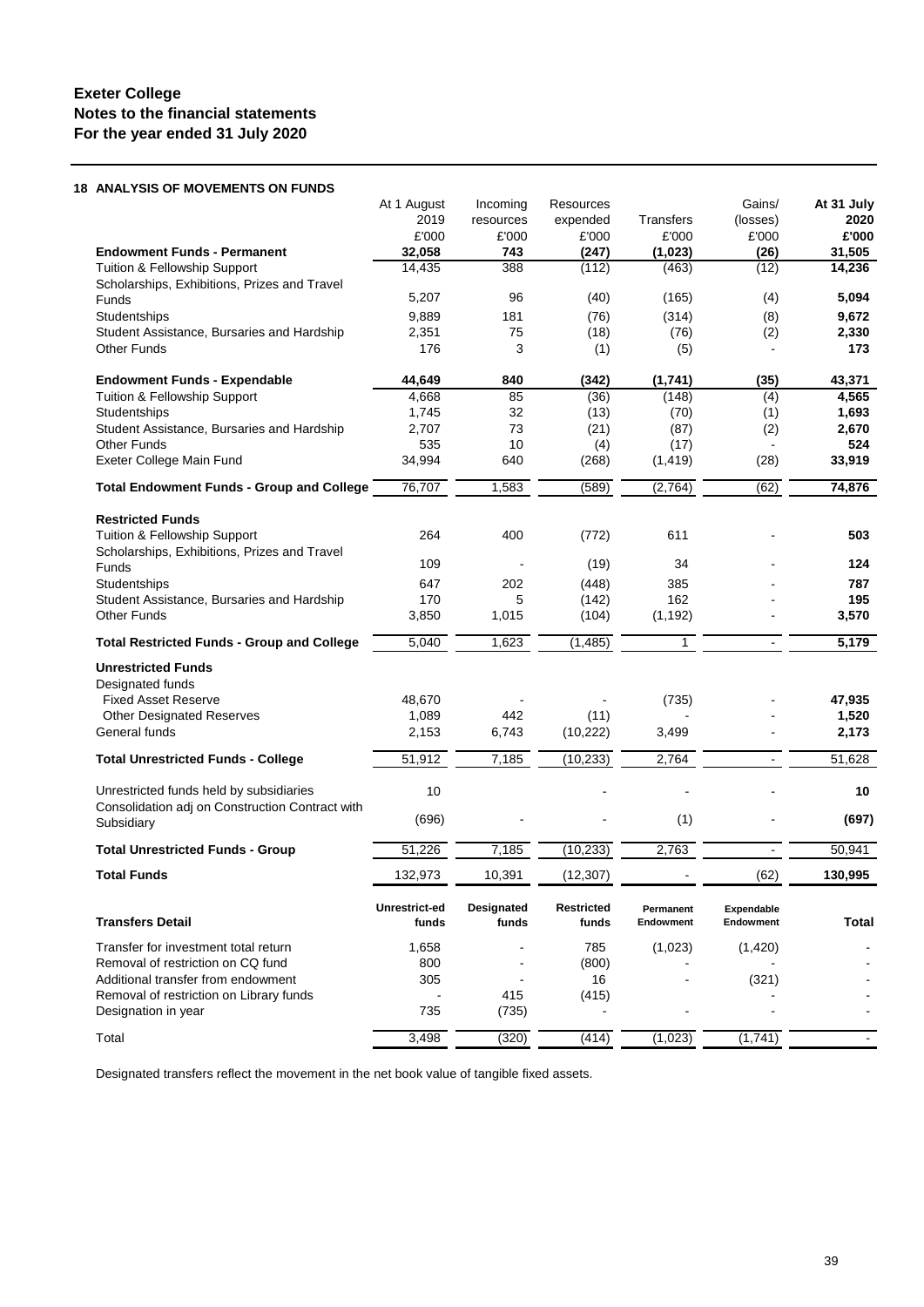| <b>ANALYSIS OF MOVEMENTS ON FUNDS (prior year)</b>                                         |                                        |                                       |                                         |                             |                                      |                                       |
|--------------------------------------------------------------------------------------------|----------------------------------------|---------------------------------------|-----------------------------------------|-----------------------------|--------------------------------------|---------------------------------------|
| <b>Endowment Funds - Permanent</b>                                                         | At 1 August<br>2018<br>£'000<br>31,000 | Incoming<br>resources<br>£'000<br>483 | Resources<br>expended<br>£'000<br>(499) | Transfers<br>£'000<br>(999) | Gains/<br>(losses)<br>£'000<br>2,073 | At 31 July<br>2019<br>£'000<br>32,058 |
| Tuition & Fellowship Support                                                               | 13,895                                 | 281                                   | (224)                                   | (450)                       | 933                                  | 14,435                                |
| Scholarships, Exhibitions, Prizes and Travel                                               |                                        |                                       |                                         |                             |                                      |                                       |
| Funds                                                                                      | 5,053                                  | 60                                    | (81)                                    | (162)                       | 337                                  | 5,207                                 |
| Studentships                                                                               | 9,598                                  | 113                                   | (154)                                   | (308)                       | 640                                  | 9,889                                 |
| Student Assistance, Bursaries and Hardship<br><b>Other Funds</b>                           | 2,282                                  | 27                                    | (37)                                    | (73)                        | 152                                  | 2,351                                 |
|                                                                                            | 172                                    | 2                                     | (3)                                     | (6)                         | 11                                   | 176                                   |
| <b>Endowment Funds - Expendable</b>                                                        | 43,534                                 | 113                                   |                                         | (1,904)                     | 2,908                                | 44,649                                |
| Tuition & Fellowship Support                                                               | 4,531                                  |                                       |                                         | (165)                       | 302                                  | 4,668                                 |
| Studentships<br>Student Assistance, Bursaries and Hardship                                 | 1,705                                  |                                       |                                         | (74)                        | 114                                  | 1,745                                 |
| <b>Other Funds</b>                                                                         | 2,515<br>518                           | 113                                   |                                         | (95)<br>(18)                | 174<br>35                            | 2,707<br>535                          |
| Exeter College Main Fund                                                                   | 34,264                                 |                                       |                                         | (1, 553)                    | 2,283                                | 34,994                                |
|                                                                                            |                                        |                                       |                                         |                             |                                      |                                       |
| <b>Total Endowment Funds - Group and College</b>                                           | 74,533                                 | 596                                   | (499)                                   | (2, 904)                    | 4,981                                | 76,707                                |
| <b>Restricted Funds</b>                                                                    |                                        |                                       |                                         |                             |                                      |                                       |
| Tuition & Fellowship Support<br>Scholarships, Exhibitions, Prizes and Travel               | 131                                    | 489                                   | (970)                                   | 614                         |                                      | 264                                   |
| Funds                                                                                      | 107                                    |                                       | (32)                                    | 34                          |                                      | 109                                   |
| Studentships                                                                               | 669                                    | 89                                    | (494)                                   | 383                         |                                      | 647                                   |
| Student Assistance, Bursaries and Hardship                                                 | 147                                    | 34                                    | (179)                                   | 168                         |                                      | 170                                   |
| Other Funds                                                                                | 1,540                                  | 3,171                                 | (75)                                    | (786)                       |                                      | 3,850                                 |
| <b>Total Restricted Funds - Group and College</b>                                          | 2,594                                  | 3,783                                 | (1,750)                                 | 413                         |                                      | 5,040                                 |
| <b>Unrestricted Funds</b><br>Designated funds                                              |                                        |                                       |                                         |                             |                                      |                                       |
| <b>Fixed Asset Reserve</b>                                                                 | 49,049                                 |                                       |                                         | (379)                       |                                      | 48,670                                |
| <b>Other Designated Reserves</b>                                                           | 991                                    | 215                                   | (117)                                   |                             |                                      | 1,089                                 |
| General funds                                                                              | 2,305                                  | 8,747                                 | (11, 775)                               | 2,875                       | 1                                    | 2,153                                 |
| <b>Total Unrestricted Funds - College</b>                                                  | 52,345                                 | 8,962                                 | (11, 892)                               | 2,496                       | 1                                    | 51,912                                |
| Unrestricted funds held by subsidiaries<br>Consolidation adj on Construction Contract with | 10                                     |                                       |                                         |                             |                                      | 10                                    |
| Sub.                                                                                       | (691)                                  |                                       |                                         | (5)                         |                                      | (696)                                 |
| <b>Total Unrestricted Funds - Group</b>                                                    | 51,664                                 | 8,962                                 | (11, 892)                               | 2,491                       | $\mathbf{1}$                         | 51,226                                |
| <b>Total Funds</b>                                                                         | 128,791                                | 13,341                                | (14, 141)                               |                             | 4,982                                | 132,973                               |
| <b>Transfers Detail</b>                                                                    | <b>Unrestricted</b><br>funds           | Designated<br>funds                   | Restricted<br>funds                     | Permanent<br>Endowment      | Expendable<br>Endowment              | Total                                 |
| Transfer for investment total return                                                       | 1,374                                  |                                       | 1,224                                   | (999)                       | (1,599)                              |                                       |
| Removal of restriction on CQ fund                                                          | 811                                    |                                       | (811)                                   |                             |                                      |                                       |
| Additional transfer from endowment                                                         | 306                                    |                                       |                                         |                             | (306)                                |                                       |
| Designation in year                                                                        | 379                                    | (379)                                 |                                         |                             |                                      |                                       |
| Total                                                                                      | 2,870                                  | (379)                                 | 413                                     | (999)                       | (1,905)                              | $\blacksquare$                        |

Designated transfers reflect the movement in the net book value of tangible fixed assets.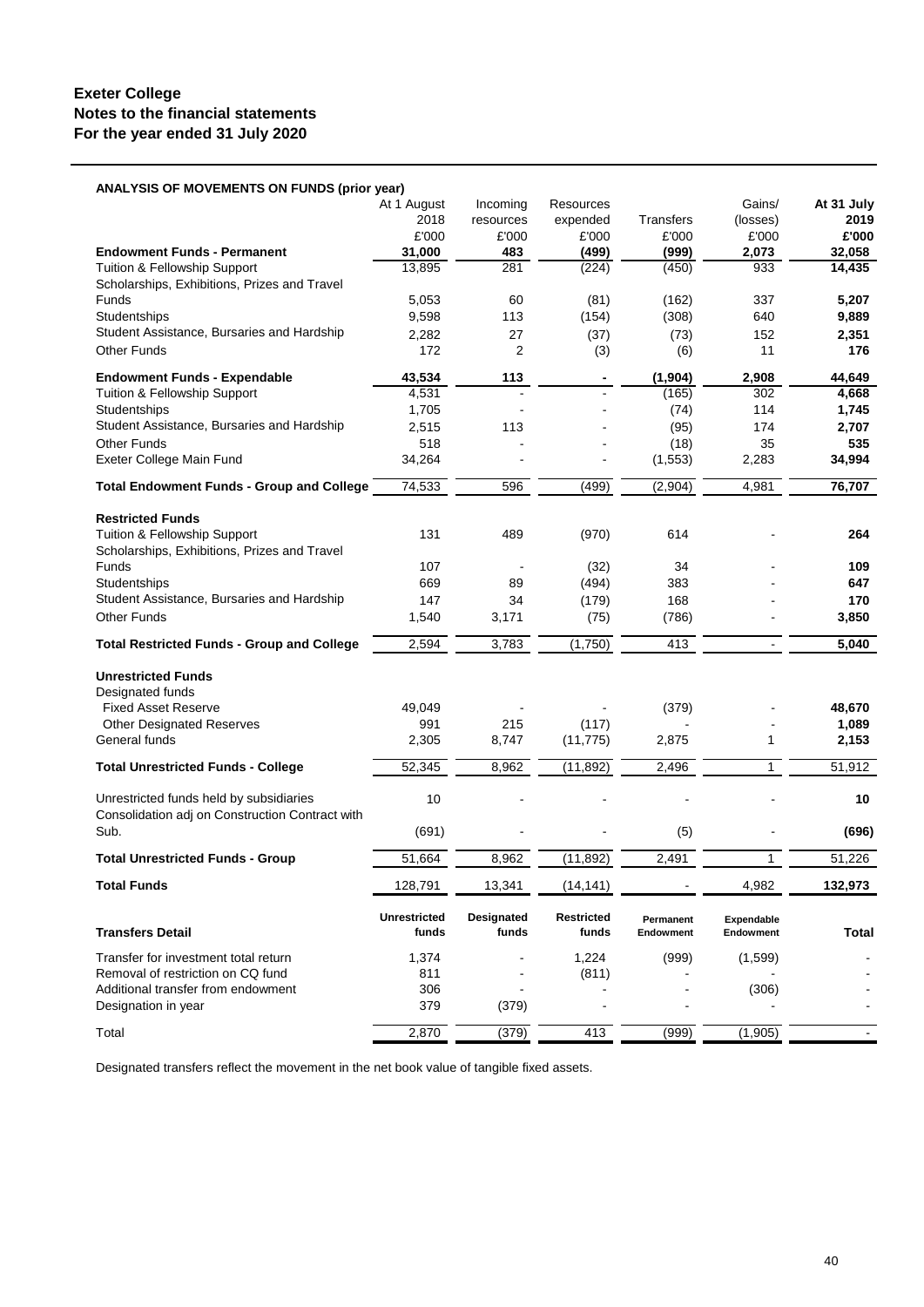### **19 FUNDS OF THE COLLEGE DETAILS**

The following is a summary of the origins and purposes of each of the Funds:

| <b>Endowment Funds - Permanent:</b><br>Tuition & Fellowship Support  | A total of fourteen Trust Funds where the income can be spent on Fellowship support in                                                                                                                                                                                                               |
|----------------------------------------------------------------------|------------------------------------------------------------------------------------------------------------------------------------------------------------------------------------------------------------------------------------------------------------------------------------------------------|
|                                                                      | specific subject areas, but the original capital cannot be spent.                                                                                                                                                                                                                                    |
| Scholarships, Exhibitions, Prizes                                    | A total of six Trust Funds where the income can be spent on student scholarships,<br>exhibitions, prizes and travel funds. The original capital cannot be spent.                                                                                                                                     |
| and Travel Funds<br>Studentships                                     | A total of 11 Trust Funds, the purpose of which is to pay a contribution towards, or all, of<br>the University and College fees together with a maintenance grant. Each Fund specifies<br>the subject area and academic achievements needed for each award. The original<br>capital cannot be spent. |
| Student Assistance, Bursaries and<br>Hardship                        | A total of four Trust Funds, the income of which is to provide financial assistance to<br>undergraduates and/or graduates dependent upon their financial need. The capital<br>cannot be spent.                                                                                                       |
| <b>Other Funds</b>                                                   | Three Trust Funds for specific purposes of the College. The capital cannot be spent.                                                                                                                                                                                                                 |
| <b>Endowment Funds - Expendable:</b><br>Tuition & Fellowship Support | A total of five Trust Funds where the income and capital, if required, can be spent on<br>Fellowship support in specific subject areas.                                                                                                                                                              |
| Studentships                                                         | Three Trust Funds, the purpose of which is to pay a contribution towards, or all, of the<br>University and College fees together with a maintenance grant for a graduate student.<br>The income and capital may be spent.                                                                            |
| Student Assistance, Bursaries and<br>Hardship                        | Six Trust Funds providing financial assistance to undergraduate and graduate students.<br>Both the income and capital can be spent.                                                                                                                                                                  |
| <b>Other Funds</b>                                                   | Four Trust Funds for various purposes where both the income and capital can be spent<br>on the restricted purpose of the Fund.                                                                                                                                                                       |
| Exeter College Main Fund                                             | This Fund represents donations accumulated over many decades and current policy is<br>to invest it over the long term future of the College. Both income and capital can be<br>spent on the general educational purposes of the College.                                                             |
| <b>Restricted Funds:</b>                                             |                                                                                                                                                                                                                                                                                                      |
| Tuition & Fellowship Support                                         | A consolidation of gifts and donations where both income and capital can be used for<br>tuition and fellowship support. Income generated from endowment is allocated to these<br>funds and, if not spent, is available in future years.                                                              |
| Scholarships, Exhibitions, Prizes<br>and Travel Funds                | A consolidation of gifts and donations where both income and capital can be used for<br>scholarships and exhibitions. Income generated from endowment is allocated to these<br>funds and, if not spent, is available for future years.                                                               |
| Student Assistance, Bursaries and<br>Hardship                        | A consolidation of gifts and donations where both income and capital can be used for<br>student assistance and hardship. Income generated from endowment is also allocated to<br>these funds and, if not spent, is available for future years.                                                       |
| <b>Other Funds</b>                                                   | A consolidation of gifts and donations where both income and capital can be spent on<br>various restricted purposes.                                                                                                                                                                                 |
| <b>Designated Funds</b>                                              |                                                                                                                                                                                                                                                                                                      |
| Fixed asset designated                                               | Unrestricted Funds which are represented by the fixed assets of the College and<br>therefore not available for expenditure on the College's general purposes.                                                                                                                                        |
| General designated reserve                                           | Unrestricted Funds allocated by the Fellows for future costs of specific projects.                                                                                                                                                                                                                   |

The General Unrestricted Funds represent accumulated income from the College's activities and other sources that are available for the general purposes of the College.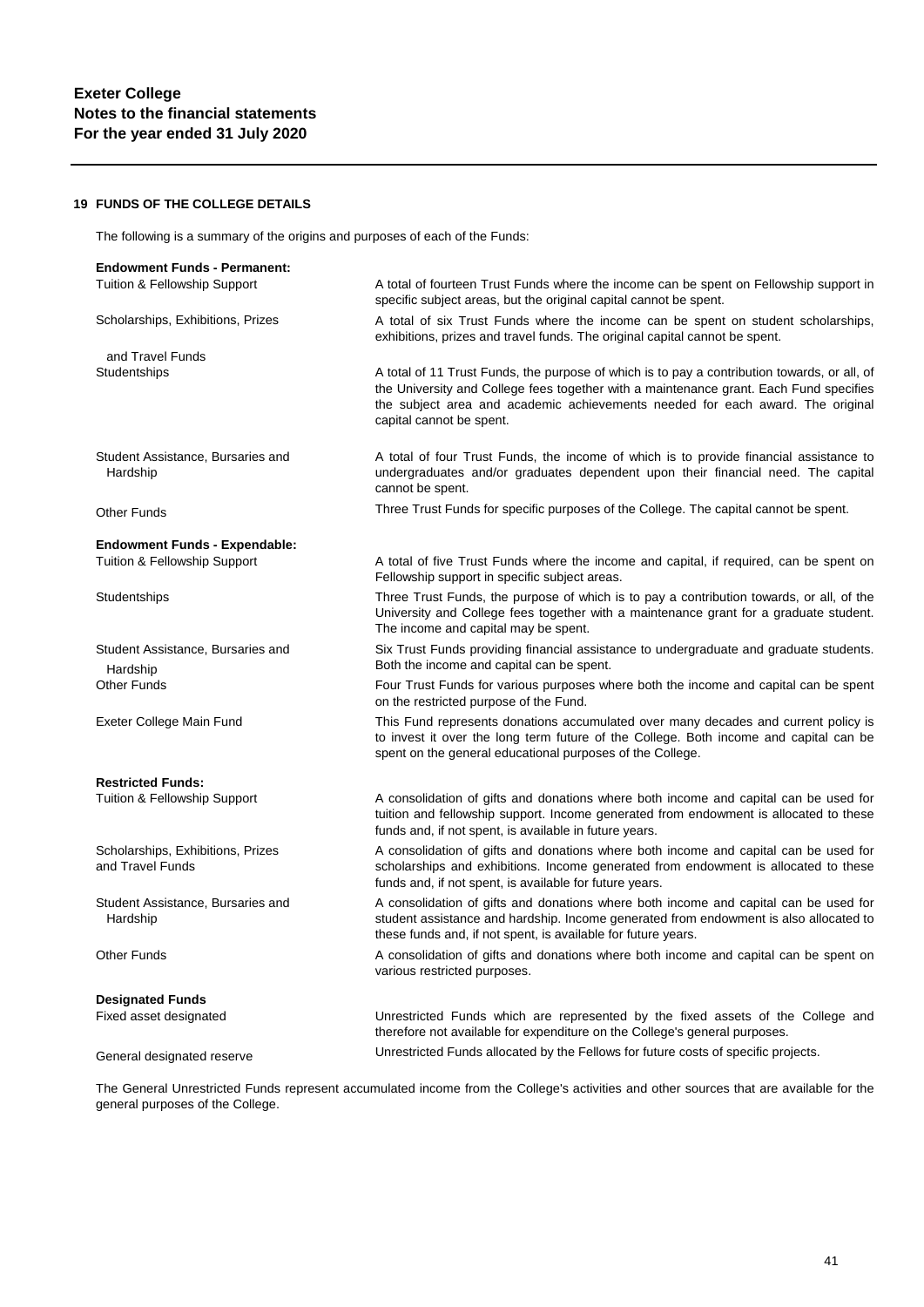| 20 | ANALYSIS OF NET ASSETS BETWEEN FUNDS             |              |              |           |              |
|----|--------------------------------------------------|--------------|--------------|-----------|--------------|
|    | As at 31 July 2020                               | Unrestricted | Restricted   | Endowment | 2020         |
|    |                                                  | Funds        | Funds        | Funds     | <b>Total</b> |
|    |                                                  | £'000        | £'000        | £'000     | £'000        |
|    | Tangible fixed assets                            | 60,735       |              |           | 60,735       |
|    | Borrowings on acquisition of fixed assets        | (12,000)     |              |           | (12,000)     |
|    | Property investments                             |              |              | 22,689    | 22,689       |
|    | Securities and other investments                 |              |              | 52,071    | 52,071       |
|    | Net current assets (including pension provision) | 2,206        | 5,179        | 116       | 7,500        |
|    |                                                  | 50,941       | 5,179        | 74,876    | 130,995      |
|    | As at 31 July 2019                               | Unrestricted | Restricted   | Endowment | 2019         |
|    |                                                  | Funds        | <b>Funds</b> | Funds     | Total        |
|    |                                                  | £'000        | £'000        | £'000     | £'000        |
|    | Tangible fixed assets                            | 61,573       |              |           | 61,573       |
|    | Borrowings on acquisition of fixed assets        | (13,600)     |              |           | (13,600)     |
|    | Property investments                             |              |              | 21,141    | 21,141       |
|    | Securities and other investments                 |              |              | 55,163    | 55,163       |
|    | Net current assets (including pension provision) | 3,253        | 5,040        | 403       | 8,696        |
|    |                                                  | 51,226       | 5,040        | 76,707    | 132,973      |

#### **21 TRUSTEES' REMUNERATION**

The Fellows who are the Trustees of the College for the purposes of charity law receive no remuneration for acting as charity trustees but are paid by either or both of the University and the College for the academic or other services they provide to the College.

Trustees of the college fall into the following categories: Rector Professorial Fellow Official Fellow Fellow by Special Election Research Fellow

Those Trustees who are also employees of the College receive salaries for their work as employees. These salaries are paid on external academic and academic-related scales and often are joint arrangements with the University of Oxford. 28 Official Fellows are on a joint appointment with the University of Oxford. The remuneration disclosure below relates to remuneration that is paid by the College.

All Official and Research Fellows are eligible for a Housing Allowance, which is disclosed within the salary figures below. Seven Trustees live in houses owned by the College and pay market rent on a monthly basis.

Some Trustees receive additional allowances for additional work carried out as part time College officers, for example, the Sub-Rector, Computing Fellow and Fellow Librarian. These amounts are included within the remuneration figures below. The total remuneration and taxable benefits as shown below is £1,525,784 (2019: £1,341,982). The total of pension contributions are £287,380 (2019: £226,526).

As a consequence of the different remuneration of Fellows dependent on type of appointment (eg joint or College-only) and type of Fellowship (eg. Research or Official Fellow), there is a wide variation in levels of pay.

The College has a Remuneration Committee which makes recommendations to Governing Body on pay and benefits which are outside of external scales. The composition of the Remuneration Committee is set out in p.8 of the section, Governing Body, Officers and Advisers.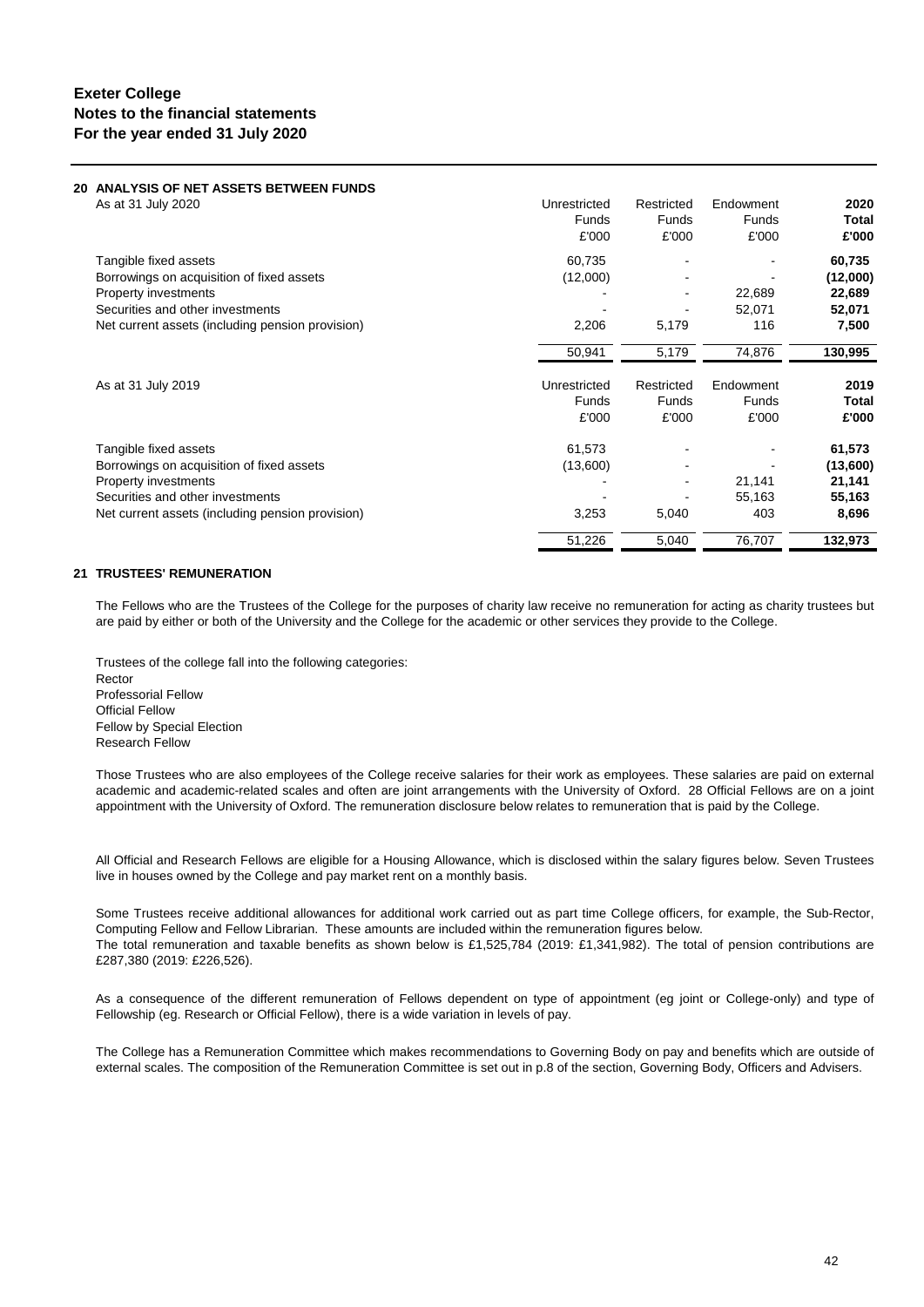# **Exeter College Notes to the financial statements For the year ended 31 July 2020**

| <b>Remuneration paid to Trustees</b> |                |                       |                  |                             |
|--------------------------------------|----------------|-----------------------|------------------|-----------------------------|
|                                      |                | 2020                  |                  | 2019                        |
|                                      | Number of      | Gross remuneration,   | Number of        | Gross remuneration, taxable |
|                                      | Trustees/Fell- | taxable benefits and  | Trustees/Fell-   | benefits and pension        |
| Range                                | ows            | pension contributions | ows              | contributions               |
|                                      |                | £                     |                  | £                           |
| £3000 - £3999                        |                |                       | 1                | 3,146                       |
| £4000 - £4999                        | 1              | 4,023                 | L,               |                             |
| £6000 £6999                          |                |                       | 1                | 6,724                       |
| £8000 - £8999                        |                |                       | 1                | 8,793                       |
| £9000 - £9999                        |                | 9,558                 |                  |                             |
| £10000 - £10999                      | 1              | 10,968                | $\overline{2}$   | 21,343                      |
| £11000 - £11999                      | 1              | 11,452                |                  |                             |
| £13000 - £13999                      | $\overline{2}$ | 26,790                |                  |                             |
| £17000 - £17999                      | 1              | 17,463                |                  |                             |
| £20000 - £20999                      |                |                       | $\boldsymbol{2}$ | 41,450                      |
| £21000 - £21999                      | 1              | 21,824                | $\overline{a}$   |                             |
| £22000 - £22999                      |                |                       | 7                | 158,955                     |
| £23000 - £23999                      | 8              | 190,735               | 1                | 23,751                      |
| £24000 - £24999                      | 3              | 73,621                |                  |                             |
| £25000 - £25999                      |                |                       | 1                | 25,312                      |
| £26000 - £26999                      | 1              | 26,865                |                  |                             |
| £29000 - £29999                      | 1              | 29,392                | 1                | 29,127                      |
| £30000 - £30999                      | 1              | 30,001                | $\overline{2}$   | 60,900                      |
| £31000 - £31999                      | 1              | 31,310                | $\mathbf{1}$     | 31,860                      |
|                                      | $\overline{2}$ |                       |                  |                             |
| £33000 - £33999                      |                | 66,486                |                  |                             |
| £36000 - £36999                      | 1              | 36,847                | 1                | 36,942                      |
| £40000 - £40999                      | 1              | 40,688                |                  |                             |
| £41000 - £41999                      |                |                       | 1                | 41,665                      |
| £44000 - £44999                      |                | 44,402                |                  |                             |
| £45000 - £45999                      | 1              | 45,396                | $\overline{c}$   | 90,453                      |
| £46000 - £46999                      |                |                       | 1                | 46,843                      |
| £47000 - £47999                      | 2              | 94,350                | 1                | 47,669                      |
| £48000 - £48999                      | 1              | 48,155                | 1                | 48,492                      |
| £51000 - £51999                      | 1              | 51,782                | 1                | 51,823                      |
| £52000 - £52999                      | $\overline{2}$ | 105,203               |                  |                             |
| £55000 - £55999                      | 1              | 55,281                | 3                | 167,583                     |
| £56000 - £56999                      |                |                       | 1                | 56,884                      |
| £58000 - £58999                      |                | 58,238                |                  |                             |
| £59000 - £59999                      |                | 59,514                |                  |                             |
| £65000 - £65999                      |                | 65,975                |                  |                             |
| £73000 - £73999                      |                | 73,047                |                  |                             |
| £83000 - £83999                      |                |                       | 1                | 83,166                      |
| £85000 - £85999                      |                |                       | $\overline{c}$   | 171,730                     |
| £89000 - £89999                      | 1              | 89,719                |                  |                             |
| £90000 - £90999                      |                |                       |                  | 90,552                      |
| £92000 - £92999                      | 1              | 92,997                |                  |                             |
| £94000 - £94999                      | 1              | 94,372                |                  |                             |
| £96000 - £96999                      |                | 96,277                |                  |                             |
| £105000 - £105999                    |                |                       |                  | 105,119                     |
|                                      |                |                       |                  |                             |
| £110000 - £110999                    |                | 110,433               |                  |                             |
| £118000 - £118999                    |                |                       | 1                | 118,226                     |
| <b>Total</b>                         | 45             | 1,813,164             | $\overline{38}$  | 1,568,508                   |

13 trustees are not employees of the college and do not receive remuneration.

All trustees may eat at common table, as can all other employees who are entitled to meals while working.

#### **Other transactions with trustees**

Total expenses of £26,343 were paid to 31 trustees (2019: £25,493 to 21 trustees). Of this total, £8,035 (2019: £1,613) was reimbursed travel costs, £13,490 (2019: £18,398) was reimbursed book, research and entertainment allowances and £4,818 (2019: £5,482) was other minor general expenditure incurred in their capacity as a Fellow of the College. See also Note 30 Related Party Transactions.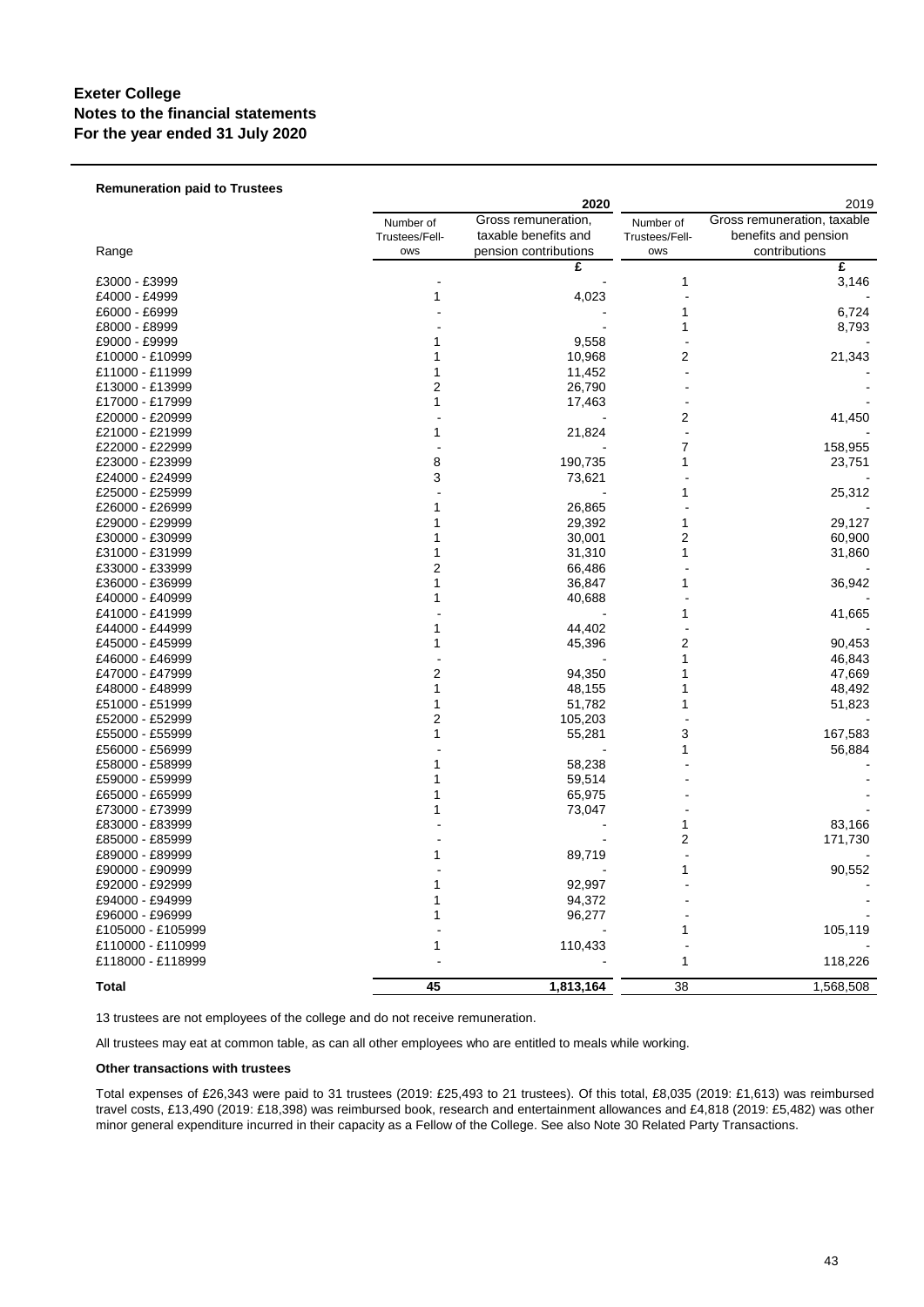#### **Key management remuneration**

The total remuneration paid to key management, of whom a number are trustees, was £683k (2019: £668k).

Key management are considered to be the Rector, Finance & Estates Bursar, Academic Dean, Domestic Bursar, College Accountant, Director of Development and Alumni Relations and the Academic Registrar.

#### **22 PENSION SCHEMES**

The College participates in two principal schemes for its staff - the Universities Superannuation Scheme (USS) and the University of Oxford Staff Pension Scheme (OSPS). The assets of the schemes are each held in separate trustee-administered funds. USS and OSPS schemes are contributory mixed benefit schemes (i.e. they provide benefits on a defined benefit basis - based on length of service and pensionable salary and on a defined contribution basis – based on contributions into the scheme).

Both are multi-employer schemes and the College is unable to identify its share of the underlying assets and liabilities relating to defined benefits of each scheme on a consistent and reasonable basis. Therefore, in accordance with the accounting standard FRS 102 paragraph 28.11, the College accounts for the schemes as if they were defined contribution schemes. As a result, the amount charged to the Statement of Financial Activities represents the contributions payable to the schemes in respect of the accounting period.

In the event of the withdrawal of any of the participating employers in USS, the amount of any pension funding shortfall (which cannot be otherwise recovered) in respect of that employer will be spread across the remaining participating employers and reflected in the next actuarial valuation of the scheme. However, in OSPS, the amount of any pension funding shortfall in respect of any withdrawing participating employer will be charged to that employer.

#### **Other pension schemes**

The College has made available a National Employment Savings Trust (NEST) for casual workers who are eligible to pension benefits under automatic enrolment regulations.

#### **Schemes accounted for under FRS 102 paragraph 28.11 as defined contribution schemes**

#### **Actuarial Valuations**

Qualified actuaries periodically value the Schemes. Both USS and OSPS were valued using the "projected unit" method, embracing a market value approach. The resulting levels of contribution take account of actuarial surpluses or deficits in each scheme. The financial assumptions were derived from market conditions prevailing at the valuation date. The results of the latest actuarial valuations and the assumptions which have the most significant effect on the results of the latest valuations and the determination of the contribution levels are shown in the following table.

|                                                    | <b>USS</b>     | <b>OSPS</b>     |  |
|----------------------------------------------------|----------------|-----------------|--|
| Date of valuation:                                 | 31/03/2018     | 31/03/2019      |  |
| Date valuation results published:                  | 16/09/2019     | 19/06/2020      |  |
| Value of liabilities:                              | £67.3bn        | £848m           |  |
| Value of assets:                                   | £63.7bn        | £735m           |  |
| Funding (deficit):                                 | (E3.6bn)       | (E113m)         |  |
| Principal assumptions:                             |                |                 |  |
|                                                    | CPI - 0.73% to | Gilts $+0.5%$ - |  |
| - Discount rate                                    | CPI +2.52% a   | $2.25%$ b       |  |
| - Rate of increase in salaries                     | n/a            | <b>RPI</b>      |  |
|                                                    |                | Average         |  |
| - Rate of increase in pensions                     | CPI c          | RPI/CPI d       |  |
| Assumed life expectancies on retirement at age 65: |                |                 |  |
| - Males currently aged 65                          | 24.4 yrs       | 21.7 yrs        |  |
| - Females currently aged 65                        | 25.9 yrs       | 24.4 yrs        |  |
| - Males currently aged 45                          | 26.3 yrs       | 23.0 yrs        |  |
| - Females currently aged 45                        | 27.7 yrs       | 25.8 yrs        |  |
| Funding ratios:                                    |                |                 |  |
| - Technical provisions basis                       | 95%            | 87%             |  |
| - Statutory Pension Protection Fund basis          | 76%            | 74%             |  |
| 'Buy-out' basis                                    | 56%            | 60%             |  |
|                                                    | 21.1%          |                 |  |
| Recommended Employer's contribution rate           | increasing     | 19%             |  |
|                                                    |                |                 |  |
| (as a % of pensionable salaries):                  | to 23.7% by    |                 |  |
|                                                    | 01/10/2021     |                 |  |
| Effective date of next valuation                   | 31/03/2020     | 31/03/2022      |  |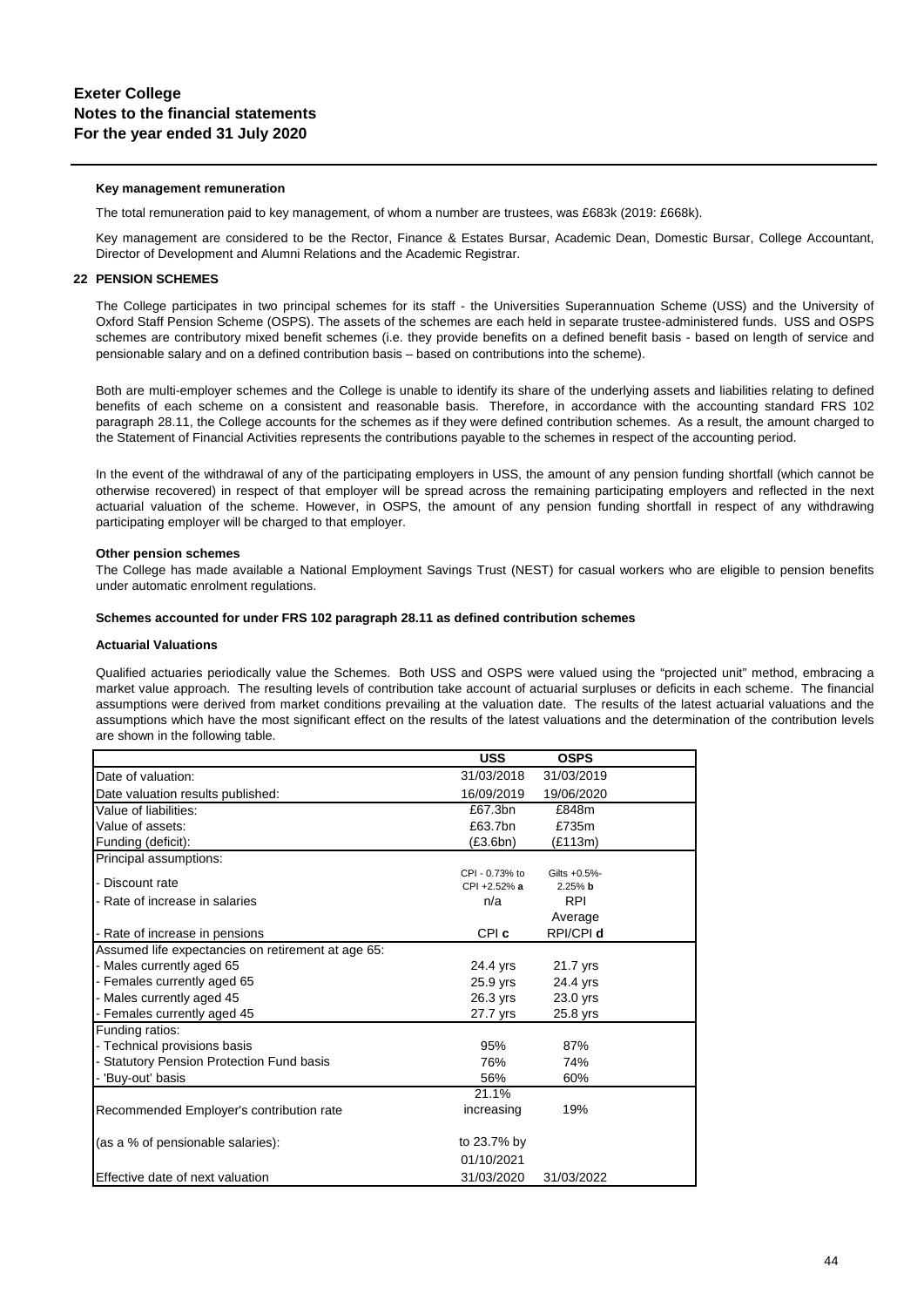# **Exeter College Notes to the financial statements For the year ended 31 July 2020**

**a.** The discount rate (forward rates) for the USS valuation was: Years 1-10: CPI + 0.14% reducing linearly to CPI - 0.73% Years 11-20: CPI + 2.52% reducing linearly to CPI + 1.55% by year 21 Years 21 +: CPI + 1.55%

**b.** The discount rate for the OSPS valuation was: Pre-retirement: Equal to the UK nominal gilt curve at the valuation date plus 2.25% p.a. at each term. Post-retirement: Equal to the UK nominal gilt curve at the valuation date plus 0.5% p.a. at each term.

**c.** Pensions increases (CPI) for the USS valuation were: Term dependent rates in line with the difference between the Fixed Interest and Index Linked yield curves, less 1.3% p.a.

**d.** Increases to pensions in payment for the OSPS valuation were:

RPI inflation is derived from the geometric difference between the UK nominal gilt curve and the UK index-linked curve at the valuation date, less 0.3% p.a. at each term. CPI inflation is derived from the RPI inflation assumption, less the Scheme Actuary's best estimate of the long-term difference between RPI and CPI inflation as applies from time to time (1.0% p.a. as at 31 March 2019). For pension increases linked to inflation, a pension increase curve is constructed based on either the RPI, CPI or the average of the RPI and CPI inflation curves described above, adjusted to allow for the different maximum and minimum annual increases that apply, and the Scheme Actuary's best estimate of inflation volatility as applies from time to time.

**e.** The USS and OSPS employer contribution rates include provisions for the cost of future accrual of defined benefits, deficit contributions, administrative expenses and defined contributions.

#### **Sensitivity of actuarial valuation assumptions**

Surpluses or deficits which arise at future valuations may impact on the College's future contribution commitment. The sensitivities regarding the principal assumptions used to measure the scheme liabilities are set out below:

| USS                   |                                                                     |                                  |  |
|-----------------------|---------------------------------------------------------------------|----------------------------------|--|
| <b>Assumption</b>     | Change in assumption                                                | <b>Impact on USS liabilities</b> |  |
| Initial discount rate | increase by 0.1%                                                    | decrease by £1.2bn               |  |
| Asset values          | reduce by 10%                                                       | increase by £6.4bn               |  |
| RPI-CPI spread        | increase by 0.1%                                                    | decrease by £0.7bn               |  |
| Rate of mortality     | more prudent assumption (mortality<br>rated down by a further year) | increase by £1.6bn               |  |

| <b>OSPS</b>                |                      |                      |  |  |
|----------------------------|----------------------|----------------------|--|--|
|                            |                      | Impact on OSPS       |  |  |
| <b>Assumption</b>          | Change in assumption | technical provisions |  |  |
| Valuation rate of interest | decrease by 0.25%    | increase by £45m     |  |  |
| <b>IRP</b>                 | increase by 0.25%    | Increase by £40m     |  |  |

#### **Deficit Recovery Plans**

In line with FRS 102 paragraph 28.11A, the College has recognised a liability for the contributions payable for the agreed deficit funding plan. The principle assumptions used in these calculations are tabled below:

|                                           | <b>USS</b> | <b>OSPS</b> |
|-------------------------------------------|------------|-------------|
| Finish date for the deficit recovery plan | 30/03/2028 | 30/01/2028  |
| Average staff number increase             | $0\%$      | $0\%$       |
| Average staff salary increase             | 2%         | 2%          |
| Average discount rate over period         | 0.63%      | 0.74%       |
| Effect of a 0.5% change in discount rate  | £25k       | £16k        |
| Effect of a 1% change in staff growth     | £51 $k$    | £50k        |

A provision of £1,845k has been made at 31 July 2020 (2019: £2,021k) for the present value of the estimated future deficit funding element of the contributions payable under these agreements, using the assumptions shown. The provision reduces as the deficit is paid off according to the pension recovery scheme.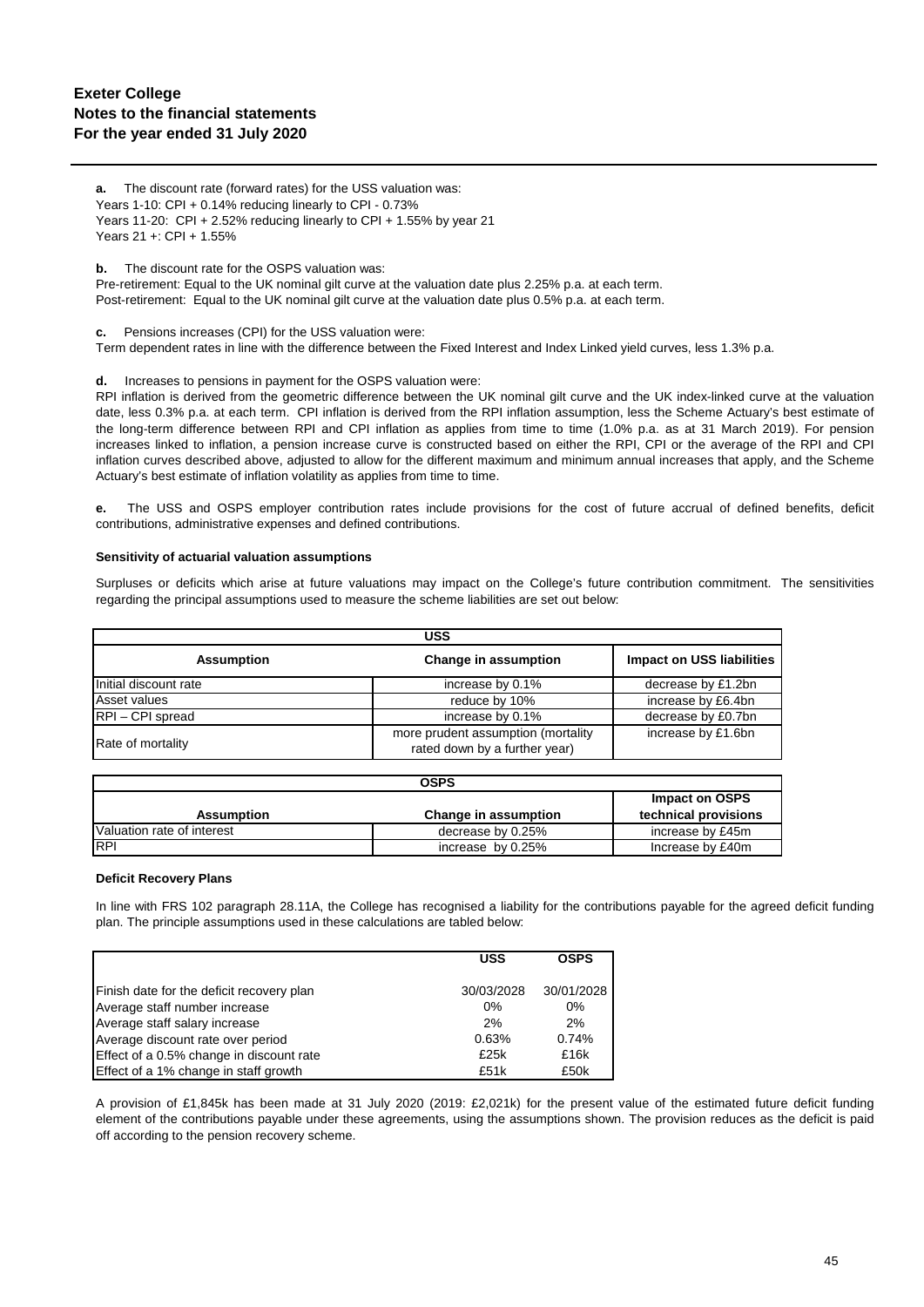#### **Pension charge for the year**

The pension charge recorded by the College during the accounting period was equal to the contributions payable after allowance for the deficit recovery plan.

The USS pension charge for the year of -£5k represents contributions of £505k payable to the USS (2019: £411k) as adjusted by the change in the deficit funding liability between the opening and closing balance sheet dates of -£510k (2019: 1,029k).

The OSPS pension charge for the year of 626k represents contributions of £291k (2019: £265k) payable to the OSPS as adjusted by the change in the deficit funding liability between the opening and closing balance sheet dates of £335k (2019: -£29k).

| <b>Scheme</b>                                    | 2020   | 2019     |
|--------------------------------------------------|--------|----------|
|                                                  | £'000s | £'000s   |
| Universities Superannuation Scheme (USS)         | -51    | 1.440    |
| University of Oxford Staff Pension Scheme (OSPS) | 626    | 236      |
| Other schemes - contributions                    |        | $\Omega$ |
| <b>Total</b>                                     | 621    | .676     |

#### **Defined benefit pension scheme liability**

The total provision below includes the balance for USS and OSPS, and additionally there is a provision in respect of pension liabilities for pensions payable to ex-employees of the College and not funded through external pension schemes.

| <b>Scheme</b>                                    | 2020   | <b>2019</b>     |
|--------------------------------------------------|--------|-----------------|
|                                                  | £'000s | £'000s          |
| Universities Superannuation Scheme (USS)         | 1.037  | 1.547           |
| University of Oxford Staff Pension Scheme (OSPS) | 718I   | 384             |
| Provision for two ex-employee pensions           | 90     | 90 <sup>1</sup> |
| <b>Total</b>                                     | 1.8451 | 2,021           |

Included in other creditors and accruals are pension contributions payable of £nil (2019: £nil).

#### **23 TAXATION**

The College is able to take advantage of the tax exemptions available to charities from taxation in respect of income and capital gains received to the extent that such income and gains are applied to exclusively charitable purposes. No liability to corporation tax arises in the College's subsidiary companies because the directors of these companies have indicated that they intend to make donations each year to the College equal to the taxable profits of the company under the Gift Aid scheme. Accordingly no provision for taxation has been included in the financial statements.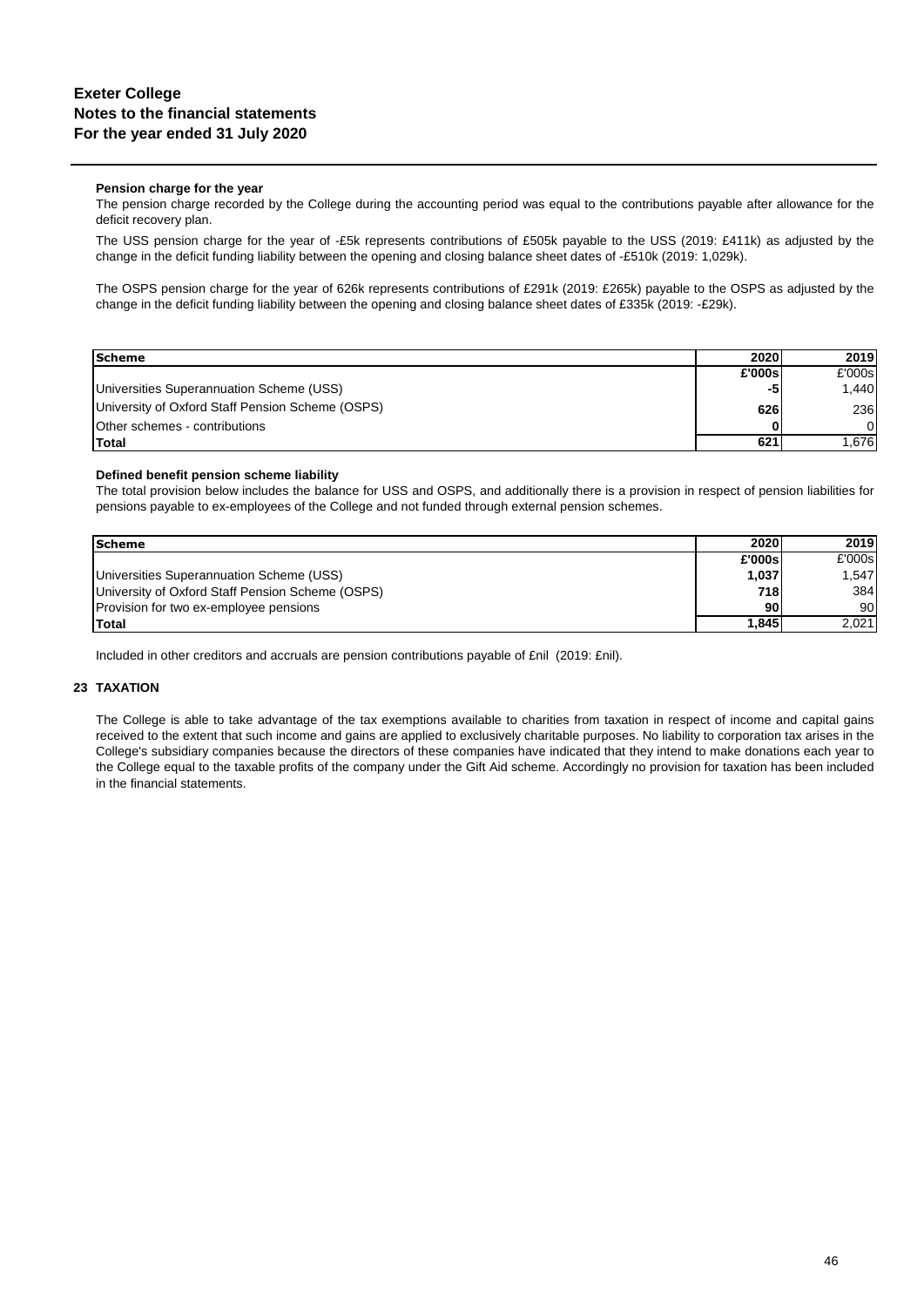#### **24 FINANCIAL INSTRUMENTS**

The financial statements include the following in respect of items held at fair value:

| Financial assets measured at fair value                |        |                | 2020     |        |                | 2019     |
|--------------------------------------------------------|--------|----------------|----------|--------|----------------|----------|
| through profit or loss                                 |        |                | Gains/   |        |                | Gains /  |
|                                                        | Income | <b>Expense</b> | (losses) | Income | Expense        | (losses) |
|                                                        | £'000  | £'000          | £'000    | £'000  | £'000          | £'000    |
|                                                        | 566    |                | (1,610)  | 610    |                | 2,707    |
| Financial assets that are debt instruments measured at |        |                | 2020     | 2019   | 2020           | 2019     |
| amortised cost                                         |        |                | Group    | Group  | College        | College  |
|                                                        |        |                | £'000    | £'000  | £'000          | £'000    |
| Trade debtors                                          |        |                | 46       | 295    | 45             | 243      |
| Accrued income                                         |        |                | 569      | 517    | 569            | 517      |
| Other debtors                                          |        |                | 138      | 318    | 138            | 138      |
|                                                        |        |                | 753      | 1,130  | 752            | 898      |
| Financial liabilities measured at amortised cost       |        |                |          |        |                |          |
| Bank loan - including due in more than one year        |        |                | 12,800   | 13,600 | 12,800         | 13,600   |
| <b>Trade creditors</b>                                 |        |                | 313      | 430    | 307            | 422      |
| Accruals                                               |        |                | 250      | 305    | 214            | 284      |
| Other creditors                                        |        |                | 343      | 298    | 352            | 291      |
|                                                        |        |                | 13,706   | 14,633 | 13,673         | 14,597   |
| <b>25 RECONCILIATION OF NET INCOME TO</b>              |        |                |          |        |                |          |
| <b>NET CASH FLOW FROM OPERATIONS</b>                   |        |                |          |        | 2020           | 2019     |
|                                                        |        |                |          |        | Group          | Group    |
|                                                        |        |                |          |        | £'000          | £'000    |
| Net income<br>Reversal of non-operating cash flows:    |        |                |          |        | (1,978)        | 4,182    |
| Investment income                                      |        |                |          |        | (1,634)        | (1, 157) |
| (Gains)/Losses in investments                          |        |                |          |        | 62             | (4,982)  |
| Endowment donations                                    |        |                |          |        | (177)          | (229)    |
| Depreciation                                           |        |                |          |        | 1,520          | 1,559    |
| Financing costs                                        |        |                |          |        | 649            | 668      |
| (Increase)/Decrease in stock                           |        |                |          |        | $\overline{2}$ | (4)      |
| Decrease in debtors                                    |        |                |          |        | 405            | 67       |
| Decrease in creditors                                  |        |                |          |        | (263)          | (399)    |
| (Decrease)/Increase in pension scheme liability        |        |                |          |        | (176)          | 966      |
| Net cash from/(used in) operating activities           |        |                |          |        | (1,590)        | 671      |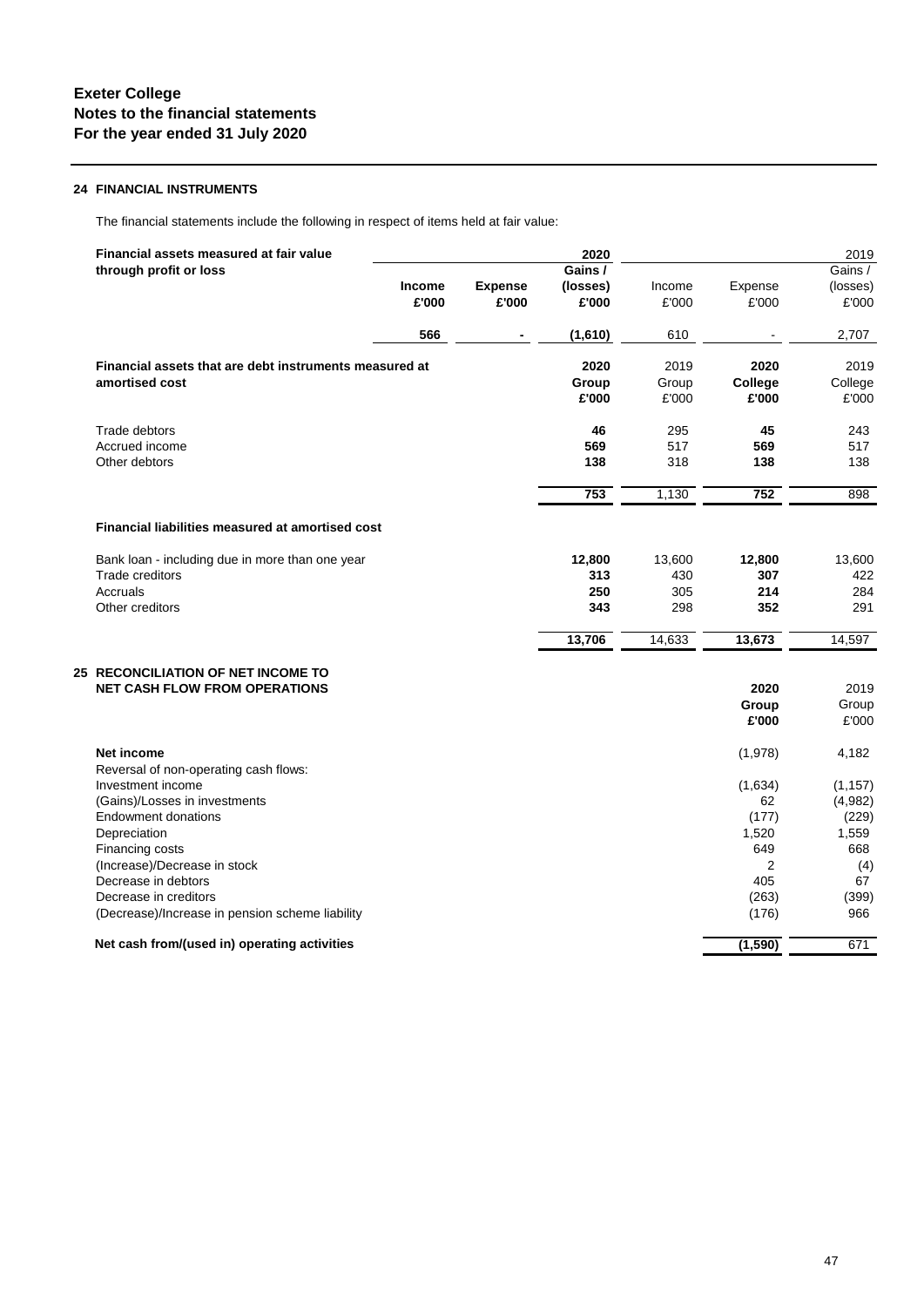#### **26 ANALYSIS OF CASH AND CASH EQUIVALENTS**

|                                                                       | 2020<br>£'000  | 2019<br>£'000                      |
|-----------------------------------------------------------------------|----------------|------------------------------------|
| Cash at bank and in hand<br>Deposits and other short term investments | 4.070<br>6.200 | 10.791<br>$\overline{\phantom{a}}$ |
| Total cash and current asset investments                              | 10.270         | 10.791                             |

| <b>NET DEBT:</b>                          |          | Cash flow                | Other                    |          |
|-------------------------------------------|----------|--------------------------|--------------------------|----------|
|                                           | 2019     | movements                | movements                | 2020     |
|                                           | £'000    | £'000                    | £'000                    | £'000    |
| Cash at bank and in hand                  | 10.791   | (6, 721)                 | $\overline{\phantom{0}}$ | 4.070    |
| Deposits and other short term investments |          | 6.200                    |                          | 6.200    |
| Loans due in less than one year           |          | $\overline{\phantom{0}}$ | (800)                    | (800)    |
| Loans due in more than one year           | (13.600) | 800                      | 800                      | (12,000) |
|                                           | (2,809)  | 279                      | -                        | (2,530)  |

#### **27 FINANCIAL COMMITMENTS**

At 31 July the College had the following commitments under non-cancellable operating leases. New leases were arranged during the year in order to provide more student accommodation.

|                                        | 2020  | 2019  |
|----------------------------------------|-------|-------|
|                                        | £'000 | £'000 |
| Land and buildings                     |       |       |
| falling due within one year            | 130   |       |
| falling due between two and five years | 135   |       |
|                                        | 265   |       |
| Other                                  |       |       |
| falling due within one year            | 11    | 6     |
| falling due between two and five years | 17    |       |
|                                        | 28    | 8     |
| <b>28 OPERATING LEASE INCOME</b>       |       |       |

At 31 July the College had contracted with tenants to receive the following future minimum lease payments:

|                                        | 2020  | 2019  |
|----------------------------------------|-------|-------|
|                                        | £'000 | £'000 |
| Land and buildings                     |       |       |
| falling due within one year            | 368   | 264   |
| falling due between two and five years | 771   | 583   |
| falling due in over five years         | 8     | 17    |
|                                        | 1.147 | 864   |